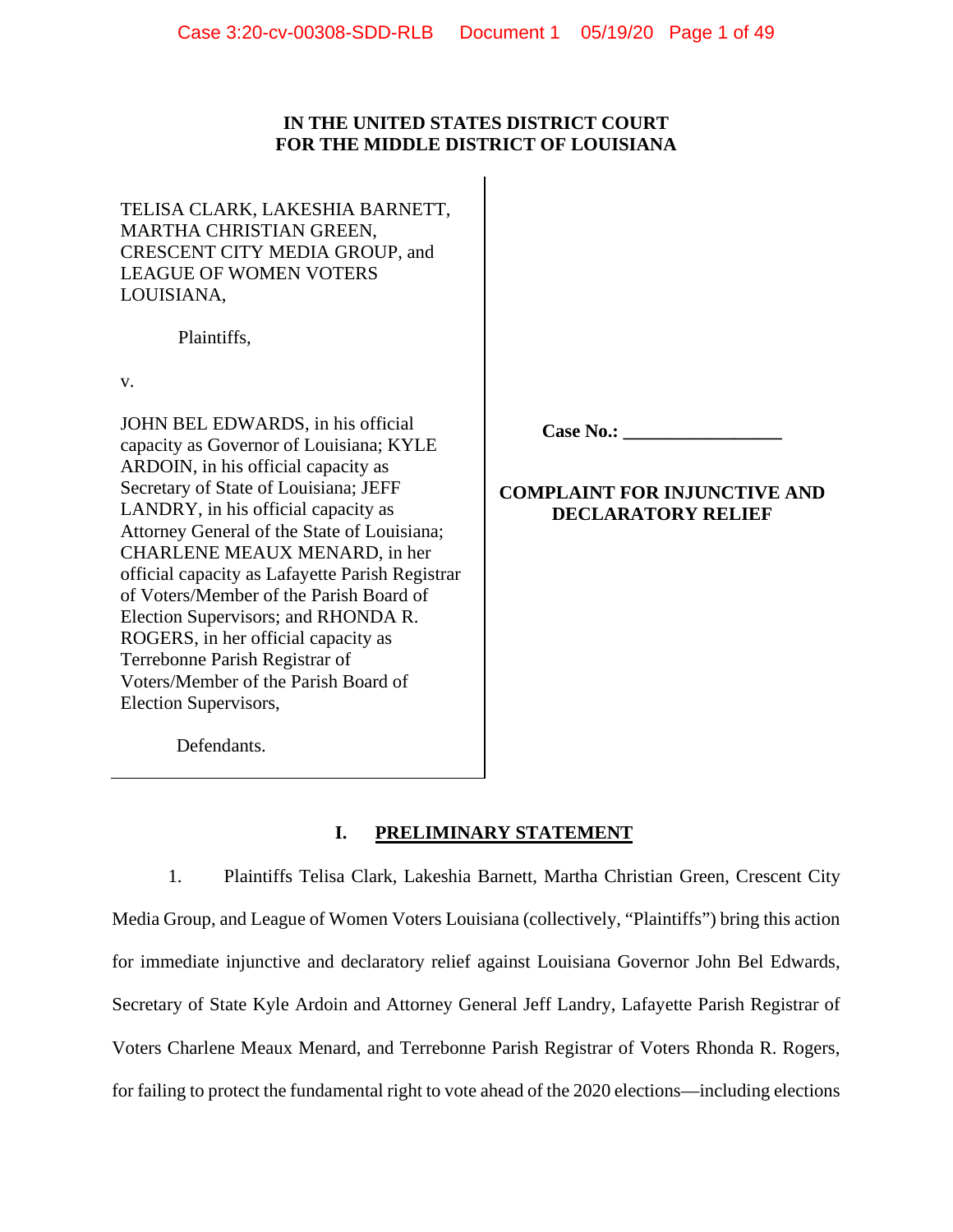### Case 3:20-cv-00308-SDD-RLB Document 1 05/19/20 Page 2 of 49

on July 11, August 15, November 3, and December 5—during Louisiana's COVID-19 public health crisis.

2. The COVID-19 pandemic presents an unprecedented challenge to our nation, threatening the lives, livelihood, and health of millions of Americans and severely straining health care systems, the economy, and all levels and branches of government.

3. COVID-19 is wreaking havoc across all sectors and causing massive disruptions in election administration during this presidential election year. With its high transmission and mortality rates, COVID-19 poses a significant risk to in-person voters, especially to those voters at higher risk of severe complications from COVID-19. The pandemic has decimated voter registration drive activity, makes it unreasonably dangerous and burdensome to comply with certain requirements for mail-in absentee voting, and threatens massive withdrawals by volunteer poll workers who justifiably fear contracting the disease.

4. The United States has recorded more than [1](#page-1-0).2 million confirmed cases  $<sup>1</sup>$ —more than</sup> one-third of the global total.<sup>[2](#page-1-1)</sup> As of May 18, 2020, Louisiana had reported 34,709 cases and 2,440 deaths. [3](#page-1-2)

5. In the face of this rapidly escalating public health emergency, Defendant Governor Edwards declared a state of emergency<sup>[4](#page-1-3)</sup> and issued a stay-at-home order.<sup>[5](#page-1-4)</sup> He also twice postponed

<span id="page-1-1"></span><sup>2</sup> *Coronavirus disease (COVID-19) Situation Report – 108*, World Health Org. 1 (May 7, 2020), [https://www.who.int/docs/default-source/coronaviruse/situation-reports/20200507covid-19-sitrep-](https://www.who.int/docs/default-source/coronaviruse/situation-reports/20200507covid-19-sitrep-108.pdf?sfvrsn=44cc8ed8_2)[108.pdf?sfvrsn=44cc8ed8\\_2.](https://www.who.int/docs/default-source/coronaviruse/situation-reports/20200507covid-19-sitrep-108.pdf?sfvrsn=44cc8ed8_2)

<span id="page-1-0"></span><sup>&</sup>lt;sup>1</sup> Ctrs. for Disease Control & Prevention (CDC), *Cases in the U.S.*, [https://www.cdc.gov/coronavirus/2019](https://www.cdc.gov/coronavirus/2019-ncov/cases-updates/cases-in-us.html#accordion-1-collapse-3) [ncov/cases-updates/cases-in-us.html#accordion-1-collapse-3](https://www.cdc.gov/coronavirus/2019-ncov/cases-updates/cases-in-us.html#accordion-1-collapse-3) (last updated May 18, 2020).

<span id="page-1-2"></span><sup>3</sup> *Louisiana Coronavirus (COVID-19) Information,* La. Dept. of Health[, http://ldh.la.gov/coronavirus/](http://ldh.la.gov/coronavirus/) (last updated May 18, 2020).

<span id="page-1-3"></span><sup>4</sup> Proclamation No. 25 JBE 2020, § 1, [https://gov.louisiana.gov/assets/Proclamations/2020/modified/25-JBE-2020-](https://gov.louisiana.gov/assets/Proclamations/2020/modified/25-JBE-2020-Public-Health-Emergency-COVID-19.pdf) [Public-Health-Emergency-COVID-19.pdf.](https://gov.louisiana.gov/assets/Proclamations/2020/modified/25-JBE-2020-Public-Health-Emergency-COVID-19.pdf)

<span id="page-1-4"></span><sup>5</sup> Proclamation No. 33 JBE 2020, § 3, [https://gov.louisiana.gov/assets/Proclamations/2020/modified/33-JBE-2020-](https://gov.louisiana.gov/assets/Proclamations/2020/modified/33-JBE-2020-Public-Health-Emergency-COVID.pdf) [Public-Health-Emergency-COVID.pdf.](https://gov.louisiana.gov/assets/Proclamations/2020/modified/33-JBE-2020-Public-Health-Emergency-COVID.pdf)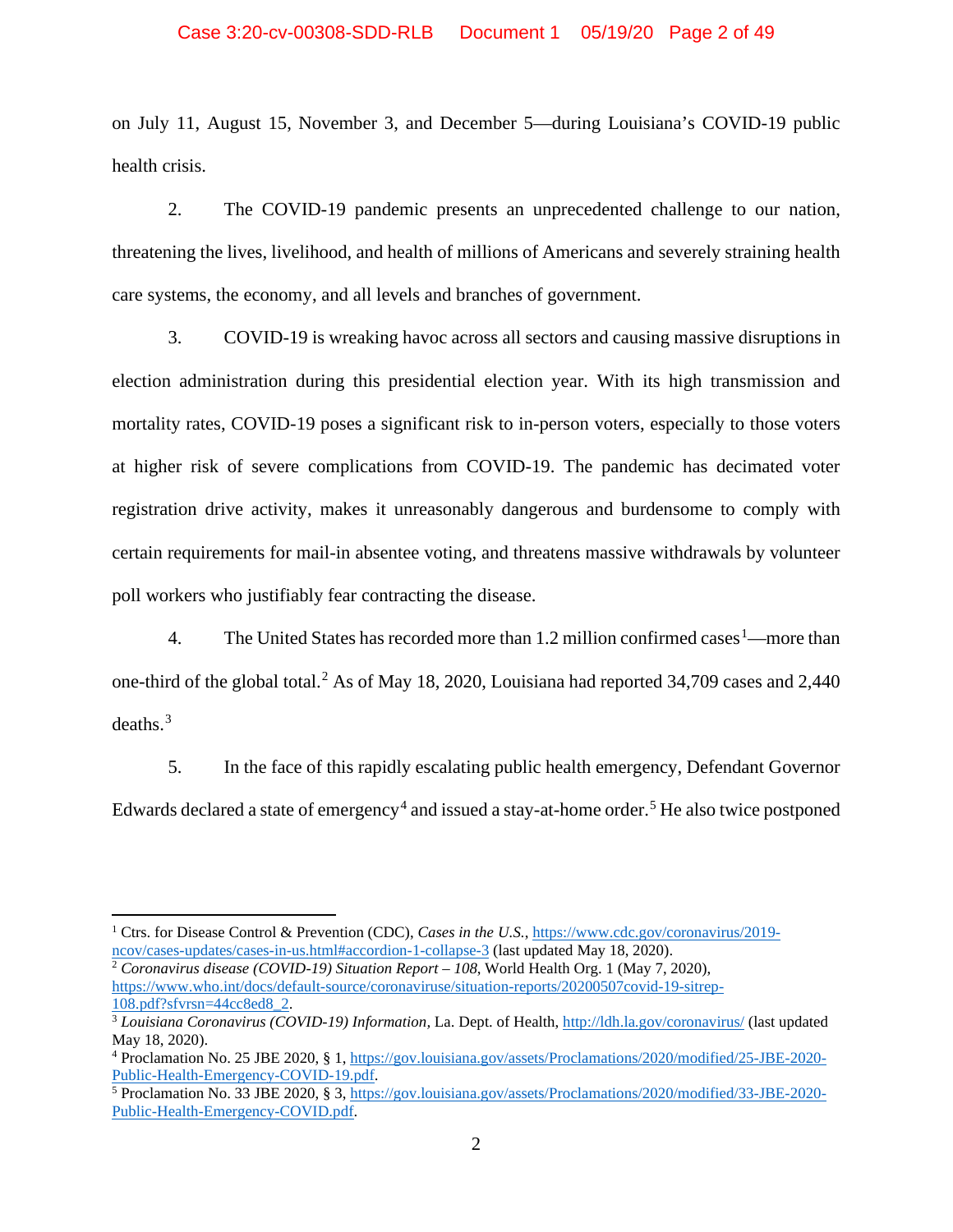## Case 3:20-cv-00308-SDD-RLB Document 1 05/19/20 Page 3 of 49

the primary and municipal elections, [6](#page-2-0) and later extended the state's stay-at-home order to May 15.[7](#page-2-1) Even with the stay-at-home order partially lifted as of May 15, Louisianans are still required to stay at home as much as possible; the types of businesses allowed to open may only do so with strict social distancing, required mask use for employees helping the public, and only at 25 percent total occupancy.[8](#page-2-2)

6. On April 15, 2020, Defendant Secretary of State Ardoin proposed an emergency election plan that would have substantially reduced the risk of voters being exposed to COVID-19 by suspending certain aspects of Louisiana election law that require person-to-person interactions, including in-person voting by large categories of individuals. In declaring his support for Secretary Ardoin's plan, Defendant Governor Edwards stated that "nobody should have to choose between exercising their right to vote and potentially endangering themselves or others."<sup>[9](#page-2-3)</sup>

7. Secretary Ardoin's original plan was blocked by the Louisiana legislature. Instead, on April 27, 2020, the Legislature adopted an alternative emergency election plan for the July 11 Presidential Preference Primary and Municipal Primary Election ("July election") and the August 15 Municipal General Election ("August election"), developed and submitted by Defendants Governor Edwards and Secretary of State Ardoin (the "Emergency Election Plan").<sup>[10](#page-2-4)</sup> As described herein, the alternative Emergency Election Plan failed to suspend a number of aspects of Louisiana

<span id="page-2-0"></span><sup>6</sup> Proclamation No. 28 JBE 2020 (Mar. 13, 2020), [https://gov.louisiana.gov/assets/Proclamations/2020/modified/28-](https://gov.louisiana.gov/assets/Proclamations/2020/modified/28-JBE-2020-Special-Elections-COVID19-Postponement.pdf) [JBE-2020-Special-Elections-COVID19-Postponement.pdf;](https://gov.louisiana.gov/assets/Proclamations/2020/modified/28-JBE-2020-Special-Elections-COVID19-Postponement.pdf) Proclamation No. 46 JBE 2020 (Apr. 14, 2020), https://gov.louisiana.gov/assets/Proclamations/2020/modified/46-JBE-2020-Elections.pdf.

<span id="page-2-1"></span><sup>7</sup> Proclamation No. 52 JBE 2020, § 15, [https://gov.louisiana.gov/assets/Proclamations/2020/52-JBE-2020-Stay-at-](https://gov.louisiana.gov/assets/Proclamations/2020/52-JBE-2020-Stay-at-Home-Order.pdf)

[Home-Order.pdf.](https://gov.louisiana.gov/assets/Proclamations/2020/52-JBE-2020-Stay-at-Home-Order.pdf)

<span id="page-2-2"></span><sup>8</sup> Proclamation No. 58 JBE 2020, § 15 (May 14, 2020) § 2A, 2C, 2D,

[https://gov.louisiana.gov/assets/Proclamations/2020/58-JBE-2020.pdf.](https://gov.louisiana.gov/assets/Proclamations/2020/58-JBE-2020.pdf)

<span id="page-2-3"></span><sup>9</sup> *Id.*

<span id="page-2-4"></span><sup>&</sup>lt;sup>10</sup> Secretary of State Emergency Election Plan for the July 11, 2020 Presidential Preference Primary and August 15, 2020 Municipal General Elections in the State of Louisiana, Sec'y of State (Apr. 20, 2020), [https://www.sos.la.gov/OurOffice/PublishedDocuments/Revised%20Emergency%20Election%20Plan%20for%20P](https://www.sos.la.gov/OurOffice/PublishedDocuments/Revised%20Emergency%20Election%20Plan%20for%20PPP%20and%20Mun%20General%20Rev.%204-20.pdf)

[PP%20and%20Mun%20General%20Rev.%204-20.pdf.](https://www.sos.la.gov/OurOffice/PublishedDocuments/Revised%20Emergency%20Election%20Plan%20for%20PPP%20and%20Mun%20General%20Rev.%204-20.pdf)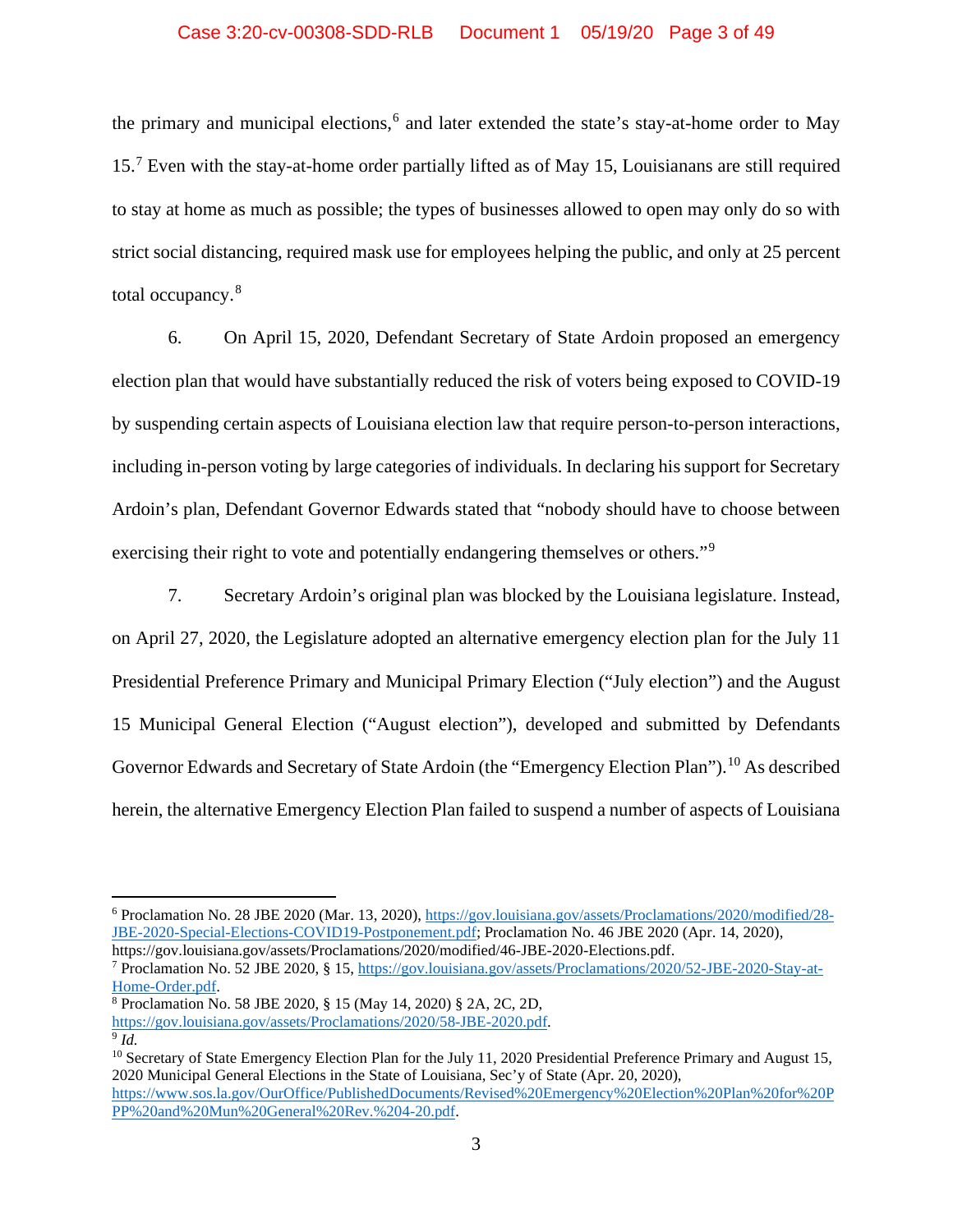#### Case 3:20-cv-00308-SDD-RLB Document 1 05/19/20 Page 4 of 49

election law that will unnecessarily expose voters to risk of contracting COVID-19 and place an undue burden on the right to vote. The Emergency Election Plan also does not apply to the November 3 Presidential General and Open Congressional Primary Election ("November election") or the December 5 Congressional and Open General Election ("December election").<sup>[11](#page-3-0)</sup>

8. Louisiana law limits absentee voting by mail to voters who satisfy one of fifteen excuses ("Excuse Requirement"). *See* La. Rev. Stat. § 18:1303. The Emergency Election Plan creates an additional COVID-19 emergency absentee ballot application, which extends the ability to vote by mail to five narrow categories of voters with COVID-19-related restrictions.<sup>[12](#page-3-1)</sup> The Emergency Election Plan fails to protect other categories of voters who need protection from COVID-19.

9. The Emergency Election Plan leaves in place the requirement that voters who cast their ballots by mail find a witness to observe the signing of their absentee ballot affidavit and then sign the certificate envelope (the "Witness Requirement"). *See* La. Rev. Stat. § 18:1306(E.)(2)(a)– (b). This rule will require voters who qualify to vote by mail and who live on their own to risk infection to have their ballots counted.

10. Louisiana law fails to provide absentee voters with notice of defects with their mailin absentee ballot requests and their mail-in absentee ballots and deprives them of an opportunity to cure such problems so that their votes may be counted ("Cure Prohibition"). *See* La. Rev. Stat. § 18:1313. Louisiana also provides no mechanism for tracking whether one's absentee ballot has been received, accepted, or counted.

11. Epidemiologists and infectious disease specialists have already concluded that there will very likely be a COVID-19 resurgence in the United States this fall. Dr. Anthony Fauci,

<span id="page-3-0"></span><sup>11</sup> *See id.* at 2.

<span id="page-3-1"></span><sup>12</sup> Emergency Election Plan, *supra* note 10, at 8.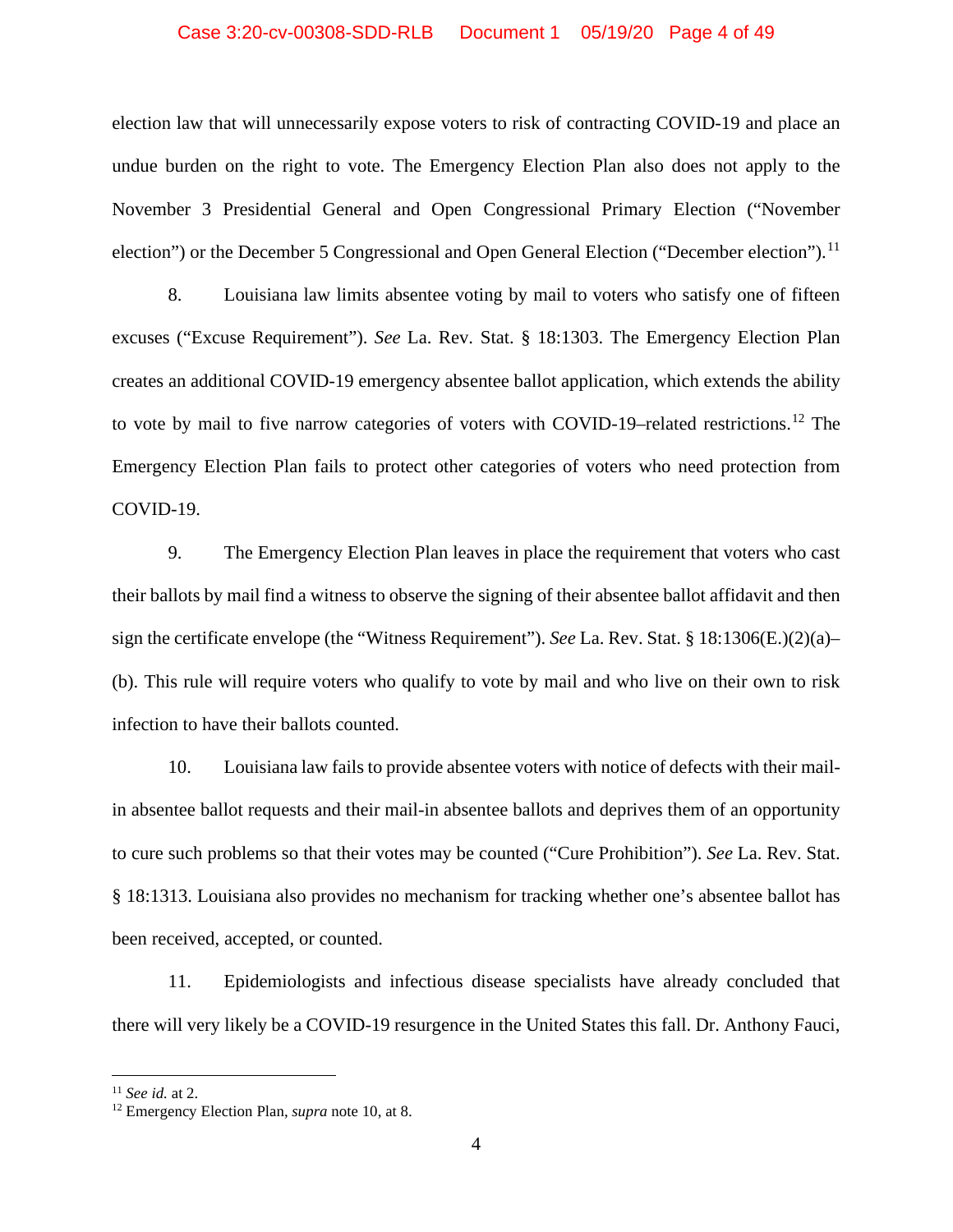### Case 3:20-cv-00308-SDD-RLB Document 1 05/19/20 Page 5 of 49

Director of the National Institute of Allergy and Infectious Diseases, has said a second wave of infections in the United States is "inevitable."[13](#page-4-0) Furthermore, experts from the Harvard T.H. Chan School of Public Health's Center for Communicable Disease Dynamics warned that, to avoid exceeding hospital critical care capacities, prolonged or intermittent social distancing may be necessary into 2022.[14](#page-4-1)

12. The Excuse Requirement, Witness Requirement, and Cure Prohibition (collectively, the "Challenged Provisions") will unnecessarily deprive Louisiana voters of their right to vote in 2020 elections in light of COVID-19.

13. Both together and separately, the Excuse Requirement and the Witness Requirement needlessly burden Louisiana voters' fundamental right to vote in the 2020 elections in light of COVID-19. The Excuse Requirement and the Witness Requirement directly contradict the specific guidance from the Centers for Disease Control and Prevention ("CDC") concerning safe voting practices during the COVID-19 pandemic. Among other measures, the CDC recommends that states and jurisdictions "[e]ncourage voters to use voting methods that minimize direct contact with other people and reduce crowd size at polling stations."<sup>[15](#page-4-2)</sup>

14. The Excuse Requirement and the Witness Requirement create significant risks to the health and lives of Plaintiffs, as well as the Organizational Plaintiffs' members and thousands of other Louisiana voters who want to vote in the July, August, November, and/or December 2020 elections.

<span id="page-4-0"></span><sup>13</sup> *Remarks by President Trump, Vice President Pence, and Members of the Coronavirus Task Force in Press Briefing*, White House (Mar. 25, 2020), [https://www.whitehouse.gov/briefings-statements/remarks-president-trump](https://www.whitehouse.gov/briefings-statements/remarks-president-trump-vice-president-pence-members-coronavirus-task-force-press-briefing-11/)[vice-president-pence-members-coronavirus-task-force-press-briefing-11/.](https://www.whitehouse.gov/briefings-statements/remarks-president-trump-vice-president-pence-members-coronavirus-task-force-press-briefing-11/)

<span id="page-4-1"></span><sup>14</sup> Stephen M. Kissler et al., *Projecting the transmission dynamics of SARS-CoV-2 through the postpandemic period*, Science, Apr. 14, 2020[, https://science.sciencemag.org/content/early/2020/04/24/science.abb5793.](https://science.sciencemag.org/content/early/2020/04/24/science.abb5793)

<span id="page-4-2"></span><sup>15</sup> Ctrs. for Disease Control & Prevention, *Recommendations for Election Polling Locations: Interim guidance to prevent spread of coronavirus disease 2019 (COVID-19)*, [https://www.cdc.gov/coronavirus/2019](https://www.cdc.gov/coronavirus/2019-ncov/community/election-polling-locations.html) [ncov/community/election-polling-locations.html](https://www.cdc.gov/coronavirus/2019-ncov/community/election-polling-locations.html) (last updated March 27, 2020).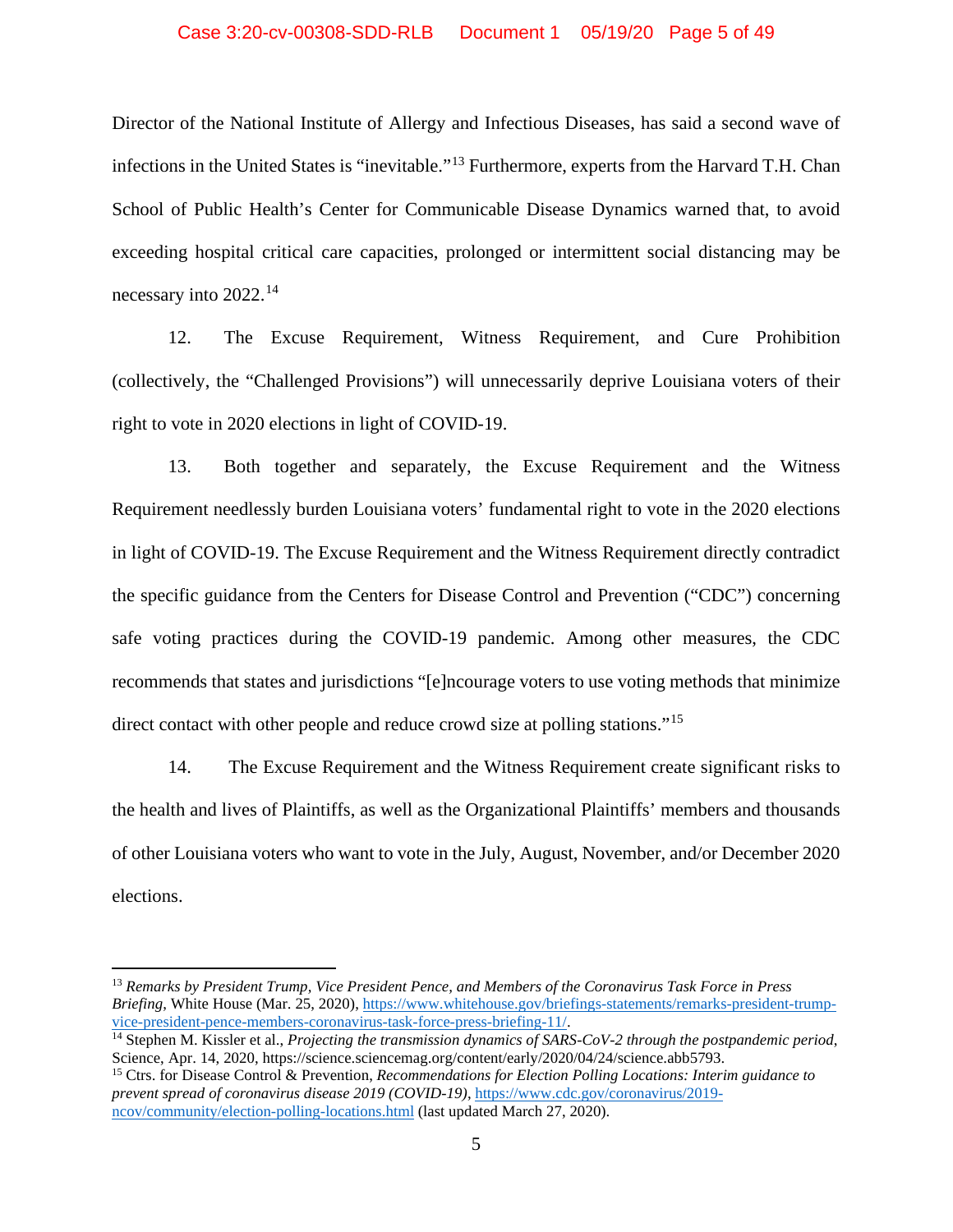#### Case 3:20-cv-00308-SDD-RLB Document 1 05/19/20 Page 6 of 49

15. The risk of disenfranchisement from the Excuse Requirement and Witness Requirement fall more heavily on Black citizens in Louisiana, who are more likely than white Louisianans to live alone or with young children, more likely to have underlying health conditions that put them at severe risk from COVID-19, and who are afflicted by and die from COVID-19 at shockingly disproportionate rates. Black Louisianans comprise nearly 57% of COVID-19–related deaths despite making up just 33% of the state's total population. Black Louisianans are also more likely to live alone, making the Witness Requirement more burdensome than for white Louisianans. Louisiana's history of racial discrimination in various areas, such as voting, education, employment, and healthcare, interact with these provisions to hinder Black people's ability to participate effectively in the political process in violation of Section 2 of the Voting Rights Act.

16. The Excuse Requirement and the Witness Requirement, separately and together, unduly burden the fundamental right to vote of Louisiana voters for the 2020 elections.

17. The Excuse Requirement and the Witness Requirement, separately and together, violate Louisiana voters' fundamental right to bodily integrity by requiring them to take a severe risk to their health in order to exercise their right to vote.

18. The Cure Prohibition will deprive Louisiana voters of their liberty interests in requesting and casting mail-in absentee ballots and exercising their fundamental right to vote by denying them notice of and an opportunity to cure defects.

19. Plaintiffs therefore ask the Court to enjoin the Challenged Provisions and declare them unconstitutional for the duration of the 2020 election cycle. Given that epidemiologists and infectious disease specialists, including Dr. Anthony Fauci, are predicting a highly likely resurgence of COVID-19 in the fall, and given the inexorable timeline of election administration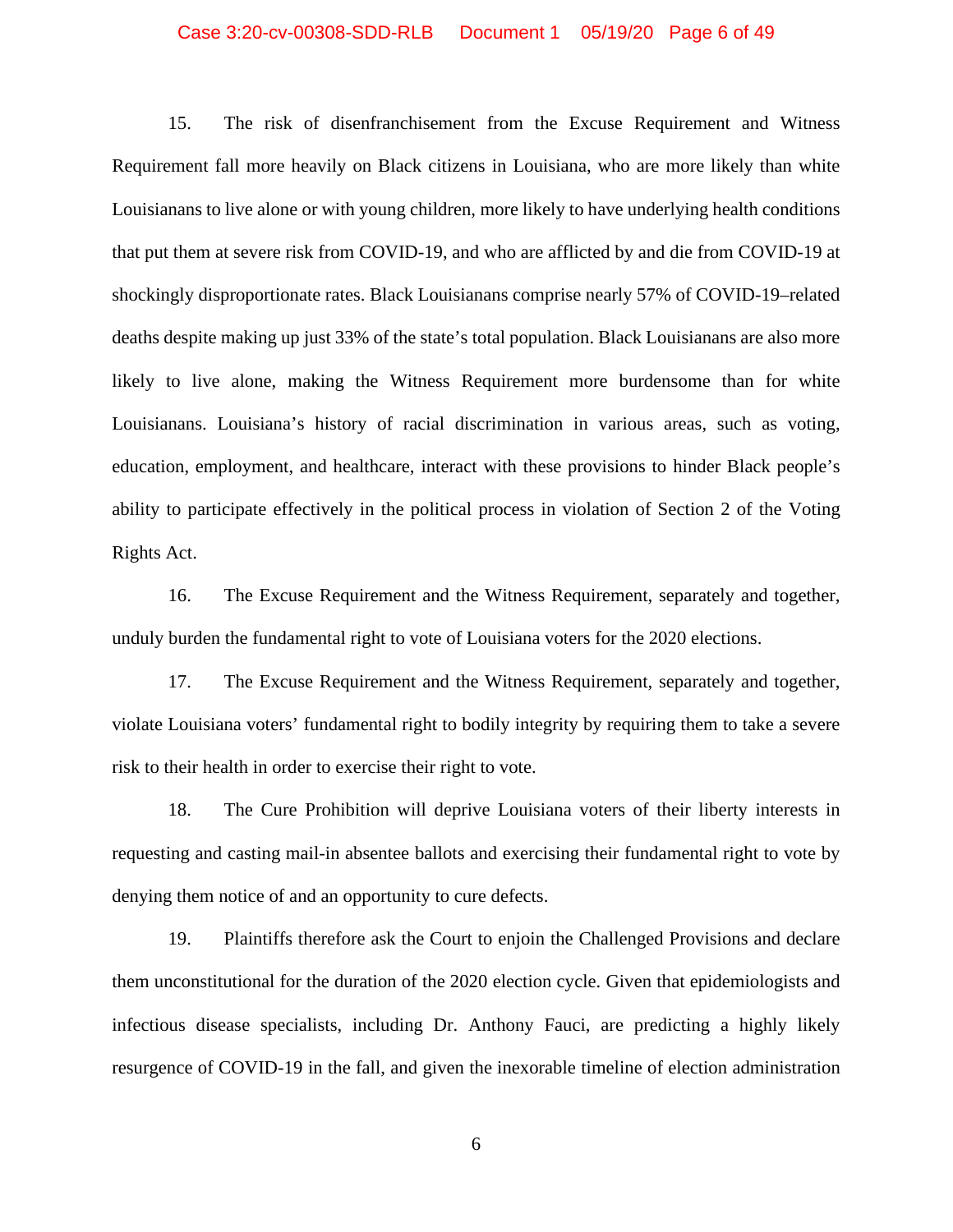#### Case 3:20-cv-00308-SDD-RLB Document 1 05/19/20 Page 7 of 49

procedures that must be completed to print mail-in ballots with certificate envelopes and instructions and to educate the electorate about revised voting procedures, Plaintiffs, who all seek to vote in November, must be granted relief now.

### **II. JURISDICTION AND VENUE**

20. This action arises under the First and Fourteenth Amendments to the U.S. Constitution, as well as Section 2 of the Voting Rights Act ("VRA"), and is brought under 42 U.S.C. §§ 1983 and 1988 and authorized under 52 U.S.C. § 10302 to seek injunctive and declaratory relief for violations of constitutional and statutory rights under color of state law. This Court therefore has subject matter jurisdiction under 28 U.S.C. §§ 1331 and 1343.

21. This Court has personal jurisdiction over Defendants because each is sued in their official capacity as a state official, and the violations complained of concern their conduct in such capacities.

22. Declaratory relief is authorized by 28 U.S.C. §§ 2201 and 2202.

23. Venue in the Middle District of Louisiana is proper based on 28 U.S.C. § 1391(b)(1) because Defendants are state officials working in Baton Rouge, Louisiana.

### **III. PARTIES**

24. Plaintiff TELISA CLARK is a 55-year-old event planner and civil rights activist. She is a U.S. citizen, has never lost her right to vote by reason of a felony conviction or court order, and is a registered voter in Louisiana. She is African-American and lives in Houma, Louisiana. Ms. Clark lives at home with her husband, Kevin Clark, who is 58 years old. Several family members live with Ms. Clark and her husband at their home. Ms. Clark, her husband, and many members of her household have health conditions that put them at higher risk of contracting and suffering severe complications and potentially dying from COVID-19. Ms. Clark has hypertension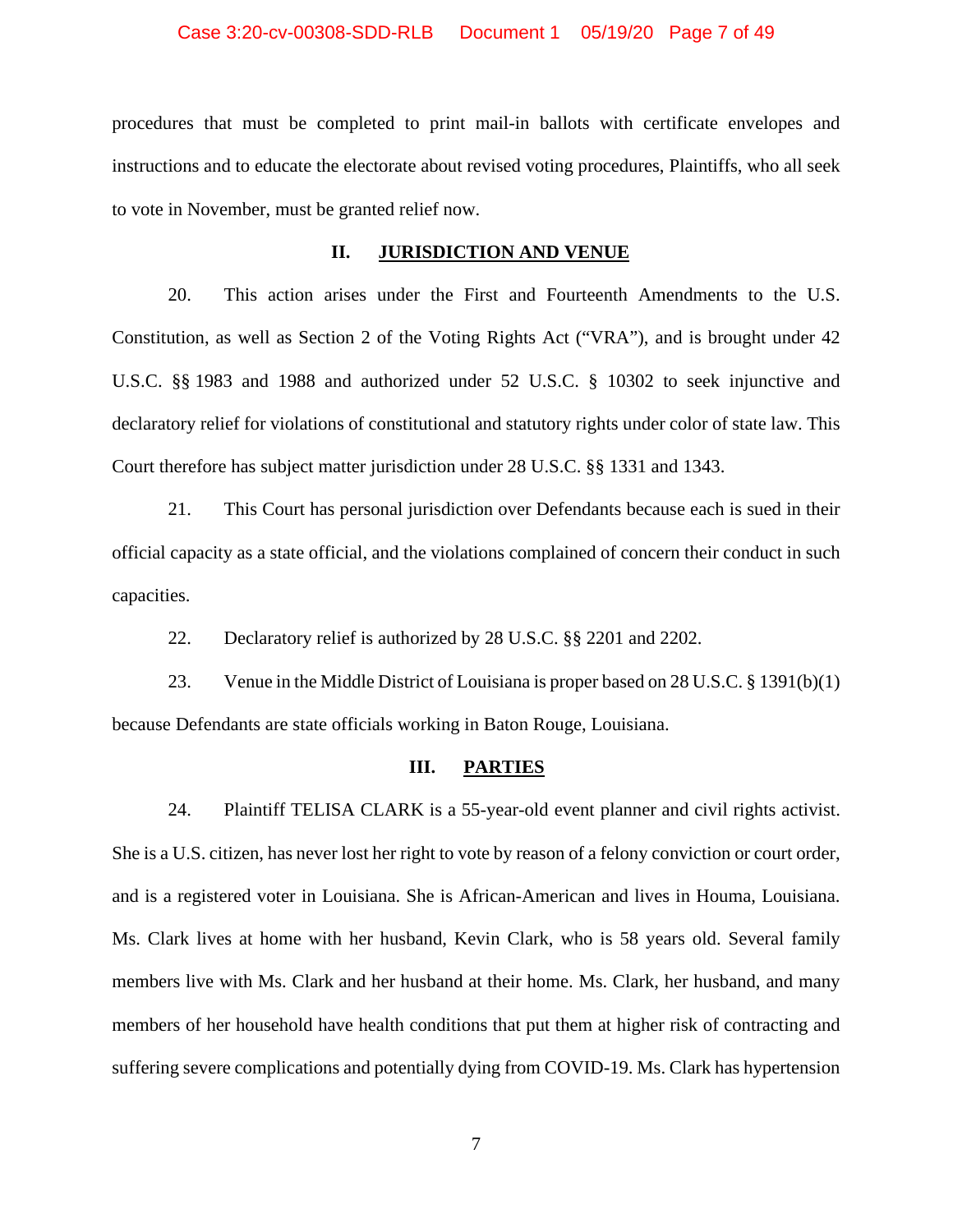#### Case 3:20-cv-00308-SDD-RLB Document 1 05/19/20 Page 8 of 49

and other serious heart conditions. Her husband is currently undergoing treatment for lung cancer and is at extremely high risk of severe complications from COVID-19. Ms. Clark's daughter Kevon Barnett is currently seven months pregnant and suffers from hypertension. And Ms. Clark's grandson Matthew, who is 18 and a registered voter, has severe asthma. Because of the risk COVID-19 poses to their health, Ms. Clark, her husband, her daughter Kevon, her grandson Matthew, and other family members have been limiting their outside activity and avoiding personto-person contact. When they must go out in public, Ms. Clark and her husband wear gloves, masks, and coverings on their clothes. Both Ms. Clark and her husband are lifelong, regular voters. Ms. Clark prefers to vote in-person on election day. She voted early in-person recently after her husband was diagnosed with cancer. Ms. Clark plans to vote in the July, August, November, and December elections in Houma. Because of the severe risk that voting in person at her polling place or at an early voting site poses to her health, her husband's health, and the health of family members living in her household, Ms. Clark needs to vote by absentee ballot for all upcoming 2020 elections. Ms. Clark understands that for the July and August elections, she will qualify to request an absentee ballot through the COVID-19 Emergency Application as someone at higher risk of severe illness from COVID-19 due to serious underlying medical conditions as identified by the CDC. Ms. Clark understands, however, that for the November and December elections, she does not qualify to request an absentee ballot and must decide whether to vote in person—risking her health and the health of her family—and not voting at all.

25. Plaintiff LAKESHIA BARNETT is 26 years old, a U.S. citizen, has never lost her right to vote by reason of a felony conviction or court order, and is a registered voter in Louisiana. She is African-American and lives in Houma, Louisiana. Ms. Barnett lives with her parents, Telisa and Kevin Clark, and several other family members, at her parents' home. Many of her family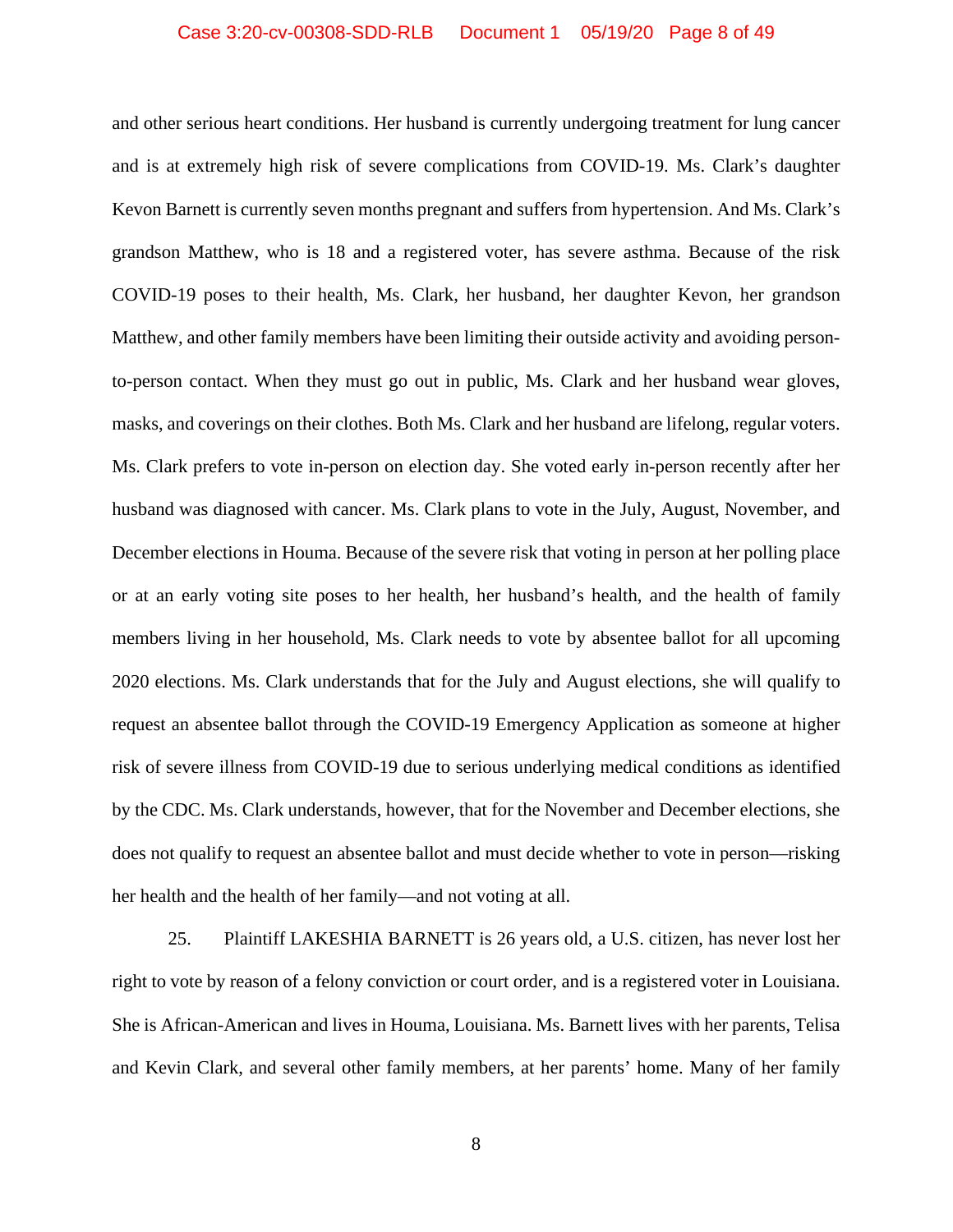#### Case 3:20-cv-00308-SDD-RLB Document 1 05/19/20 Page 9 of 49

members in her home—including her parents—suffer from health conditions that put them at higher risk of contracting and suffering severe complications and dying from COVID-19. Ms. Clark has hypertension and other serious heart conditions. Mr. Clark is currently undergoing treatment for lung cancer and is at extremely high risk of severe complications from COVID-19. Ms. Barnett's sister Kevon Barnett is currently seven months pregnant and suffers from hypertension. And Ms. Barnett's nephew Matthew, who is 18 and a registered voter, has severe asthma. Because of the risk COVID-19 poses to their health, Ms. Barnett, her parents, sister, nephew, and other family members have been limiting their outside activity and avoiding personto-person contact except when necessary. Ms. Barnett currently works two jobs. One employer, Target, recently reduced her hours to zero, and she has not worked there since late April. She also works at the U.S. Postal Service. At her job, Ms. Barnett rarely interacts with members of the public and always wears protective gear. Ms. Barnett relies on her job to pay her living expenses and for health insurance. At this job, she does not have the option to work from home or take time off because she is worried about infecting her family members who are at higher risk from COVID-19. If she took too much time off from work, she would lose her job. Ms. Barnett registered to vote when she turned 18 and has voted regularly since then. She intends to vote in each election in 2020. She prefers to vote in person, but because of the risks voting in person would pose to her family, Ms. Barnett needs to vote by absentee ballot in the July, August, November, and December elections. Ms. Barnett understands that she needs an excuse to qualify for an absentee ballot in Louisiana and that she does not qualify for any excuse under Louisiana law. Therefore, if Ms. Barnett wants to vote in any election in 2020, she understands that she would have to vote in person, which would require her to engage in the person-to-person contact she has been avoiding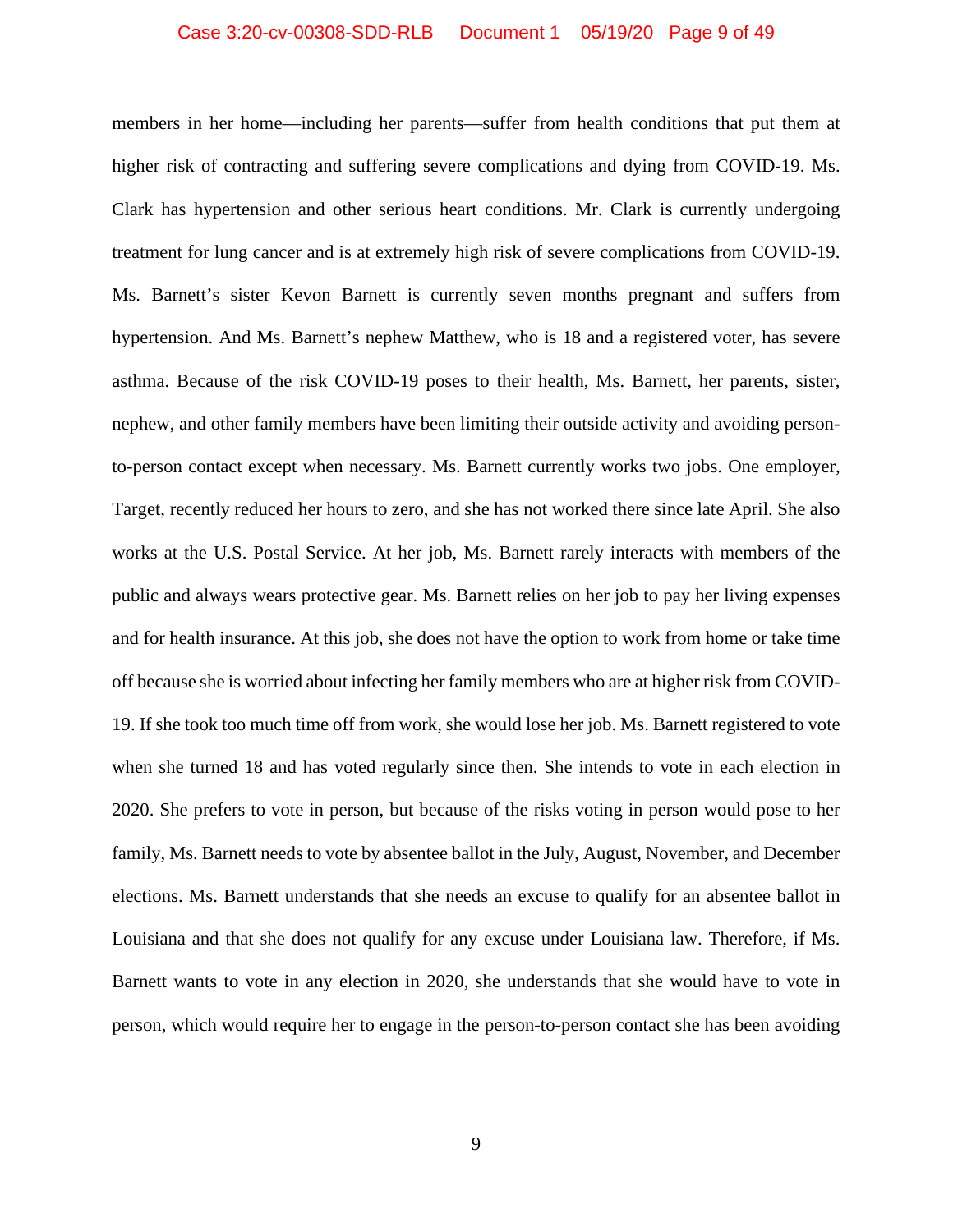### Case 3:20-cv-00308-SDD-RLB Document 1 05/19/20 Page 10 of 49

to protect the health of her high-risk family members. If forced to vote in person, Ms. Barnett would have to choose between her vote and her family's health.

26. Plaintiff MARTHA CHRISTIAN GREEN is a 52-year-old scholar and researcher working in the fields of law and religion. She is a U.S. citizen, has never lost her right to vote by reason of a felony conviction or court order, and is a registered voter in Louisiana. She is white, and lives in Lafayette, Louisiana. Ms. Green is also a member of the Lafayette chapter of the League of Women Voters and a Board member for the League of Women Voters of Louisiana. Ms. Green lives with and cares for her mother, Martha, who is 80 years old and suffers from several health conditions that make her higher risk for contracting and suffering severe complications including death—from COVID-19. Ms. Green prefers not to reveal her mother's specific medical information because of privacy concerns, but she does suffer from hypertension, and her most recent hospitalization was due to her high blood pressure. To protect her mother's health and minimize the risk of her mother contracting COVID-19, Ms. Green has been taking all necessary precautions to limit her own person-to-person contact. Aside from time spent at her office where she is away from other people and running necessary errands, including to the grocery store and pharmacy, Ms. Green has been staying at home and away from members of the public. When she is away from home and encountering other people and surfaces others may have touched, Ms. Green wears a mask and uses disinfecting wipes to reduce her risk of infection. Ms. Green is a lifelong voter and so is her mother. Both Ms. Green and her mother prefer to vote in person either on election day or by early voting, but because of the risks to Ms. Green's mother's health, both need to vote by mail during the 2020 elections. Ms. Green's mother qualifies to request an absentee ballot under Louisiana law that allows voters over the age of 65 to vote by mail. Ms. Green understands that she needs an excuse to vote by mail in upcoming 2020 elections, but she does not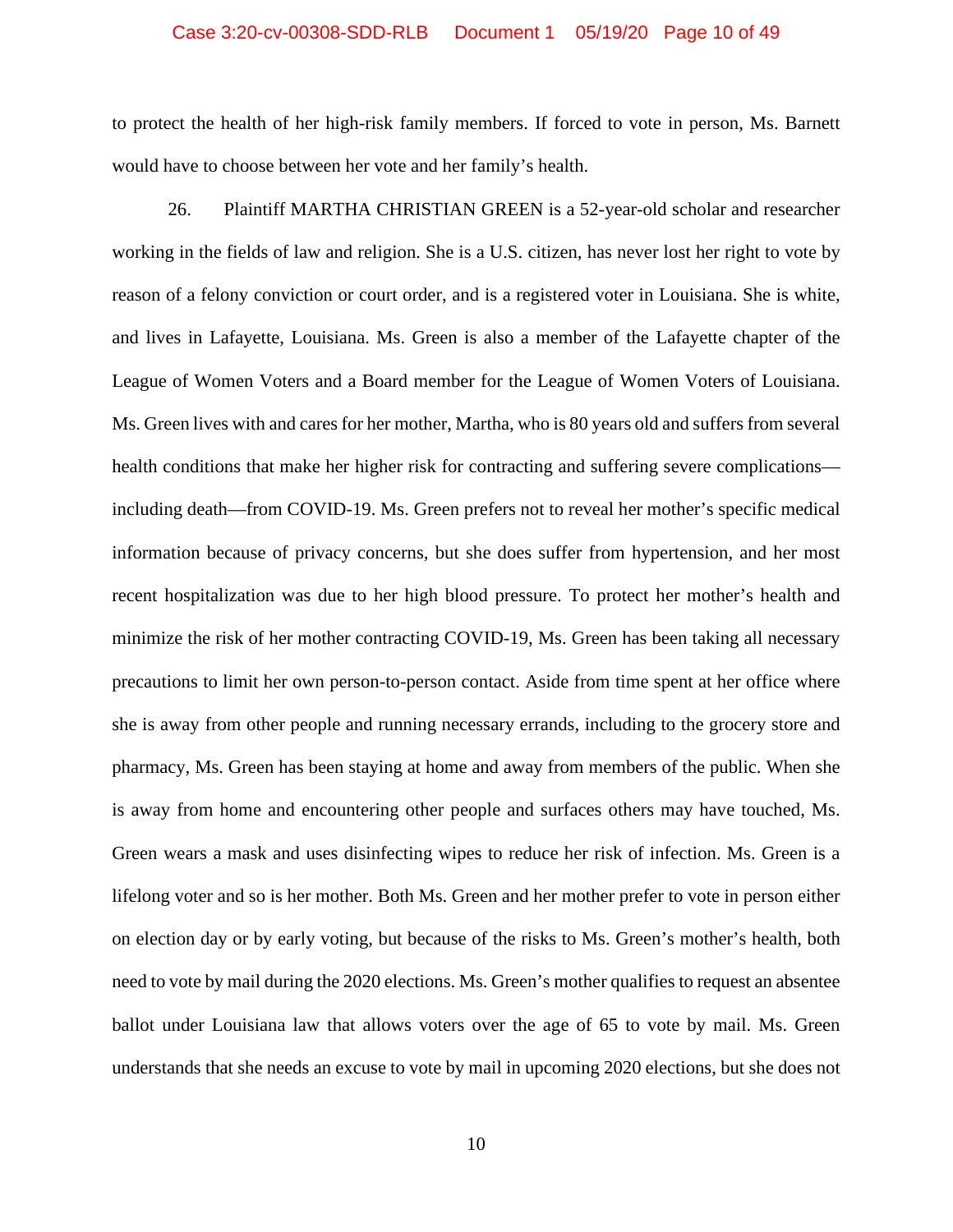### Case 3:20-cv-00308-SDD-RLB Document 1 05/19/20 Page 11 of 49

qualify for any excuses, including the excuses provided under the Emergency Election Plan in place for the July and August elections. Although early voting has been extended in Louisiana for the July and August elections, early in-person voting is not a practical option for Ms. Green because Lafayette has limited early voting locations, and Ms. Green would have to engage in the person-to-person contact she has been avoiding to safeguard her mother's health. If she cannot vote by mail during the 2020 elections, Ms. Green will have to choose between her vote and endangering her mother's health.

27. Plaintiff CRESCENT CITY MEDIA GROUP ("CCMG") is a community engagement and media production agency based in New Orleans, Louisiana. CCMG was founded to address disparities in civic engagement and political education in communities of color in Louisiana. CCMG works on a wide range of projects including civic engagement trainings, voter registration campaigns, census education, mutual aid and direct service, and voter education.

28. CCMG leads the "Louisiana Counts 2020" complete count committee and began preparations for this public education campaign in 2018. CCMG prepared and disseminated media toolkits, organizer trainings, social media campaigns, factual reports, and other resources for community stakeholders across Louisiana to use in their census education work. CCMG also invested significant time and energy into developing their "Census and Redistricting Initiative," a community education initiative focused on preparing communities for the 2020 Census and 2021 redistricting cycle. The program would have taught Louisiana residents the basics of the redistricting process. In addition to its specific census and redistricting work, CCMG conducts various voter education and policy advocacy training programs such as the Democracy and Power Institute, which was founded in 2016 and teaches students and community leaders how to draft legislation and lobby local governments.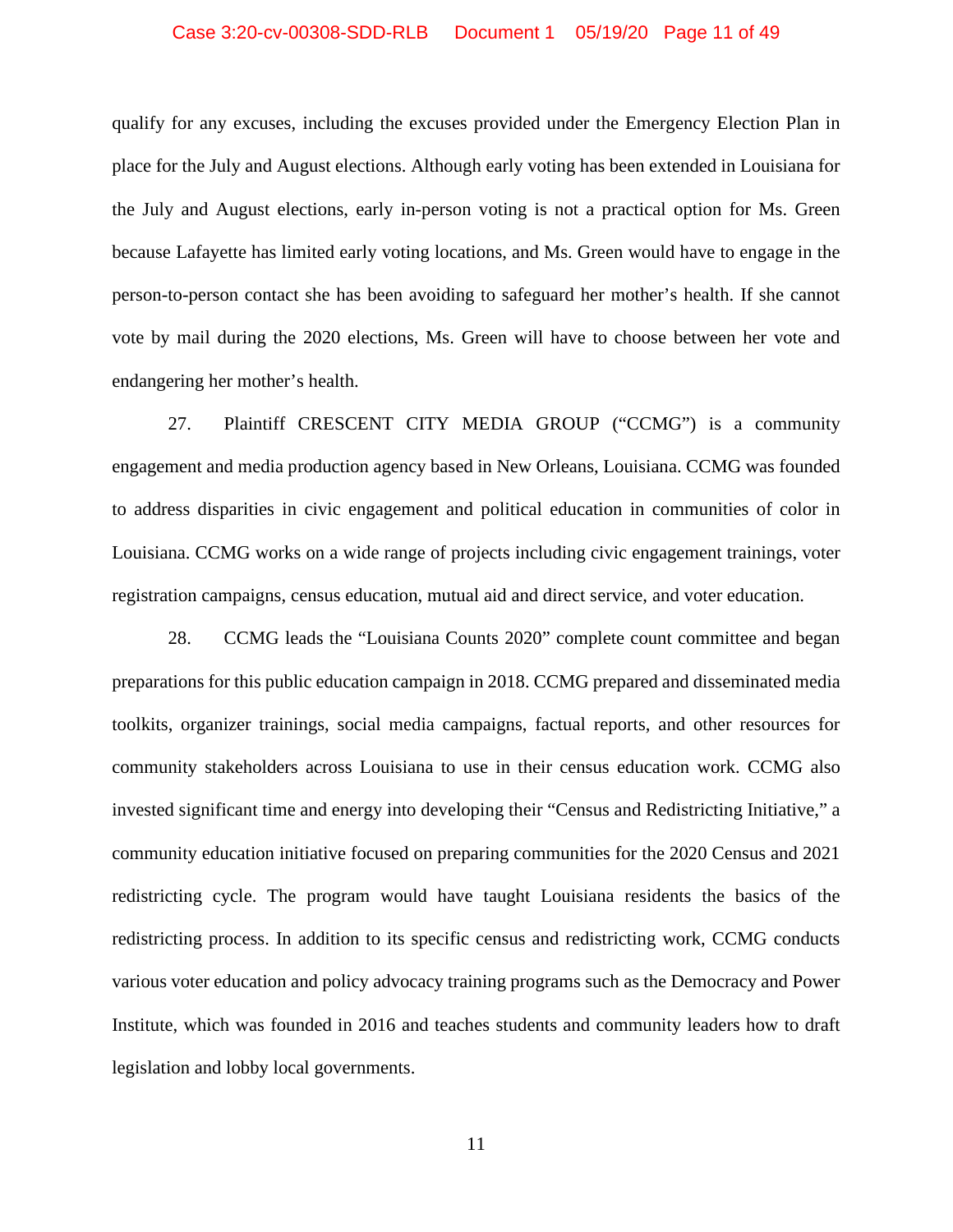### Case 3:20-cv-00308-SDD-RLB Document 1 05/19/20 Page 12 of 49

29. Much of CCMG's planned work has been put on hold as it must now expend its limited resources to respond to the state's Emergency Election Plan and preparing for the upcoming 2020 elections, in which thousands of voters of color will be forced to risk their health by voting in person at their polling place. CCMG is now using its limited resources to acquire and produce masks and other personal protective materials to provide to voters who will be forced to cast a ballot in person this year because they do not qualify for an absentee ballot under the Excuse Requirement. During early voting and on election day, CCMG will provide direct support at polling places by handing out hand sanitizer and information on social distancing. CCMG is also now educating voters about the Emergency Election Plan, explaining and training voters on the Excuse Requirement, including the COVID-19 emergency absentee ballot application. CCMG will be helping voters navigate the absentee ballot process, including the Witness Requirement for voters who live alone by doing radio and television public service announcements about what voters can do to protect themselves from COVID-19 infection while complying with the Witness Requirement. The resources and staff time spent on these activities would have been spent on CCMG's community education activities relating to the Census, voter registration drivers, and redistricting. But for the Challenged Provisions, CCMG would otherwise be spending these resources, time, and staff hours on its core mission activities.

30. Plaintiff LEAGUE OF WOMEN VOTERS LOUISIANA ("LWVLA") is the Louisiana affiliate of the national League of Women Voters (the "LWVUS"). LWVLA is a nonpartisan, not-for-profit corporation organized under the laws of Louisiana. The mission of LWVLA is to be a recognized, trusted, and knowledgeable volunteer, grassroots community resource with the flexibility and sustainable capacity to ensure a strong, active, and participatory democracy for all persons. The LWVLA is dedicated to ensuring that all eligible voters—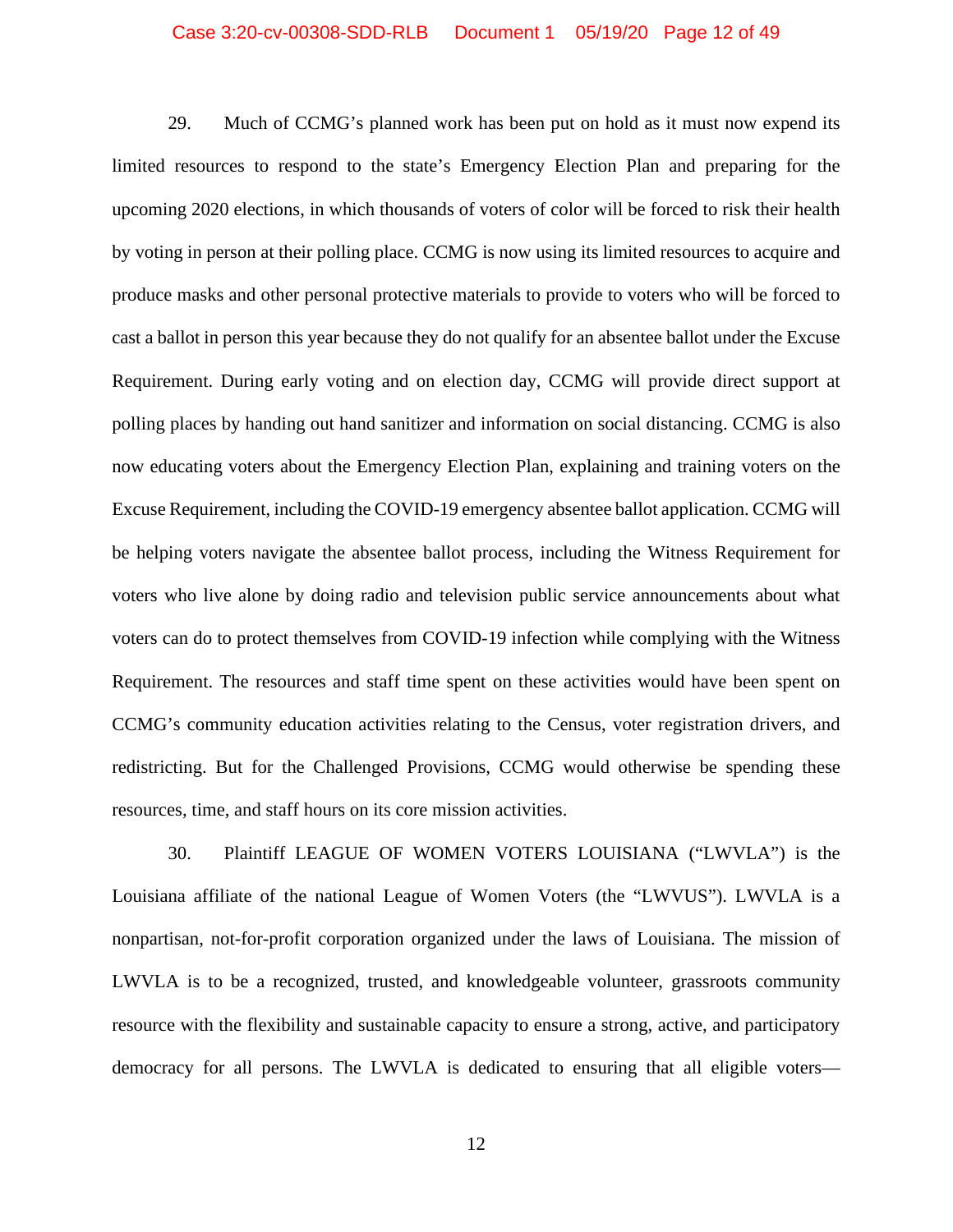### Case 3:20-cv-00308-SDD-RLB Document 1 05/19/20 Page 13 of 49

particularly those from traditionally underrepresented or underserved communities, including firsttime voters, non-college youth, new citizens, minorities, the elderly, and low-income Americans have the opportunity and the information to exercise their right to vote. The local Leagues are active in voter registration, especially of new citizens and high school and college youths, while the state League works with the Secretary of State's office to increase voter participation in elections.

31. Because of the restrictions on absentee ballots under Louisiana law during the COVID-19 pandemic, LWVLA has been forced to divert time and resources away from its regular activities. Specifically, LWVLA will be conducting public education on the passage of the Emergency Election Plan with its complicated and vague Excuse Requirement, the current absentee ballot laws—including the Witness Requirement—and how voters can stay safe while complying with the law and voting. LWVLA member volunteers will be sending newsletters, writing letters to the editor, engaging in voter outreach, responding to voter contacts, and conducting voter education events to ensure that members and the Louisiana electorate are educated on how they can vote during the 2020 elections without endangering their health or the health of their loved ones or the community. Because the LWVLA has limited financial and human resources, the resources and member time they will have to spend on these efforts would have been spent on the following LWVLA efforts: voter registration efforts, education around the 2020 Census and redistricting, and "Get Out the Vote" efforts during the 2020 election cycle.

32. The LWVLA has six local Leagues across the state and 287 members and membersat-large. Many of the members of the LWVLA are over the age of 60. Some of its members live in senior living facilities. Many members include registered voters age 60-65 who are at higher risk for contracting and suffering severe complications or dying from COVID-19. Voting in person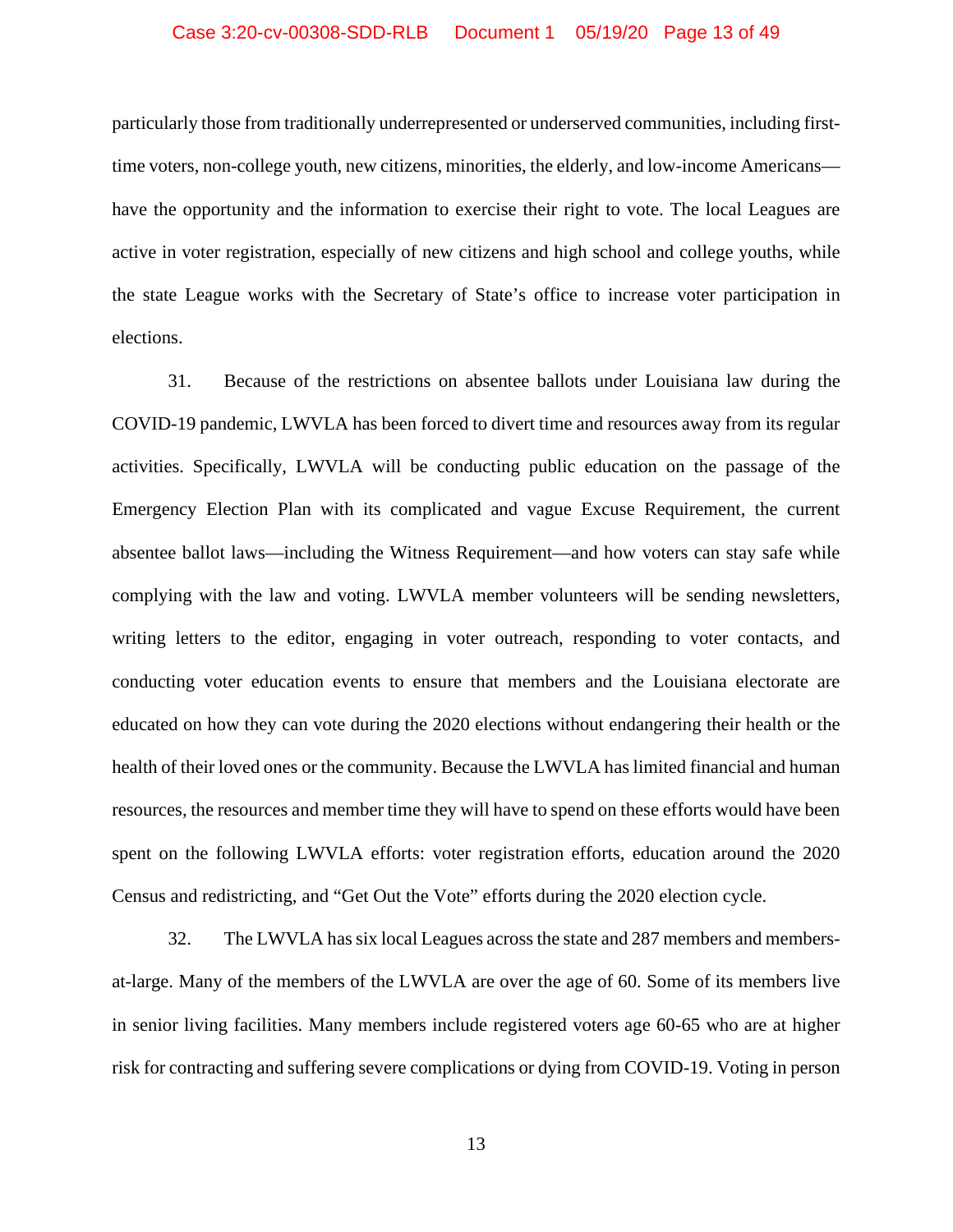### Case 3:20-cv-00308-SDD-RLB Document 1 05/19/20 Page 14 of 49

would therefore put the health of these voters at significant risk because of the person-to-person contact at the polling place. But these members do not currently qualify for an absentee ballot under Louisiana law or the Emergency Election Plan.

33. LWVLA members include registered voters who live with, care for, or come into regular contact with loved ones who are at higher risk of contracting and suffering severe complications—including death—from COVID-19; yet, these members do not currently qualify for an absentee ballot under Louisiana law or the Emergency Election Plan. These members must choose between their vote and risking the health of their loved one by voting in-person at their polling place.

34. Defendant John Bel Edwards is the Governor of Louisiana and is being sued in his official capacity. Under the Louisiana Constitution, he is "the chief executive officer of the state," and must "faithfully support the constitution and laws of the state and of the United States," as well as ensure that "the laws are faithfully executed." La. Const. art. IV, § 5(A). Defendant Governor Edwards is required to uphold the U.S. Constitution, including the First and Fourteenth Amendments, as part of the execution of his gubernatorial duties and responsibilities. 4 U.S.C. § 101. In his capacity as "chief executive officer of the state," Defendant Governor Edwards is empowered to suspend or delay "any qualifying of candidates, early voting, or elections" "upon issuance of an executive order declaring a state of emergency or impending emergency." *Id.* § 18:401.1. The Governor does so "upon the certification of the secretary of state that a state of emergency exists. *Id.* Defendant Governor Edwards is also responsible for approving, along with a majority of the Senate Committee on Senate and Governmental Affairs and House Committee on House and Governmental Affairs, an Emergency Election Plan submitted by the Secretary of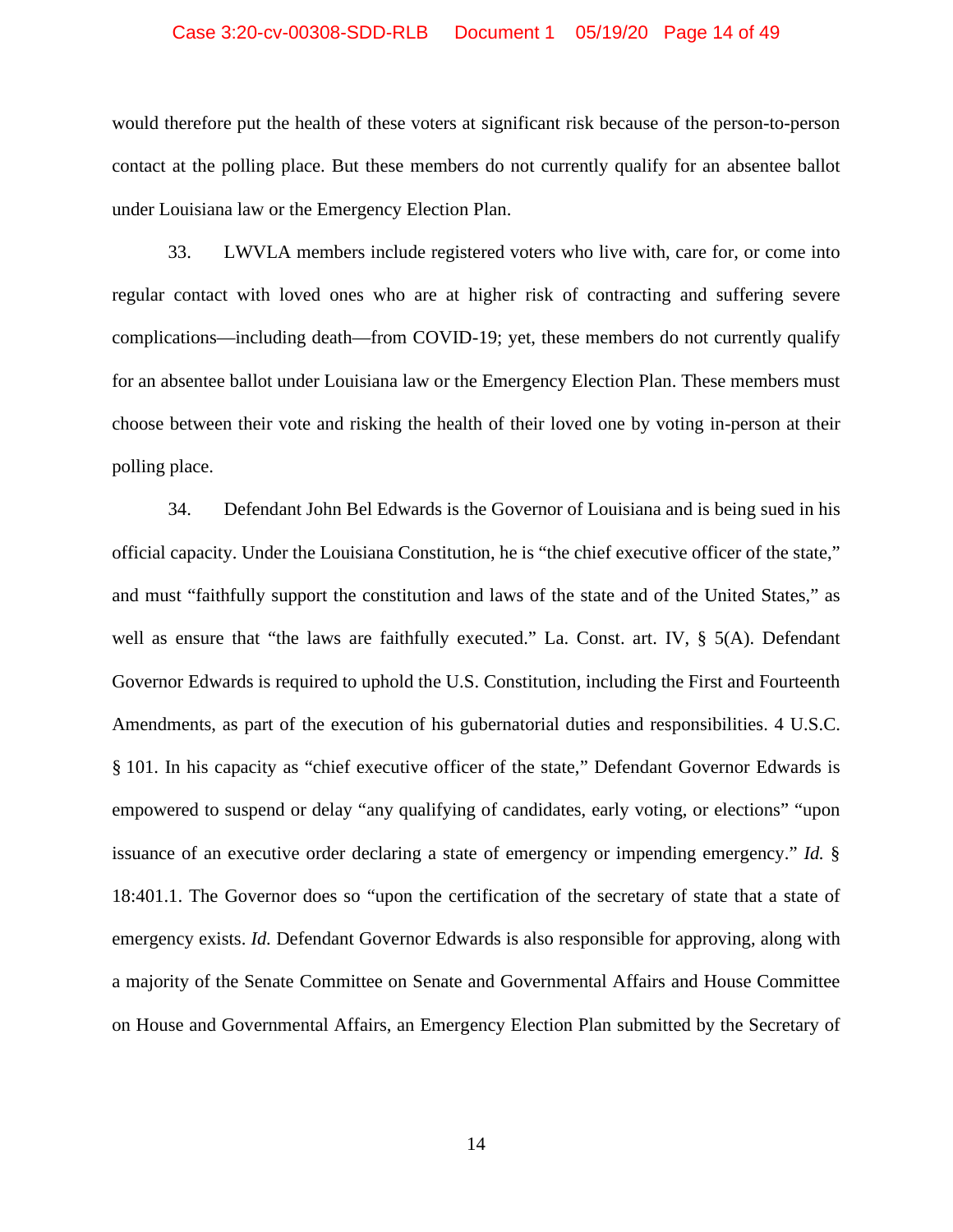### Case 3:20-cv-00308-SDD-RLB Document 1 05/19/20 Page 15 of 49

State "for the holding of elections impaired as a result of such an emergency or disaster." *Id.* § 18:401.3.

35. Defendant Kyle Ardoin is the Secretary of State of Louisiana, and he is sued in his official capacity. The Secretary of State is the state's chief election officer. LA Const. art. IV, § 7. In that capacity, he is responsible for, among other things, administering election laws, preparing and certifying the ballots for all elections, and promulgating all election returns. *Id.* The Secretary of State is also responsible for preparing absentee by mail ballots, envelopes, instructions, certificates, and "all other matters pertaining to absentee by mail and early voting ballots shall be determined by the Secretary of State, subject to approval as to content by the attorney general." La. Rev. Stat. § 18:1306(A)(1); *see also id* § 18:1306(B)(1).

36. Defendant Jeff Landry is Louisiana's Attorney General and is being sued in his official capacity. As Attorney General, Defendant Landry is the "chief legal officer of the state," charged with asserting or protecting the rights or interests of Louisiana. La. Const. art. IV, § 8. Defendant Landry is empowered to approve the content of various materials related to absentee ballots. La. Rev. Stat. § 18:1306(A)(1); *see also id* § 18:1306(B)(2). Like other executive officers of the State, Defendant Attorney General Landry is required to support the U.S. Constitution, including the First and Fourteenth Amendments to it, before executing his duties as Attorney General. 4 U.S.C. § 101.

37. Defendant Charlene Meaux Menard is the Registrar of Voters for Lafayette Parish and a member of the Lafayette Parish Board of Election Supervisors and is being sued in her official capacity. As registrar and a member of the parish board of election supervisors, Defendant Menard has the duty to supervise the preparation for and the conduct of all elections held in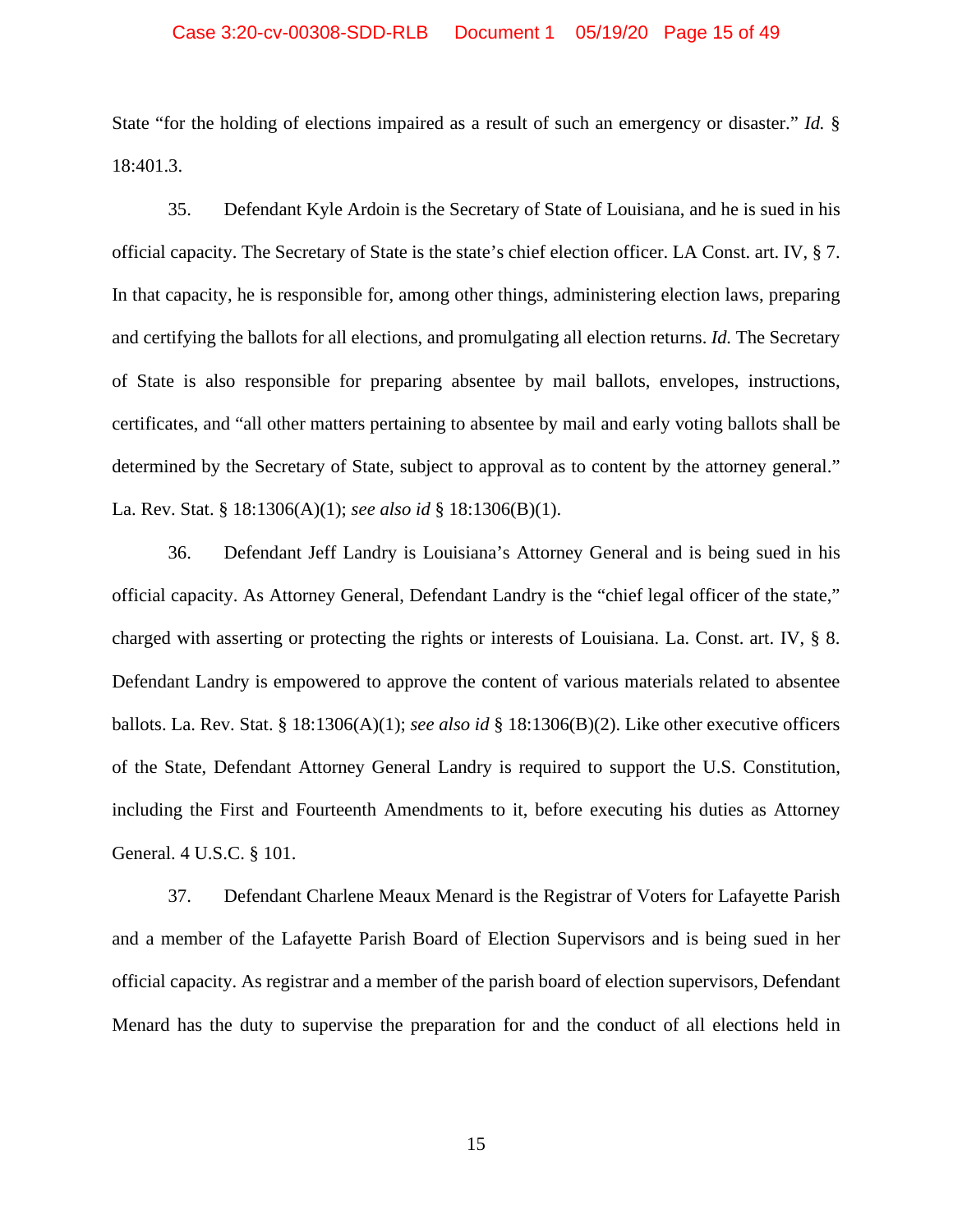### Case 3:20-cv-00308-SDD-RLB Document 1 05/19/20 Page 16 of 49

Lafayette Parish, and is charged with processing requests for absentee ballots, receiving absentee ballots from voters, and tabulating and counting absentee by-mail ballots. La. Rev. Stat. § 18:1313.

38. Defendant Rhonda R. Rogers is the Registrar of Voters for Terrebonne Parish and a member of the Terrebonne Parish Board of Election Supervisors and is being sued in her official capacity. As registrar and a member of the parish board of election supervisors, Defendant Rogers has the duty to supervise the preparation for and the conduct of all elections held in Terrebonne Parish, and is charged with processing requests for absentee ballots, receiving absentee ballots from voters, and tabulating and counting absentee by-mail ballots. La. Rev. Stat. § 18:1313.

## **IV. STATEMENT OF FACTS**

### **A. Transmission of COVID-19 and Public Health Guidelines**

39. In December 2019, a novel coronavirus was detected, now named SARS-CoV-2, and the disease it causes became known as COVID-19; it has now spread throughout the world, including to every state in the United States.

40. On January 30, 2020, the World Health Organization (WHO) declared COVID-19 to be a Public Health Emergency of International Concern. On March 11, 2020, the WHO declared that it had become a pandemic. On March 13, 2020, President Donald Trump proclaimed a National Emergency concerning COVID-19.

41. On March 11, 2020, Defendant Governor Edwards declared a state of emergency, <sup>[16](#page-15-0)</sup> and issued a stay at home order<sup>[17](#page-15-1)</sup> on March 22, which was revised on May  $15.^{18}$  $15.^{18}$  $15.^{18}$  He has also twice

<span id="page-15-0"></span><sup>16</sup> Proclamation No. 25 JBE 2020, § 1.

<span id="page-15-1"></span><sup>17</sup> Proclamation No. 33 JBE 2020, § 3.

<span id="page-15-2"></span><sup>18</sup> Proclamation No. 58 JBE 2020, § 15 (May 14, 2020) § 2A, 2C, 2D, [https://gov.louisiana.gov/assets/Proclamations/2020/58-JBE-2020.pdf.](https://gov.louisiana.gov/assets/Proclamations/2020/58-JBE-2020.pdf)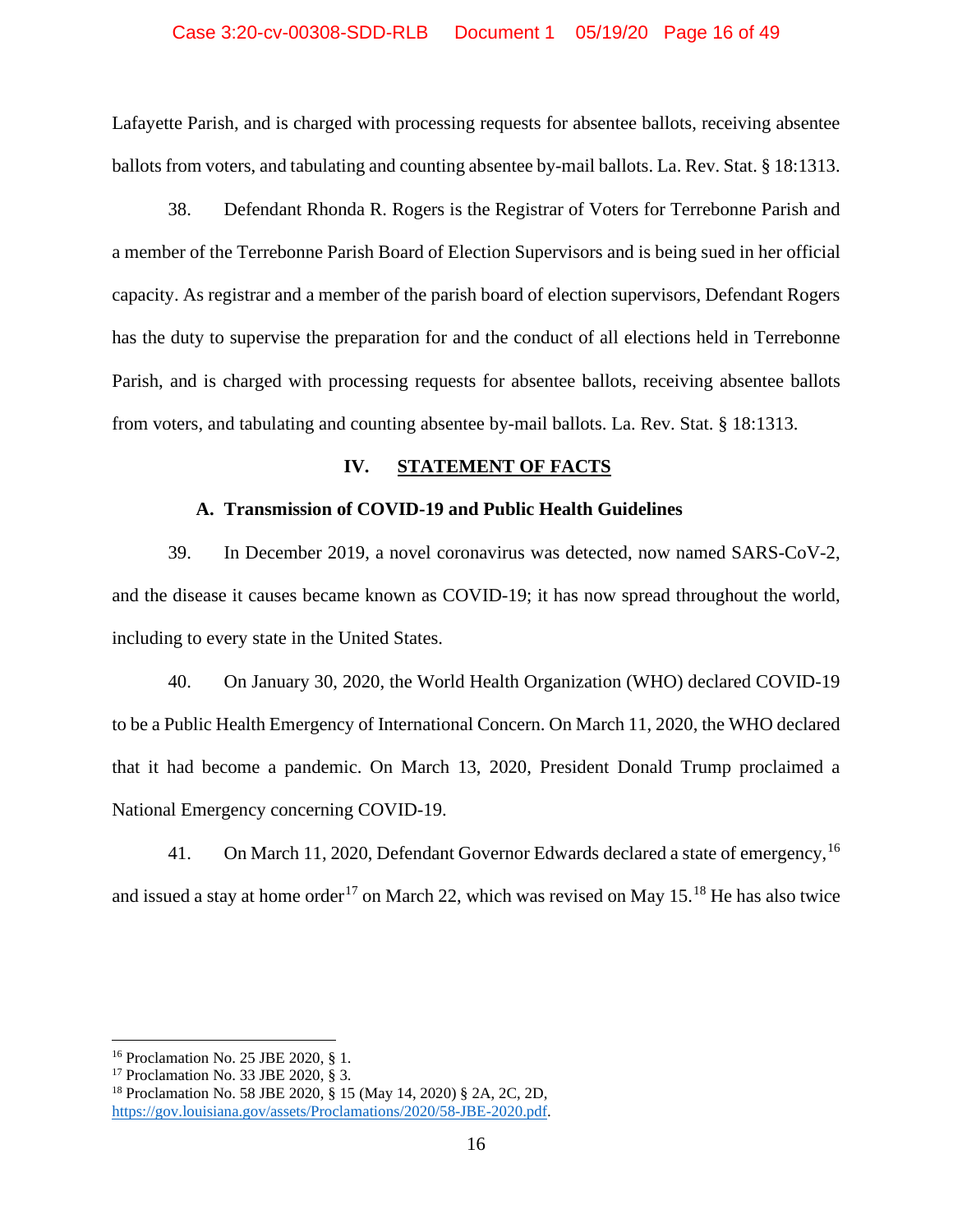### Case 3:20-cv-00308-SDD-RLB Document 1 05/19/20 Page 17 of 49

postposed the presidential preference primary and municipal elections as a result of the COVID-[19](#page-16-0) pandemic.<sup>19</sup>

42. The novel coronavirus that causes COVID-19 continues to spread at an unprecedented pace around the world and within the United States. There are currently 1.48 million confirmed cases in the United States, and there have been 89,407 deaths nationwide.

43. COVID-19 is highly contagious and lethal. According to an article published in *Science Magazine*, produced by the American Association for the Advancement of Science, "the virus acts like no pathogen humanity has ever seen."[20](#page-16-1)

44. According to the Centers for Disease Control and Prevention ("CDC"), older adults and those who have underlying health conditions and diseases, such as chronic lung diseases, moderate to severe asthma, diabetes, serious heart conditions, and others that suppress immune systems like HIV/AIDS, are at higher risk of complications from COVID-19.<sup>[21](#page-16-2)</sup> The CDC's website, relying upon research from the National Center for Immunization and Respiratory Diseases (NCIRD), Division of Viral Diseases, notes that immunocompromised individuals are at severe risk from COVID-19: "Many conditions can cause a person to be immunocompromised, including cancer treatment, bone marrow or organ transplantation, immune deficiencies, poorly controlled HIV or AIDS, and prolonged use of corticosteroids and other immune weakening medications."[22](#page-16-3) Severe COVID-19 cases can lead to pneumonia and acute respiratory distress

<span id="page-16-1"></span><sup>20</sup> Meredith Wadman et al., *How does coronavirus kill? Clinicians trace a ferocious rampage through the body, from brain to toes*, Science Magazine, Apr. 17, 2020[, https://www.sciencemag.org/news/2020/04/how-does](https://www.sciencemag.org/news/2020/04/how-does-coronavirus-kill-clinicians-trace-ferocious-rampage-through-body-brain-toes)[coronavirus-kill-clinicians-trace-ferocious-rampage-through-body-brain-toes#.](https://www.sciencemag.org/news/2020/04/how-does-coronavirus-kill-clinicians-trace-ferocious-rampage-through-body-brain-toes)

<span id="page-16-0"></span><sup>19</sup> Ashley Dean, *Louisiana's Elections Are Postponed Another 3 Weeks*, New Orleans Public Radio, Apr. 14, 2020, https://www.wwno.org/post/louisianas-elections-are-postponed-another-3-weeks.

<span id="page-16-2"></span><sup>21</sup> Ctrs. For Disease Control & Prevention, *People who are at higher risk for severe illness*, <https://www.cdc.gov/coronavirus/2019-ncov/specific-groups/people-at-higher-risk.html> (last updated May 14, 2020).

<span id="page-16-3"></span><sup>22</sup> Ctrs. for Disease Control & Prevention, *Information for Healthcare Professionals: COVID-19 and Underlying Conditions*,<https://www.cdc.gov/coronavirus/2019-ncov/hcp/underlying-conditions.html> (last updated Apr. 6, 2020).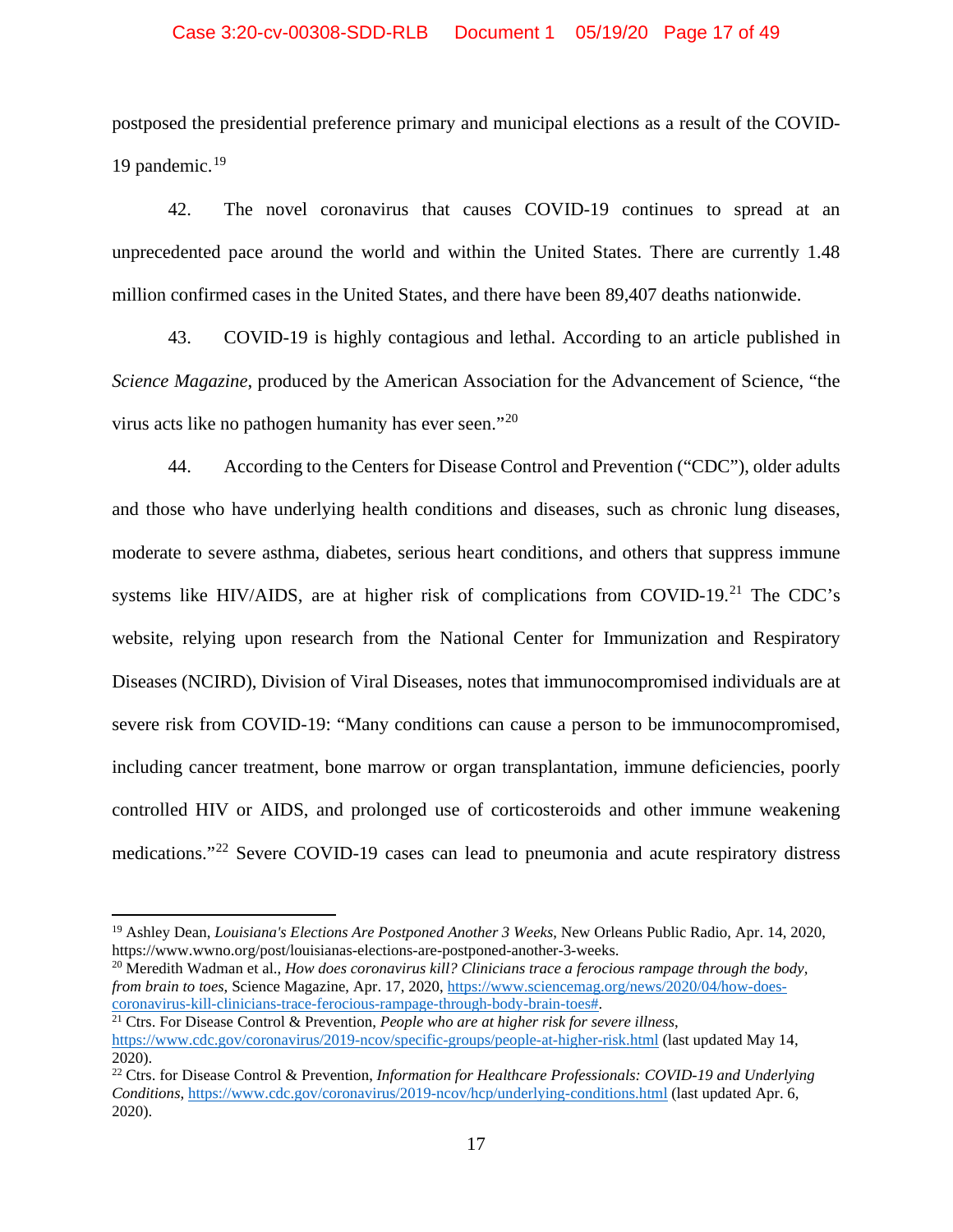### Case 3:20-cv-00308-SDD-RLB Document 1 05/19/20 Page 18 of 49

syndrome, requiring hospitalization; in critical cases, some patients need to be intubated and put on a ventilator.

45. Younger people have also contracted severe cases of COVID-19 and been hospitalized; many of them have died. In Louisiana, patients under the age of 50 have accounted for about six percent of COVID-19 related deaths in the state,<sup>[23](#page-17-0)</sup> a rate far higher than in New York and New Jersey,  $24$  even though these states have seen approximately nine times and four times the number of deaths as Louisiana, respectively. As of May 9, 2020, about 30 percent of all hospitalizations from COVID-19 in the United States have been of people less than 50 years old.<sup>[25](#page-17-2)</sup> Young, healthy Americans have suffered debilitating and even, in certain cases, fatal strokes from COVID-19, underscoring how little is known about how this particular virus actually attacks the human body. Finally, and significantly, even if a person ultimately recovers from COVID-19, it may leave their lungs and other organs severely damaged or weakened, leading to lifelong respiratory deficiencies or problems.[26](#page-17-3)

46. The CDC has noted that asymptomatic COVID-19-positive individuals can transmit the disease to others.<sup>[27](#page-17-4)</sup> As a result, the disease can spread before individuals know that they have contracted COVID-19, facilitating the rapid contagion.

<span id="page-17-1"></span><sup>24</sup> N.Y. St. Dept. of Elections, Fatalities, Fatalities by Age Group, [https://covid19tracker.health.ny.gov/views/NYS-](https://covid19tracker.health.ny.gov/views/NYS-COVID19-Tracker/NYSDOHCOVID-19Tracker-Fatalities?%3Aembed=yes&%3Atoolbar=no&%3Atabs=n)[COVID19-Tracker/NYSDOHCOVID-19Tracker-Fatalities?%3Aembed=yes&%3Atoolbar=no&%3Atabs=n](https://covid19tracker.health.ny.gov/views/NYS-COVID19-Tracker/NYSDOHCOVID-19Tracker-Fatalities?%3Aembed=yes&%3Atoolbar=no&%3Atabs=n) (last updated May 19, 2020); State of New Jersey Dept. of Health, COVID-19 Deaths by Age Group, New Jersey COVID-19 Dashboard, [https://www.nj.gov/health/cd/topics/covid2019\\_dashboard.shtml](https://www.nj.gov/health/cd/topics/covid2019_dashboard.shtml) (last updated May 19, 2020).

<span id="page-17-0"></span><sup>&</sup>lt;sup>23</sup> La. Dept. of Health, Louisiana Coronavirus (COVID-19) Information, Cases/Deaths by Age Group, <http://ldh.la.gov/coronavirus/> (last updated May 19, 2020).

<span id="page-17-2"></span><sup>25</sup> COVID-19 Laboratory-Confirmed Hospitalizations, COVID-19 Associated Hospitalizations by Age, [https://gis.cdc.gov/grasp/COVIDNet/COVID19\\_5.html](https://gis.cdc.gov/grasp/COVIDNet/COVID19_5.html) (last updated Apr. 25, 2020).

<span id="page-17-3"></span><sup>26</sup> Robin Young & Samantha Raphelson, *As Patients Recover From Coronavirus, Doctors Wonder About Long-Term Health Impacts*, WBUR, Apr. 28, 2020, https://www.wbur.org/hereandnow/2020/04/28/coronavirus-recoverychallenges.

<span id="page-17-4"></span><sup>27</sup> Ctrs. For Disease Control & Prevention, *Coronavirus 2019 (COVID-19): How to Prepare*, <https://www.cdc.gov/coronavirus/2019-ncov/prepare/transmission.html> (last updated Mar. 4, 2020).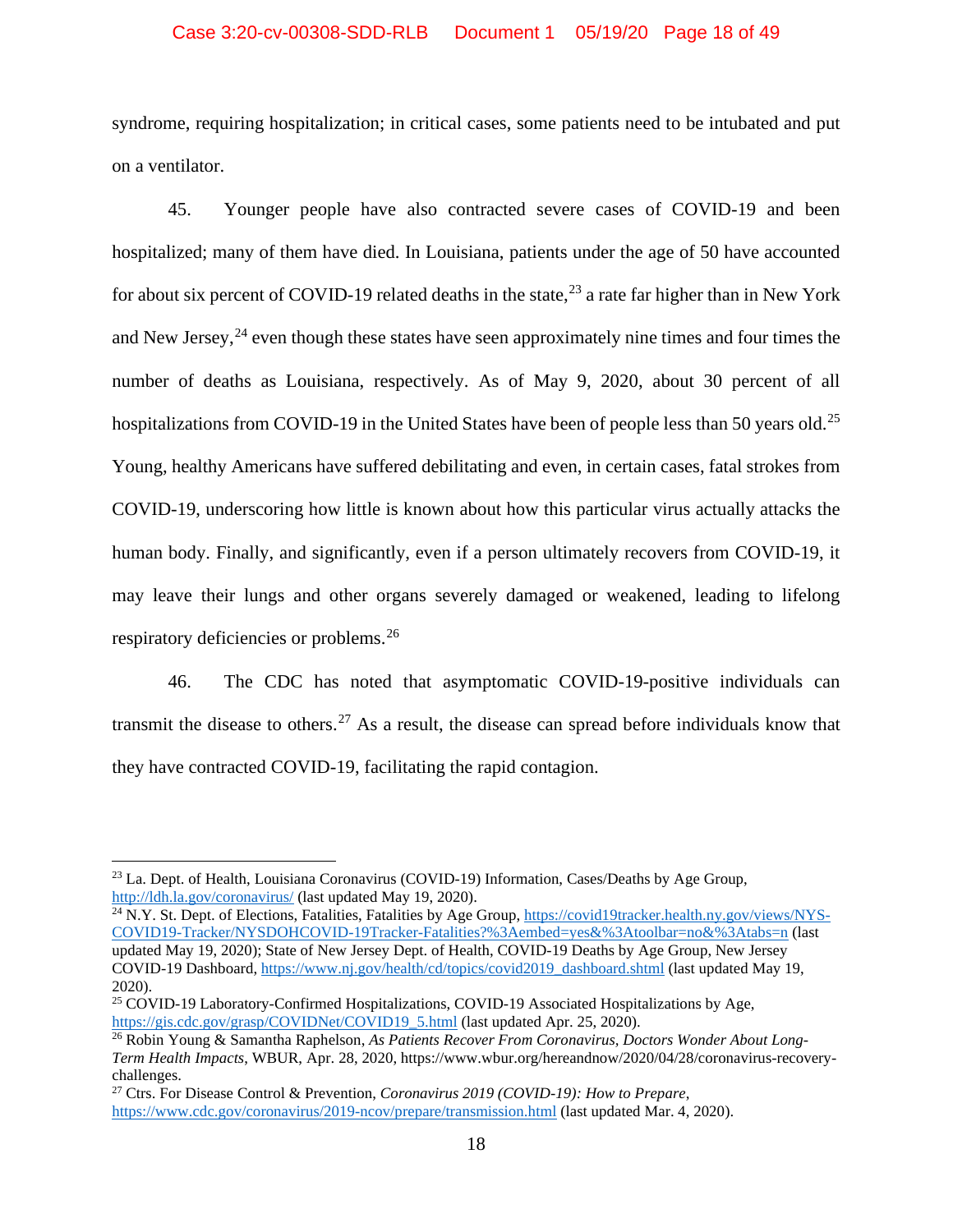## Case 3:20-cv-00308-SDD-RLB Document 1 05/19/20 Page 19 of 49

47. Louisiana has been especially hard-hit by COVID-19, experiencing the fastest two-week spread of COVID-19 compared to other U.S. states and other countries.<sup>[28](#page-18-0)</sup> As of May 18, 2020, Louisiana reported 34,498 COVID-19 cases and 2,491 deaths.<sup>[29](#page-18-1)</sup> Louisiana ranks ninth in the nation in the number of deaths, and it has lost more residents to COVID-19 than more populous states like Texas, Florida, Georgia, Washington, and Maryland.<sup>[30](#page-18-2)</sup>

# **B. Louisiana's Elections During the COVID-19 Pandemic**

48. COVID-19 will have an unprecedented impact on the nation's upcoming elections. Before the COVID-19 pandemic, the Brookings Institution predicted that "turnout in 2020 could break all records and test our election machinery as it has never been tested before."[31](#page-18-3) Other experts also anticipate record-breaking turnout in the 2020 presidential election.<sup>[32](#page-18-4)</sup> Louisiana's own turnout statistics reflect voters' increasing participation and interest. The 2019 gubernatorial election saw a turnout of 51.05 percent,  $33$  compared to 40.19 percent in 2015.<sup>[34](#page-18-6)</sup> In the 2016 general election, over 67.79 percent of registered voters cast a ballot.<sup>[35](#page-18-7)</sup>

<span id="page-18-4"></span><sup>32</sup> *See, e.g.*, Susan Milligan, *Preparing for a Voter Surge*, U.S. News & World Report, Sept. 20, 2019, [https://www.usnews.com/news/elections/articles/2019-09-20/experts-predict-huge-turnout-in-2020;](https://www.usnews.com/news/elections/articles/2019-09-20/experts-predict-huge-turnout-in-2020) Nate Cohn, *Huge Turnout Is Expected in 2020. So Which Party Would Benefit?* N.Y. Times, July 15, 2019,

<span id="page-18-0"></span><sup>28</sup> Andrew Capps, *Louisiana experiences fastest COVID-19 case increase in the world in first weeks*, Lafayette Daily Advertiser, Mar. 24, 2020, https://www.theadvertiser.com/story/news/local/2020/03/24/covid-19-caseslouisiana-coronavirus-spreading-faster-than-anywhere-world/2907504001/.

<span id="page-18-1"></span><sup>&</sup>lt;sup>29</sup> *Cases in the U.S.*, Ctrs. for Disease Control & Prevention[, https://www.cdc.gov/coronavirus/2019-ncov/cases](https://www.cdc.gov/coronavirus/2019-ncov/cases-updates/cases-in-us.html)[updates/cases-in-us.html](https://www.cdc.gov/coronavirus/2019-ncov/cases-updates/cases-in-us.html) (last updated May 14, 2020).

<span id="page-18-2"></span><sup>30</sup> CDC, *Cases in U.S.*, *supra* note 1.

<span id="page-18-3"></span><sup>31</sup> William A. Galston, *What does high voter turnout tell us about the 2020 elections?* Brookings Institution (Nov. 20, 2019), [https://www.brookings.edu/blog/fixgov/2019/11/20/what-does-high-voter-turnout-tell-us-about-the-2020](https://www.brookings.edu/blog/fixgov/2019/11/20/what-does-high-voter-turnout-tell-us-about-the-2020-elections/) [elections/.](https://www.brookings.edu/blog/fixgov/2019/11/20/what-does-high-voter-turnout-tell-us-about-the-2020-elections/)

[https://www.nytimes.com/2019/07/15/upshot/2020-election-turnout-analysis.html;](https://www.nytimes.com/2019/07/15/upshot/2020-election-turnout-analysis.html) Ronald Brownstein, Brace for a Voter-Turnout Tsunami, The Atlantic, June 13, 2019, [https://www.theatlantic.com/politics/archive/2019/06/2020](https://www.theatlantic.com/politics/archive/2019/06/2020-election-voter-turnout-could-be-record-breaking/591607/) [election-voter-turnout-could-be-record-breaking/591607/.](https://www.theatlantic.com/politics/archive/2019/06/2020-election-voter-turnout-could-be-record-breaking/591607/)

<span id="page-18-5"></span><sup>33</sup> *State Wide Post Election Statistical Report*, La. Sec'y of State 1 (Nov. 16, 2019),

[https://electionstatistics.sos.la.gov/Data/Post\\_Election\\_Statistics/Statewide/2019\\_1116\\_sta.pdf.](https://electionstatistics.sos.la.gov/Data/Post_Election_Statistics/Statewide/2019_1116_sta.pdf)

<span id="page-18-6"></span><sup>34</sup> *State Wide Post Election Statistical Report,* La. Sec'y of State 1 (Nov. 21, 2015),

[https://electionstatistics.sos.la.gov/Data/Post\\_Election\\_Statistics/Statewide/2015\\_1121\\_sta.pdf.](https://electionstatistics.sos.la.gov/Data/Post_Election_Statistics/Statewide/2015_1121_sta.pdf) <sup>35</sup> *State Wide Post Election Statistical Report*, La. Sec'y of State 1 (Nov. 8, 2016),

<span id="page-18-7"></span>[https://electionstatistics.sos.la.gov/Data/Post\\_Election\\_Statistics/Statewide/2016\\_1108\\_sta.pdf.](https://electionstatistics.sos.la.gov/Data/Post_Election_Statistics/Statewide/2016_1108_sta.pdf)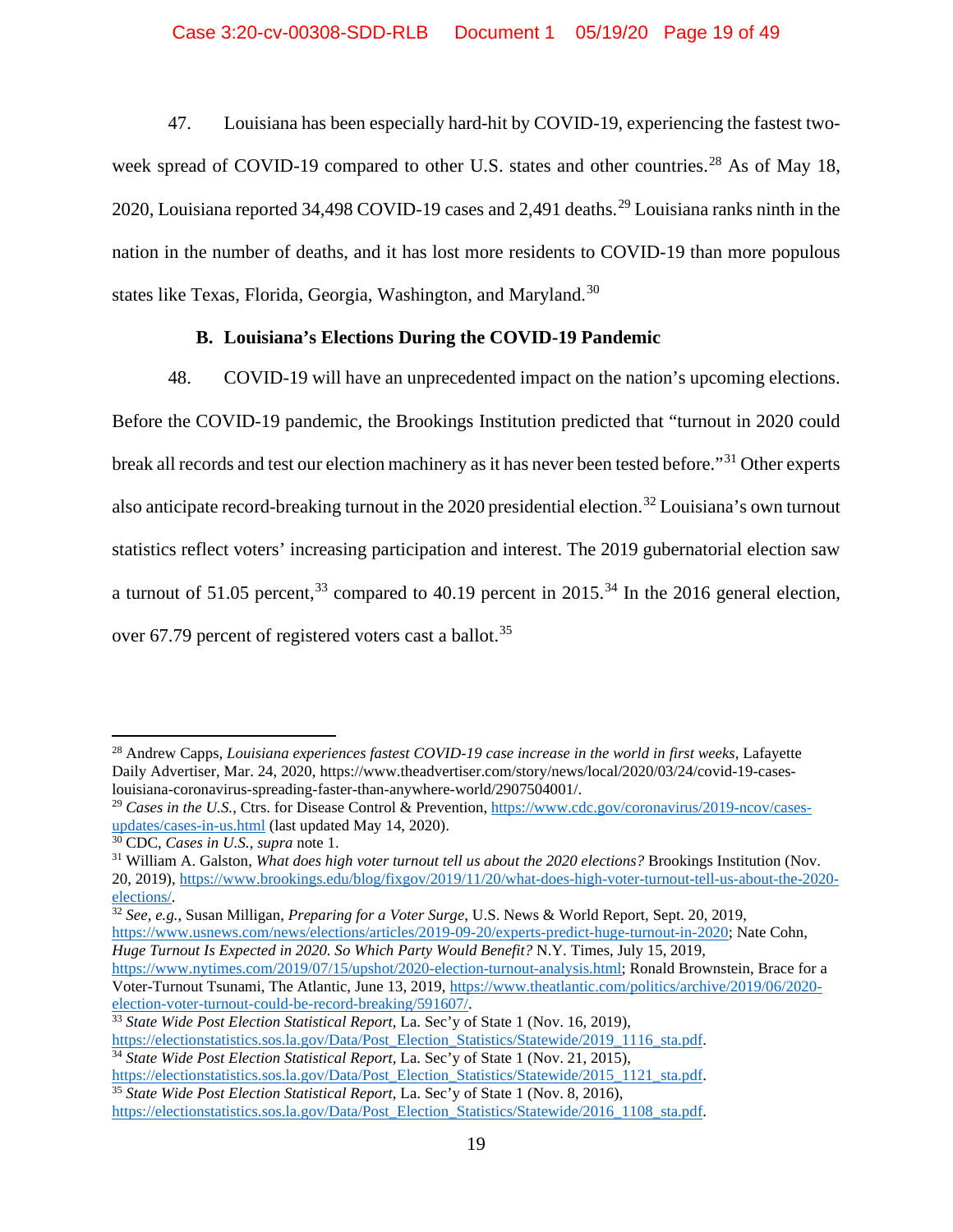49. On April 15, 2020, Defendant Secretary of State Ardoin proposed an emergency election plan that would have expanded access to absentee ballots during the July primary and August municipal elections, pursuant to La. Rev. Stat. § 18:401.3. Specifically, the first emergency plan expanded the reasons to request an absentee ballot to registered voters who are:

- Sixty years of age or older;
- At higher risk of severe illness from COVID-19 due to serious underlying medical conditions (such as chronic lung disease, moderate to severe asthma, hypertension and other serious heart conditions, diabetes, undergoing chemotherapy, immunodeficiencies, severe obesity, chronic kidney disease and undergoing dialysis, and liver disease);
- Subject to a stay-at-home, quarantine, or isolation order;
- Advised by a health care provider or governmental authority to self-quarantine due to COVID-19 concerns;
- Experiencing symptoms of COVID-19 and seeking a medical diagnosis;
- Unable to appear in public due to concern of exposure to or transmission of COVID-19;
- Caring for an individual who is subject to a stay-at-home, quarantine, or isolation order or who has been advised by a health care provider or governmental authority to self-quarantine due to COVID-19 concerns; or
- Caring for a child or grandchild if the child's school or daycare is closed, or the childcare provider is unavailable, due to precautions taken because of COVID-19 concerns.
- 50. The first proposed emergency election plan also stated that failure to comply with

the Witness Requirement would not be a reason to challenge or reject returned absentee ballots for

the July and August elections.

51. The plan was blocked by the Louisiana Senate and Governmental Affairs

Committee, which cited concerns of "voter fraud."[36](#page-19-0) After the first emergency election plan was

<span id="page-19-0"></span><sup>36</sup> Sam Karlin, *Louisiana republicans block emergency coronavirus election plan; future of election unclear*, The Advocate, Apr. 15, 2020, [https://www.theadvocate.com/baton\\_rouge/news/coronavirus/article\\_4dfccfd6-7f44-11ea](https://www.theadvocate.com/baton_rouge/news/coronavirus/article_4dfccfd6-7f44-11ea-b67e-73d2172ba20b.html)[b67e-73d2172ba20b.html.](https://www.theadvocate.com/baton_rouge/news/coronavirus/article_4dfccfd6-7f44-11ea-b67e-73d2172ba20b.html)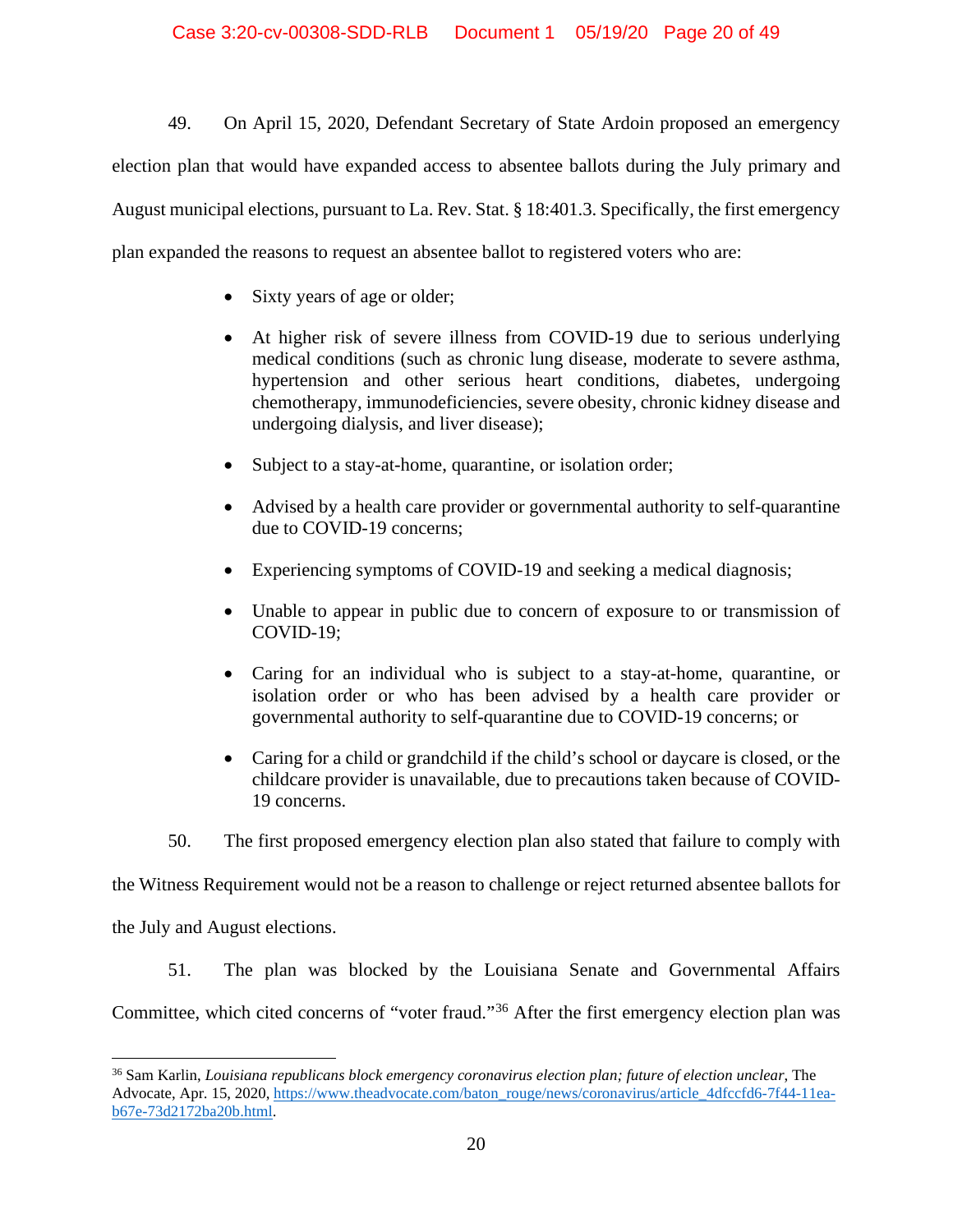### Case 3:20-cv-00308-SDD-RLB Document 1 05/19/20 Page 21 of 49

blocked, Defendant Governor Edwards stated that "nobody should have to choose between exercising their right to vote and potentially endangering themselves or others."<sup>[37](#page-20-0)</sup> To the senators' concerns about Louisiana voters using the COVID-19 crisis to engage in fraudulent behavior, Defendant Secretary of State Ardoin stated: "I think some of their concerns are not steeped in all the facts that were presented to them today. I'm hoping over time there can be some clarity."[38](#page-20-1)

52. On April 20, Defendant Secretary of State Ardoin presented a substantially revised emergency election plan. Unlike the initial proposal, the revised Emergency Election Plan included far fewer categories of voters eligible to cast absentee ballots and failed to waive the Witness Requirement for absentee ballots during the July and August elections. The Emergency Election Plan forces voters to choose between exercising their right to vote and potentially endangering themselves or others.

53. The Emergency Election Plan was approved, ironically, by the Louisiana legislature *mailing* in their votes.<sup>[39](#page-20-2)</sup>

54. Defendant Secretary of State Ardoin is now implementing the Emergency Election Plan. There is no emergency election plan in place for the November or December elections.

55. Even with the Emergency Election Plan in place, several provisions of Louisiana law, as well as the Emergency Election Plan itself, now pose direct and severe obstacles to voting in Louisiana's 2020 elections and having one's vote counted. These provisions are: (1) the Excuse Requirement: the requirement to satisfy a specific excuse on the COVID-19 emergency application for absentee ballots, provided in the Emergency Election Plan passed pursuant to La. Rev. Stat. § 18:401.3 and the requirement to satisfy a specific excuse to vote by absentee ballot, as provided in

<span id="page-20-0"></span><sup>37</sup> *Id.*

<span id="page-20-1"></span><sup>38</sup> *Id.*

<span id="page-20-2"></span><sup>39</sup> Tierney Sneed, *The Irony: LA Legislature Votes By Mail To Approve Plan Limiting Vote-By-Mail*, TPM, May 4, 2020, [https://talkingpointsmemo.com/news/voting-rights-primer-pandemic-age-flashpoint-voting.](https://talkingpointsmemo.com/news/voting-rights-primer-pandemic-age-flashpoint-voting)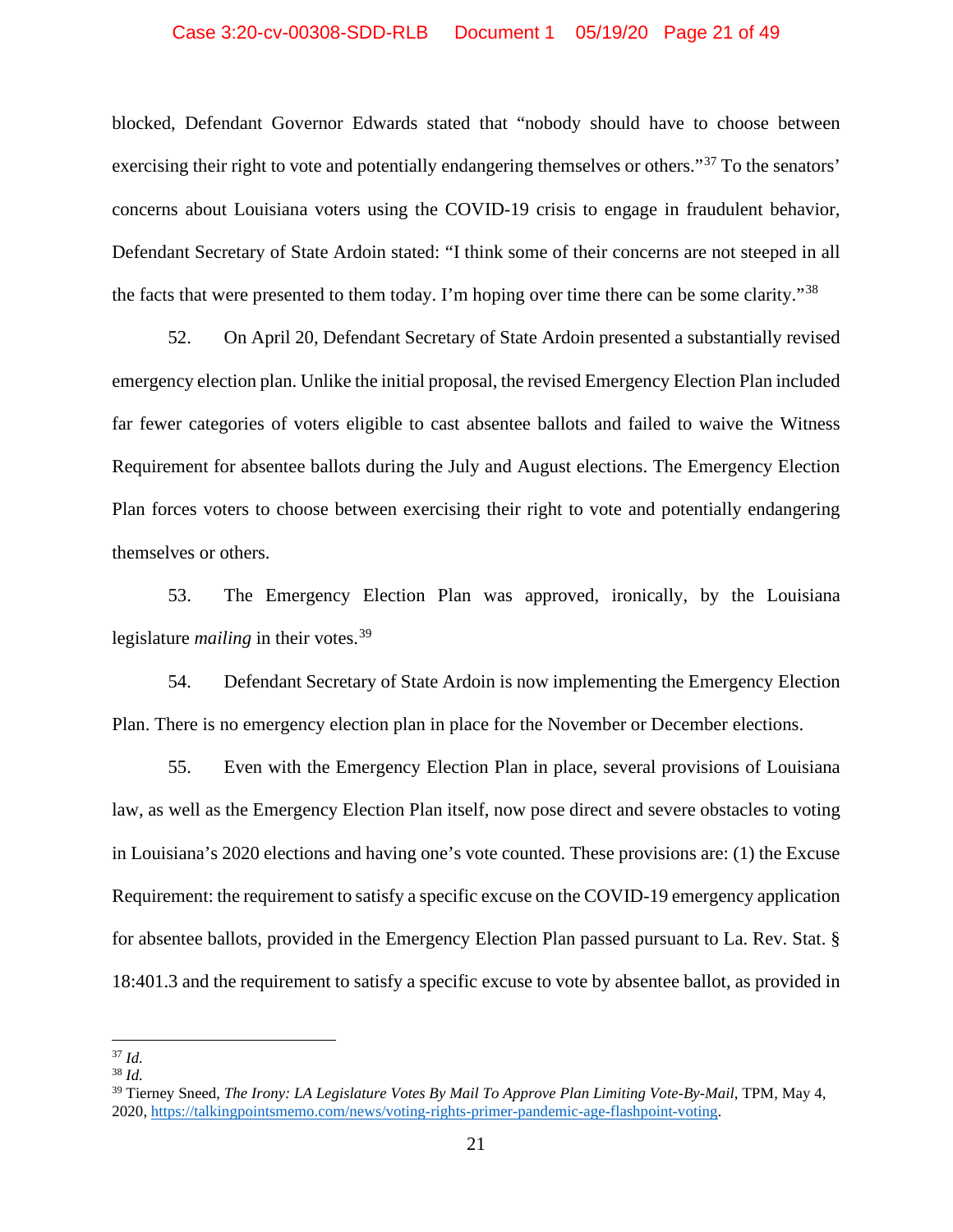La. Rev. Stat. § 18:1303(B); (2) the Witness Requirement: the requirement that voters obtain a witness signature on their mail-in absentee ballot, pursuant to La. Stat. Rev.  $\S$  18:1306(E)(2)(a); and (3) the Cure Prohibition: the failure to provide absentee voters with notice of defects with their absentee ballot request forms or their mail-in absentee ballots and an opportunity to cure such problems so that their votes may be counted.

- 56. According to Louisiana law, the following categories of voters may vote by mail:
	- Members of the United States Service, their spouses, and dependents;
	- Students, instructors, or professors at institutions located outside their parish of residence, their spouses, and dependents;
	- Ministers, priests, rabbis, or other members of the clergy assigned to a religious post outside their parish of registration, their spouses, and dependents;
	- Those who will be or expect to be outside their parish of registration during the early voting period and on Election Day;
	- Those involuntarily confined to a mental health institution;
	- Voters located outside the United States;
	- Jurors sequestered on Election Day;
	- Voters hospitalized during the early voting period and on Election Day;
	- Those employed on state waters during the early voting period and on Election Day;
	- Incarcerated voters not confined pursuant to a felony conviction;
	- Participants in the Department of State Address Confidentiality Program;
	- Voters with disabilities;
	- Voters aged sixty-five years and older;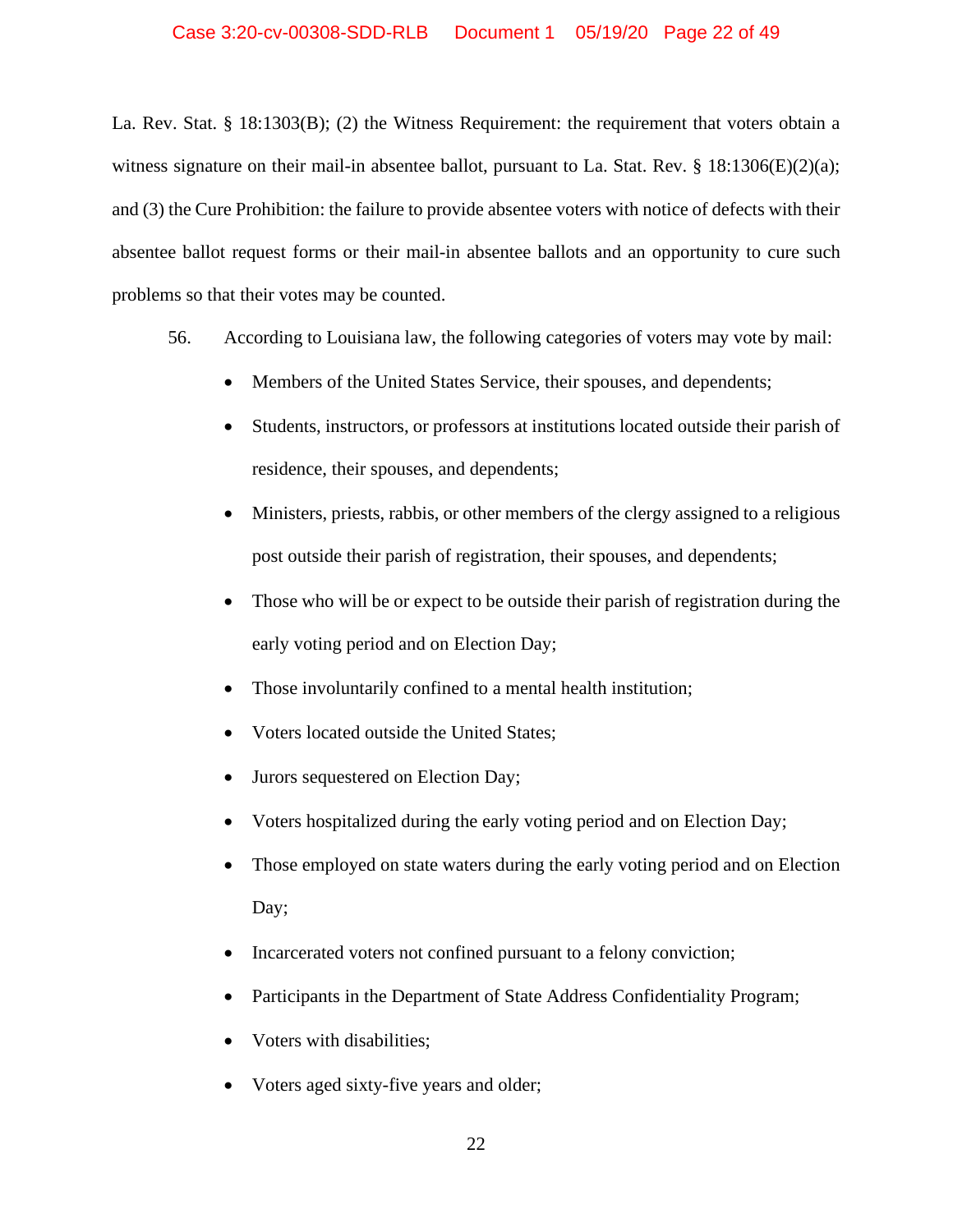- The Secretary of State and his or her employees; and
- People employed by a registrar of voters outside of their parish of registration.

*See* La. Rev. Stat. § 18:1303.

- 57. The Emergency Election Plan extends the ability to vote by mail to voters:
	- At higher risk of severe illness from COVID-19 due to serious underlying medical conditions as identified by the Centers for Disease Control and Prevention (including chronic lung disease, moderate to severe asthma, serious heart conditions, diabetes, severe obesity (BMI of 40 or higher), chronic kidney disease and undergoing dialysis, liver disease, pregnancy, immunocompromised due to cancer treatment, smoking, bone marrow or organ transplantation, immune deficiencies, poorly controlled HIV or AIDS, and prolonged use of corticosteroids and other immune weakening medications);
	- Subject to a medically necessary quarantine or isolation order as a result of COVID-19;
	- Advised by a health care provider to self-quarantine due to COVID-19 concerns;
	- Experiencing symptoms of COVID-19 and seeking a medical diagnosis; or
	- Caring for an identified individual who is subject to a medically necessary quarantine or isolation order as a result of COVID-19 or who has been advised by a health care provider to self-quarantine due to COVID-19 concerns.<sup>[40](#page-22-0)</sup>

58. The Emergency Election Plan leaves untouched the requirement that voters who cast their ballots by mail, other than military and overseas voters, obtain a witness signature for their ballots to count. *See* La. Rev. Stat. § 18:1306(E.)(2)(a)–(b). According to the U.S. Census Bureau, over half a million Louisianans live in a single-member household.<sup>[41](#page-22-1)</sup>

59. The Emergency Election Plan also fails to address the failure to provide absentee voters with notice of problems with their mail-in ballots and an opportunity to cure such problems so that their votes may be counted. *See* La. Rev. Stat. § 18:1313.

<span id="page-22-0"></span><sup>40</sup> Emergency Election Plan, *supra* note 10, at 8.

<span id="page-22-1"></span><sup>41</sup> Table S2501, *Occupancy Characteristics, Amer. Community Survey 2014-2018*, U.S. Census Bureau, [https://data.census.gov/cedsci/table?q=S2501&tid=ACSST5Y2018.S2501&hidePreview=true&g=0400000US22.](https://data.census.gov/cedsci/table?q=S2501&tid=ACSST5Y2018.S2501&hidePreview=true&g=0400000US22)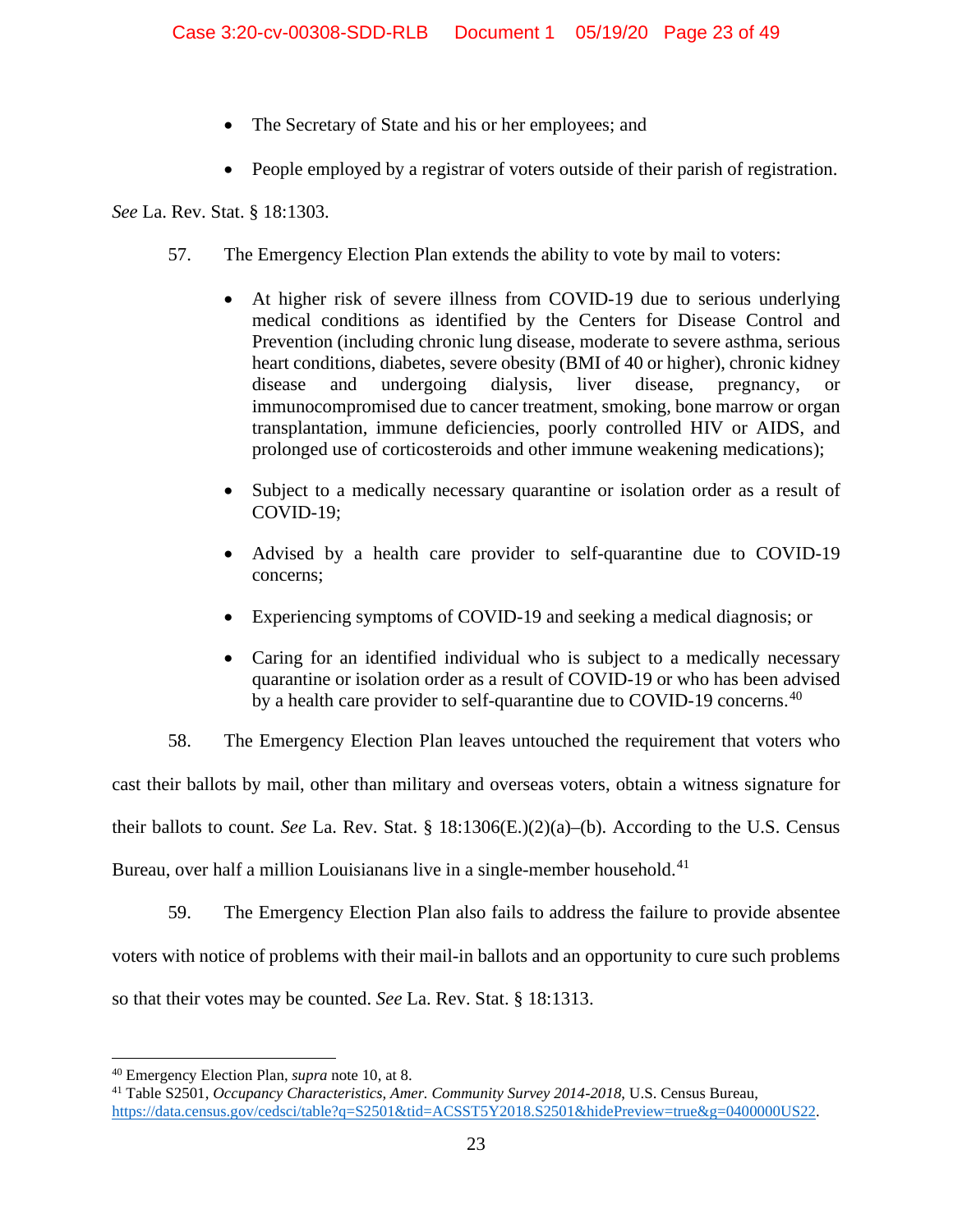# **C. The Impact of COVID-19 on Black Louisianans given Past and Present Discrimination**

60. COVID-19 has devastated Black communities across the country. A recent study showed that counties with disproportionate numbers of Black residents account for more than half of COVID-19 diagnoses and nearly 60 percent of COVID-19 deaths nationally.<sup>[42](#page-23-0)</sup> Socioeconomic factors such as access to health care and employment status, as well as disproportionate rates of underlying health conditions, contribute to the disproportionate impact of COVID-19 on the Black community.[43](#page-23-1)

61. In Louisiana, Black residents have been especially hard-hit by the COVID-19 pandemic. On April 6, Louisiana released racial impact data for COVID-19 deaths: while making up only 33% of the state's population, Black residents accounted for 70% of COVID-19 deaths.<sup>[44](#page-23-2)</sup> And by mid-May, nearly 57% of people who had died from COVID-19 in Louisiana were Black.<sup>[45](#page-23-3)</sup> Put differently, Black Louisianans are dying at a rate 2.65 times higher than other races in the state. $46$ 

62. The disparate impact of COVID-19 on Black Louisianans reflects systemic inequality and discrimination in healthcare, education, housing, employment, access to

<span id="page-23-1"></span> $\frac{43}{43}$  Vanessa Williams, Disproportionately black counties account for over half of coronavirus cases in the U.S. and nearly 60% of deaths, study finds, Wash. Post., May 6, 2020,

<span id="page-23-0"></span><sup>42</sup> Laura Barron-Lopez, *A new study shows just how badly black Americans have been hit by Covid-19*, Politico, May 5, 2020, [https://www.politico.com/news/2020/05/05/black-counties-disproportionately-hit-by-coronavirus-](https://www.politico.com/news/2020/05/05/black-counties-disproportionately-hit-by-coronavirus-237540)[237540.](https://www.politico.com/news/2020/05/05/black-counties-disproportionately-hit-by-coronavirus-237540)

[https://www.washingtonpost.com/nation/2020/05/06/study-finds-that-disproportionately-black-counties-account](https://www.washingtonpost.com/nation/2020/05/06/study-finds-that-disproportionately-black-counties-account-more-than-half-covid-19-cases-us-nearly-60-percent-deaths/)[more-than-half-covid-19-cases-us-nearly-60-percent-deaths/;](https://www.washingtonpost.com/nation/2020/05/06/study-finds-that-disproportionately-black-counties-account-more-than-half-covid-19-cases-us-nearly-60-percent-deaths/) Colleen Walsh, *COVID-19 Targets Communities of Color*, Harvard Gazette, Apr. 14, 2020[, https://news.harvard.edu/gazette/story/2020/04/health-care-disparities-in](https://news.harvard.edu/gazette/story/2020/04/health-care-disparities-in-the-age-of-coronavirus/)[the-age-of-coronavirus/.](https://news.harvard.edu/gazette/story/2020/04/health-care-disparities-in-the-age-of-coronavirus/)

<span id="page-23-2"></span><sup>44</sup> Weekend Edition Sunday, *7 Out Of 10 Patients Killed By COVID-19 In Louisiana Were African American*, NPR, Apr. 12, 2020[, https://www.npr.org/2020/04/12/832682489/7-out-of-10-patients-killed-by-covid-19-in-louisiana](https://www.npr.org/2020/04/12/832682489/7-out-of-10-patients-killed-by-covid-19-in-louisiana-were-african-american)[were-african-american.](https://www.npr.org/2020/04/12/832682489/7-out-of-10-patients-killed-by-covid-19-in-louisiana-were-african-american)

<span id="page-23-4"></span><span id="page-23-3"></span><sup>&</sup>lt;sup>45</sup> Louisiana Dep't of Health, COVID-19 (last updated May 11, 2020), [http://ldh.la.gov/coronavirus/.](http://ldh.la.gov/coronavirus/) <sup>46</sup> *Id.*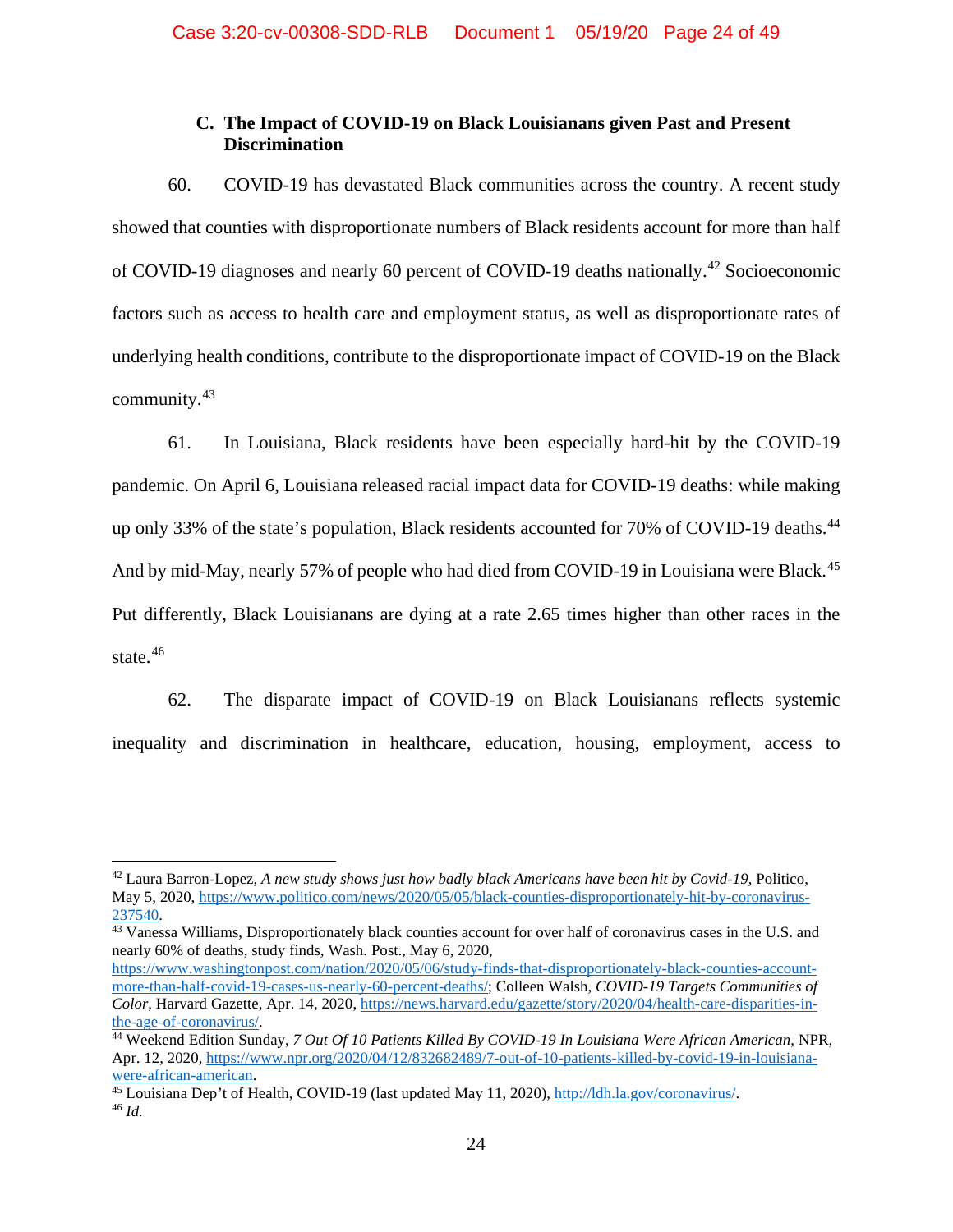### Case 3:20-cv-00308-SDD-RLB Document 1 05/19/20 Page 25 of 49

transportation, and other socioeconomic factors.[47](#page-24-0) Black people are less likely to have health insurance<sup>[48](#page-24-1)</sup> and are disproportionately medically underserved.<sup>[49](#page-24-2)</sup>

63. Black residents are more likely to suffer and die from the underlying health conditions that make COVID-19 infection more likely and more deadly. On April 8, a CDC study suggested that about 90 percent of the most serious COVID-19 cases involve underlying health conditions that are more common and more deadly in Black Americans and strike at younger ages, including hypertension and cardiovascular disease, obesity, diabetes, and chronic lung disease.<sup>[50](#page-24-3)</sup> According to the CDC, the rate of diabetes is 66 percent higher in Black Americans than in white Americans and the rate of hypertension is 49 percent higher.<sup>[51](#page-24-4)</sup>

64. The combined effects of discrimination in healthcare, employment, education, housing, and other areas of life create a perfect storm that puts Black Louisianans at disproportionate risk of contracting and dying from COVID-19. Black Americans are, for example, more likely to be part of the essential "front line" workforce than white Americans. In Louisiana, the U.S. Census Bureau's 2018 American Community Survey 1-Year Estimates ("ACS") shows that 29.9% of Black people and just 14.8% of white people over age 16 work in service occupations.[52](#page-24-5) Similarly, 16.3% of Black people and just 11.3% of white people work in

<span id="page-24-2"></span><sup>49</sup> Asad El Malik, *The Color of a Pandemic: COVID-19, Poverty, and Race in New Orleans*, Big Easy Magazine, Mar. 28, 2020[, https://www.bigeasymagazine.com/2020/03/28/the-color-of-a-pandemic-covid-19-poverty-and-race](https://www.bigeasymagazine.com/2020/03/28/the-color-of-a-pandemic-covid-19-poverty-and-race-in-new-orleans/)[in-new-orleans/;](https://www.bigeasymagazine.com/2020/03/28/the-color-of-a-pandemic-covid-19-poverty-and-race-in-new-orleans/) Andre M. Perry, et al. *Mapping racial inequity amid COVID-19 underscores policy discriminations against Black Americans*, Brookings, Apr. 16, 2020, [https://www.brookings.edu/blog/the](https://www.brookings.edu/blog/the-avenue/2020/04/16/mapping-racial-inequity-amid-the-spread-of-covid-19/)[avenue/2020/04/16/mapping-racial-inequity-amid-the-spread-of-covid-19/.](https://www.brookings.edu/blog/the-avenue/2020/04/16/mapping-racial-inequity-amid-the-spread-of-covid-19/)

<span id="page-24-0"></span><sup>47</sup> Sheba Turk, *Racial disparities in Louisiana's COVID-19 death rate reflect systemic problems*, WWLTV, Apr. 7, 2020, https://www.wwltv.com/article/news/health/coronavirus/racial-disparities-in-louisianas-covid-19-death-rate-<br>reflect-systemic-problems/289-bd36c4b1-1bdf-4d07-baad-6c3d207172f2.

<span id="page-24-1"></span><sup>&</sup>lt;sup>48</sup> Heeju Sohn, *Racial and Ethnic Disparities in Health Insurance Coverage: Dynamics of Gaining and Losing Coverage over the Life-Course* 4-5, Population Research Policy Rev. (April 2017),

<span id="page-24-3"></span><sup>50</sup> Linda Villarosa, *'A Terrible Price': The Deadly Racial Disparities of Covid-19 in America*, NY Times, Apr. 29, 2020, [https://www.nytimes.com/2020/04/29/magazine/racial-disparities-covid-19.html.](https://www.nytimes.com/2020/04/29/magazine/racial-disparities-covid-19.html) <sup>51</sup> *Id.*

<span id="page-24-5"></span><span id="page-24-4"></span><sup>52</sup> U.S. Census Bureau, *2018: ACS 1-Year Estimates Selected Population Profiles*, Table S0201, [https://tinyurl.com/yb3dxcm3.](https://tinyurl.com/yb3dxcm3)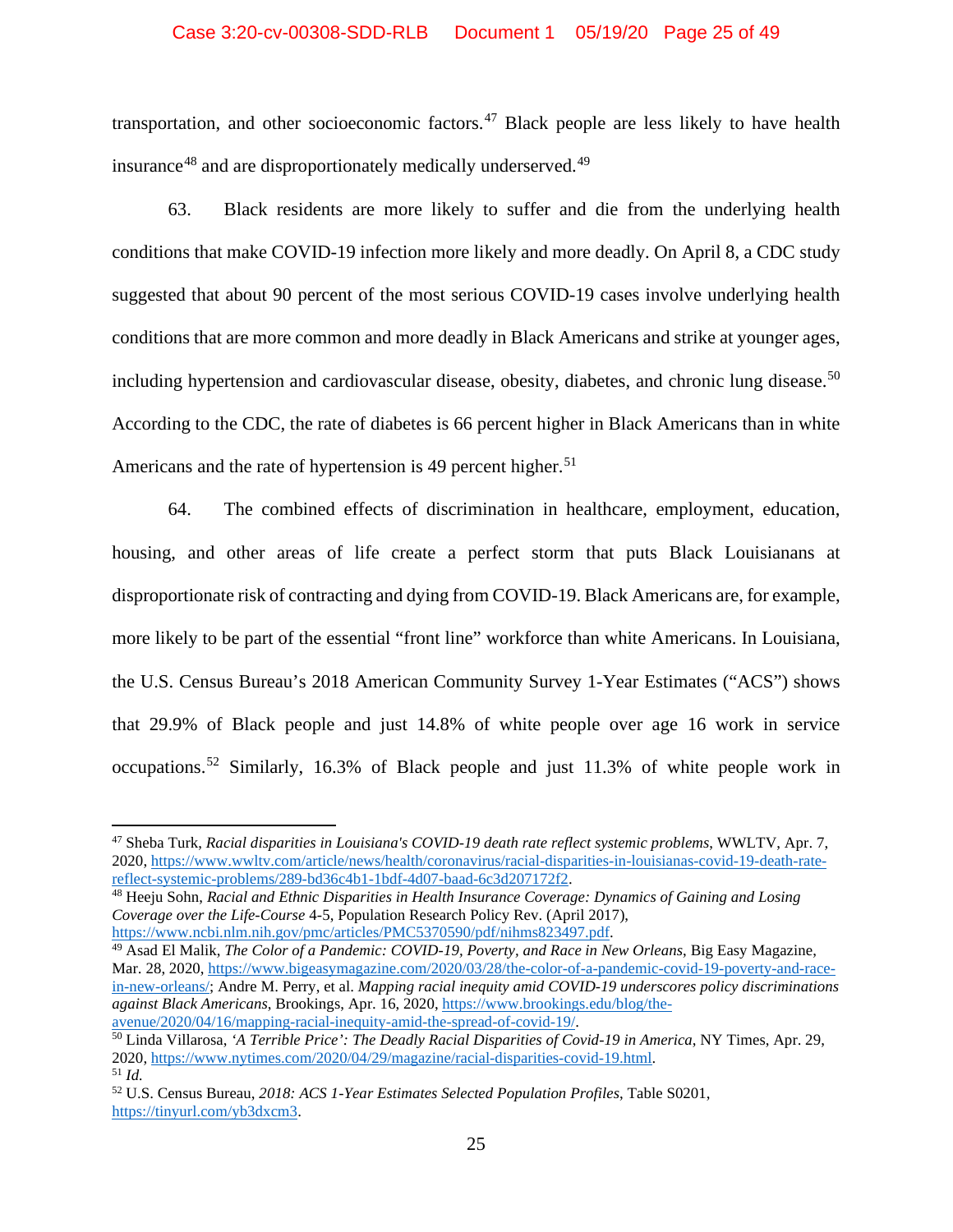### Case 3:20-cv-00308-SDD-RLB Document 1 05/19/20 Page 26 of 49

production, transportation, or material moving occupations.<sup>[53](#page-25-0)</sup> By contrast, 39.3% of white people versus only 24.7% of Black people in Louisiana hold management or professional occupations *i.e.*, "white collar" jobs that are much more likely to allow employees to continue to work safely at home.<sup>[54](#page-25-1)</sup> Further, because 15.8% of Black households and only 4.7% of white households lack a vehicle,<sup>[55](#page-25-2)</sup> Black Louisianans are at higher risk of exposure to COVID-19 both at their job and getting to their job using public transit.

65. The CDC has acknowledged that racial and ethnic minorities are disproportionately impacted by COVID-19 due to economic and social conditions caused by institutional racism and systemic inequalities in healthcare, among other factors.<sup>[56](#page-25-3)</sup> According to the ACS, in Louisiana, 7.9% of Black people and 6.2% of white people lack health insurance; 39.6% of Black people and 37.8% of white people over age 65 have a disability; 16.0% of Black people and 12.5% of white people age 18 to 64 have a disability; 19% of Black people and only 10.8% of white people lack a high school degree; 9.9% of Black people and 4.5% of white people over age 16 are unemployed; 25.2% of Black households and 8.1% of white households in general live below the poverty line; 22.9% of Black people over 65 versus 8.7% of white people over 65 also live in poverty; 31% of Black households and just 17.9% of white households lack broadband internet; 28.1% of Black households and 8.7% of white households use SNAP/food stamps; and Black median family income (\$37,048) is half that of white families (\$76,800).<sup>[57](#page-25-4)</sup>

<span id="page-25-0"></span><sup>53</sup> *Id.*

<span id="page-25-1"></span><sup>54</sup> *See id.*

<span id="page-25-2"></span><sup>55</sup> *Id.*

<span id="page-25-3"></span><sup>56</sup> Centers for Disease Control & Prevention, COVID-19 in Racial and Ethnic Minority Groups, <https://www.cdc.gov/coronavirus/2019-ncov/need-extra-precautions/racial-ethnic-minorities.html> (last visited May 8, 2020).

<span id="page-25-4"></span><sup>57</sup> U.S. Census Bureau, *2018: ACS 1-Year Estimates Selected Population Profiles*, Table S0201, [https://tinyurl.com/yb3dxcm3.](https://tinyurl.com/yb3dxcm3)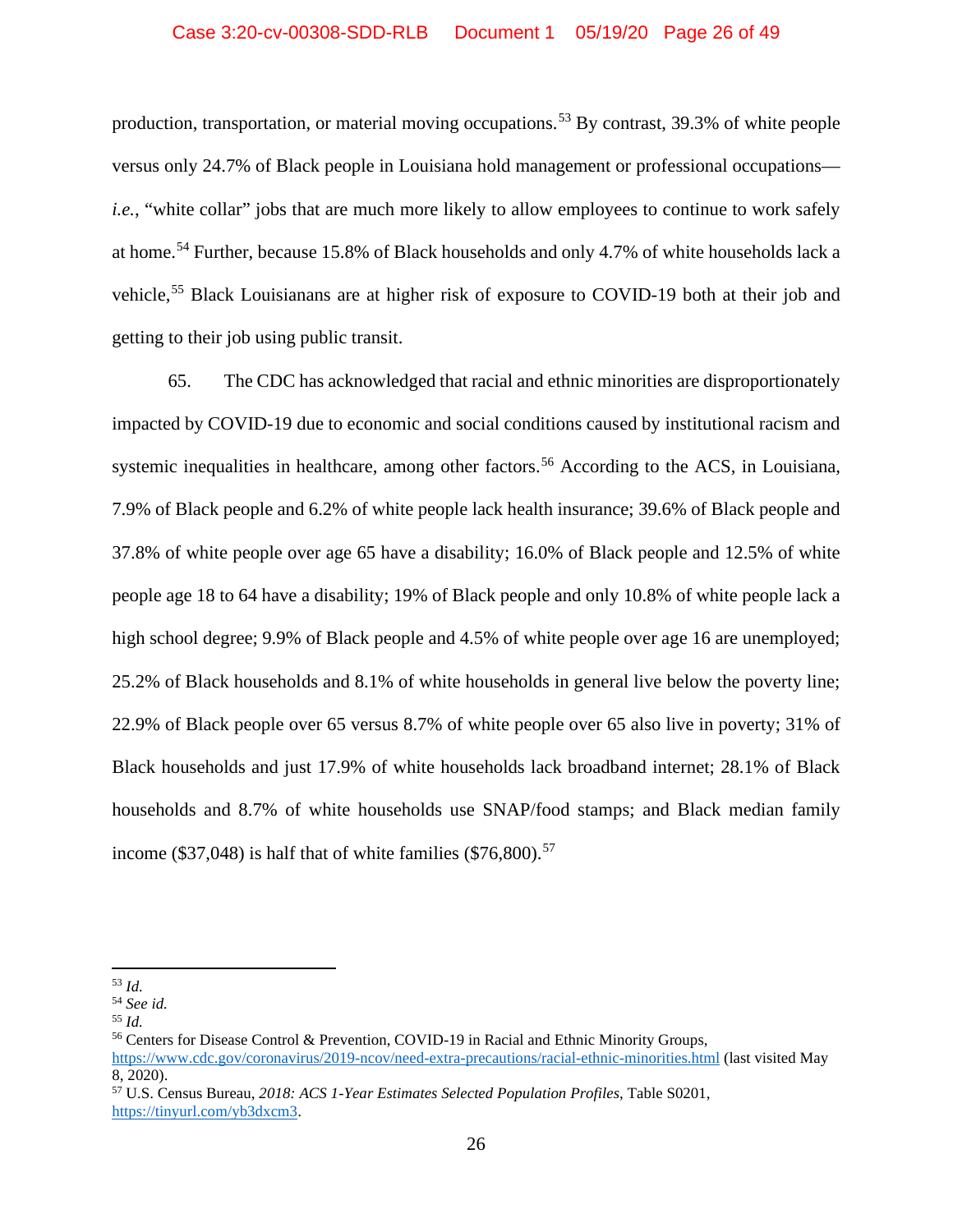### Case 3:20-cv-00308-SDD-RLB Document 1 05/19/20 Page 27 of 49

66. And given underlying inequalities, Black people in Louisiana are more likely to have the underlying health conditions that put them at increased risk for contracting and dying from COVID-19. The Louisiana Department of Health reports that Black Louisianans have higher rates of death from diabetes, heart disease, and cancer than white residents.<sup>[58](#page-26-0)</sup> Black adults in Louisiana also report higher rates of asthma than white adults.<sup>[59](#page-26-1)</sup>

# **D. The Challenged Provisions Unreasonably Burden the Voting Rights of Louisiana Voters and Impose an Unconstitutional Condition on the Right to Vote.**

# **1. Louisiana's Excuse Requirement will force thousands of voters to risk exposure to COVID-19 by voting in person during 2020 elections.**

67. Plaintiffs challenge Louisiana's requirement to have an excuse to vote by mail in upcoming 2020 elections during the COVID-19 pandemic. Even though the emergency plan adds five additional excuses on the COVID-19 emergency application for absentee ballot ("emergency application") for voters who seek to vote by mail in the July primary or August municipal elections, the Excuse Requirement will burden thousands of Louisiana voters who do not qualify for an absentee ballot, but cannot risk voting in person because of the risks of person-to-person contact. Given the current COVID-19 pandemic and its likely resurgence in the fall, the state's failure to provide an option to vote by absentee ballot in November and December in particular for high-risk voters, those caring for or living with high-risk spouses, children, or near relatives, and many others, places these voters in the untenable position of choosing between their vote and their health or the health of a spouse, child, or near relative.

<span id="page-26-1"></span><span id="page-26-0"></span><sup>&</sup>lt;sup>58</sup> Louisiana Dep't of Health, Minority Health Indicators,<http://ldh.la.gov/index.cfm/page/672> (last visited May 8, 2020). <sup>59</sup> *Id.*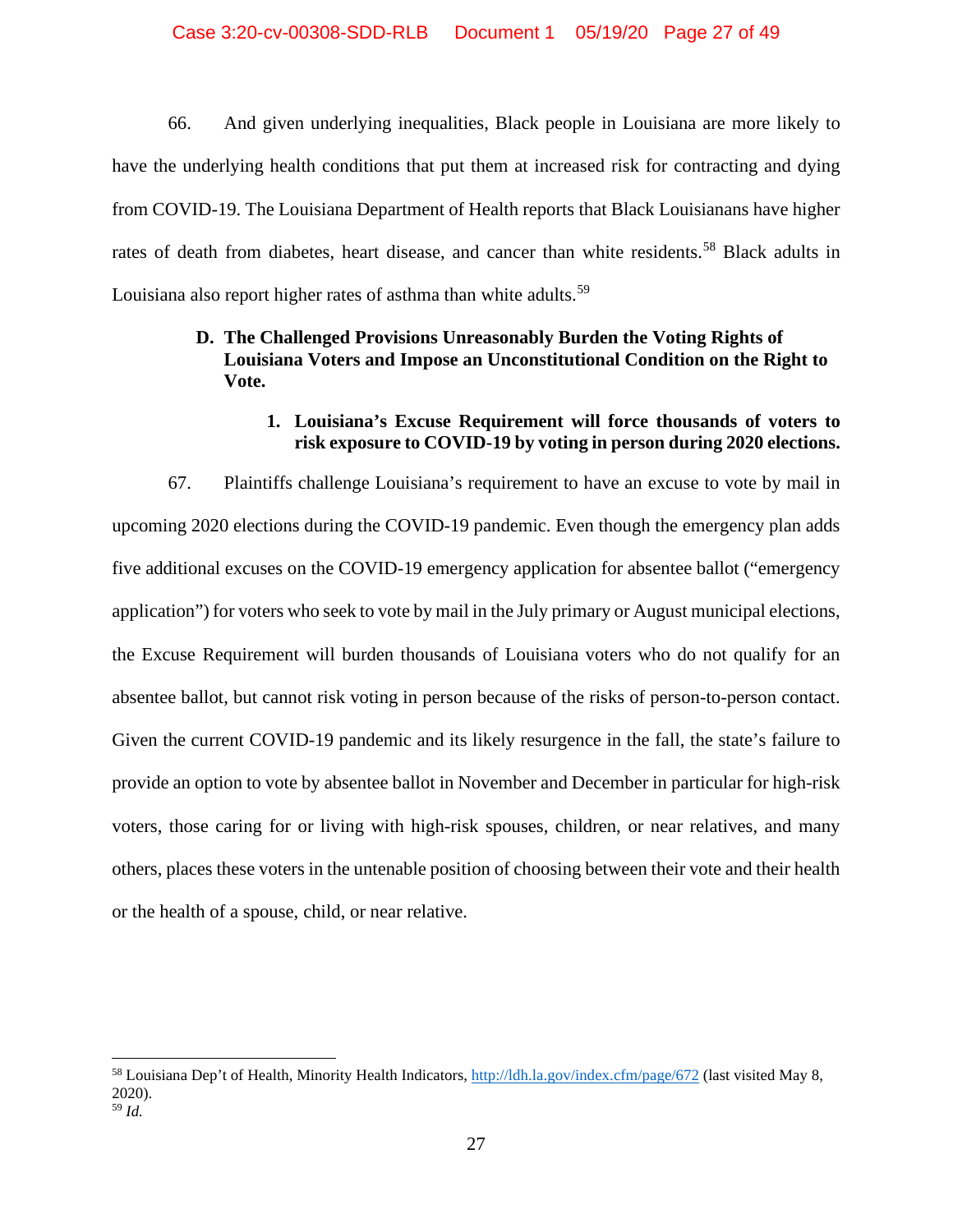#### Case 3:20-cv-00308-SDD-RLB Document 1 05/19/20 Page 28 of 49

68. By requiring every voter who wishes to safeguard their health—or the health of a spouse, child, or near relative—to have an excuse to vote by mail, Louisiana imposes an undue burden on their fundamental right to vote.

69. The burden of the Excuse Requirement will fall more heavily on Black voters in Louisiana, who—due to longstanding socioeconomic discrimination and inequity—are more likely to contract and die from COVID-19 than voters of other races.

70. For the July and August elections, the Excuse Requirement threatens to disenfranchise many thousands of voters, like Plaintiffs Barnett, Green, and LWVLA members, who are living with or caring for loved ones who are at increased risk from COVID-19 and do not want to risk exposing their loved one to infection by voting in person. The Excuse Requirement also poses an unreasonable obstacle to voters like LWVLA members who are between 60-65 years old and whose age makes them more susceptible to COVID-19. And although voters who satisfy one of excuses on the expanded emergency list, like Plaintiff Clark, can vote by absentee ballot in the July and August elections, there is still no option for them to vote by mail in November and December. The burden placed on these voters—including voters who are at severe risk of contracting and suffering complications and dying from COVID-19 is unnecessary. Given epidemiologists and infectious disease specialists, including Dr. Anthony Fauci, are predicting a highly likely resurgence of COVID-19 in the fall and given the inexorable timeline of election administration procedures that must be completed to print mail-in ballots with instructions and to educate the electorate about revised voting procedures, the Excuse Requirement must be enjoined now.

71. Plaintiffs LWVLA and Plaintiff CCMG will expend their limited resources to educate Louisiana voters about whether they qualify to apply for an absentee ballot and how to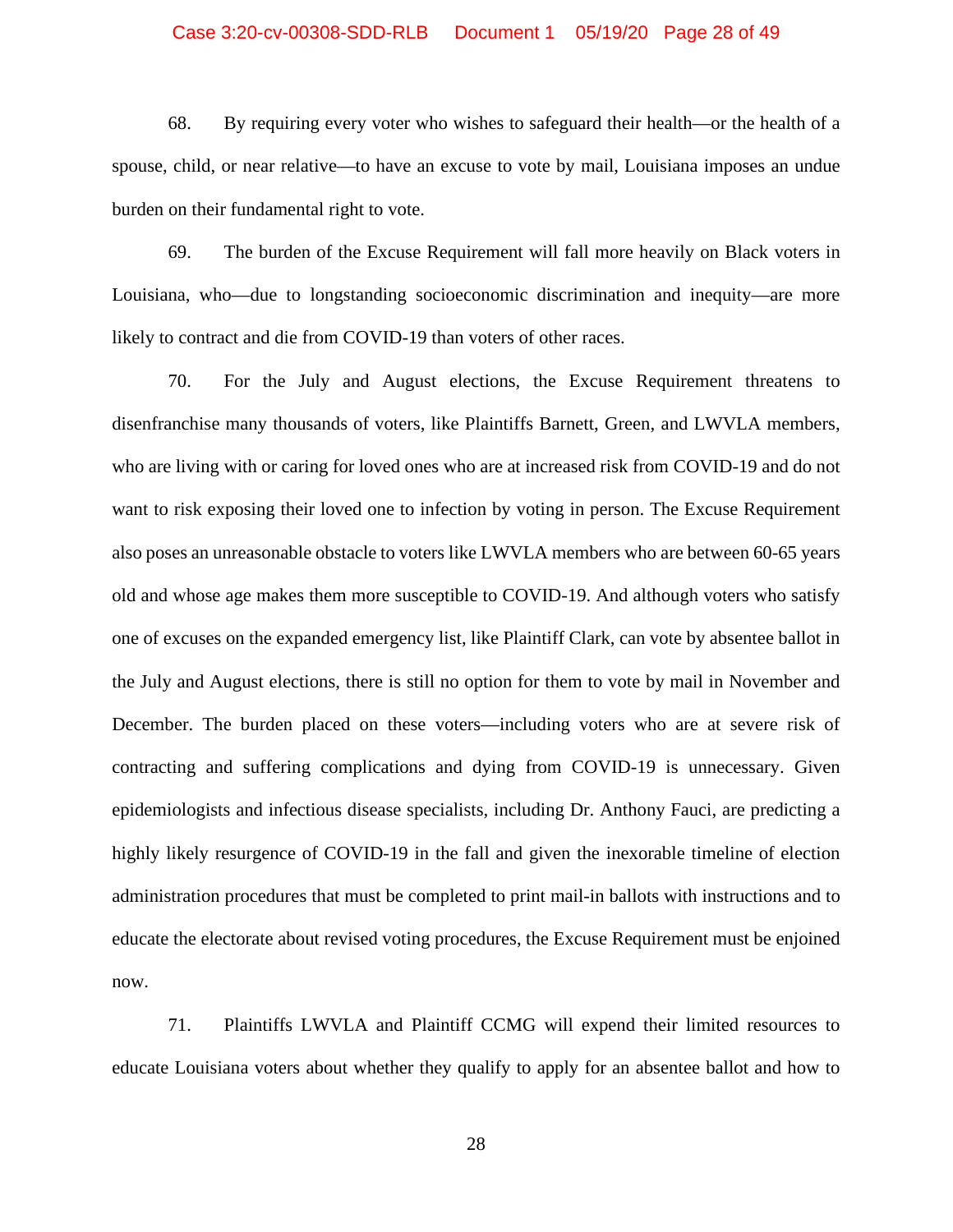#### Case 3:20-cv-00308-SDD-RLB Document 1 05/19/20 Page 29 of 49

stay safe while voting for those voters who are ineligible for an absentee ballot but need to take specific precautions while voting in person to protect their health or the health of a loved one. Plaintiff CCMG will also spend staff time at selected polling locations to provide hand sanitizer and information on best practices on social distancing to voters who are forced to vote in person but need to stay safe while doing so. These resources are diverted away from Plaintiff LWVLA's and Plaintiff CCMG's regular activities which, for both organizations, include engaging with Louisiana residents on voter registration, the 2020 Census, and the 2020 redistricting cycle.

72. The Excuse Requirement does not advance any valid government interest. Indeed, the first emergency election plan proposed by Defendant Ardoin allowed broader categories of voters to qualify for an emergency application, including anyone "unable to appear in public due to concern of exposure to or transmission of COVID-19," among other reasons.<sup>[60](#page-28-0)</sup> In defending the first emergency election plan, Defendant Ardoin stated that it was drafted "in direct response to an unprecedented health event" and, noting the state had already reached 1000 deaths, he hoped it would not "take another 600 [deaths] for people to realize it is not wise to proceed with elections as if nothing is wrong." $61$ 

73. Further, many other provisions in Louisiana law already safeguard the integrity of the absentee ballot process. For example, the state's election code requires absentee ballot envelopes to include an affidavit and a line for the voter's signature, "certifying that the statements made by [the voter] are true and correct and that the voter is aware of the penalties for knowingly making a false statement therein, which penalties shall be stated on the certificate," *id.*   $§$  18:1306(E.)(1)(f); and permits commissioners, watchers, and qualified voters to challenge an

<span id="page-28-0"></span><sup>60</sup> *See supra* ¶ 49.

<span id="page-28-1"></span><sup>&</sup>lt;sup>61</sup> Recording of Senate Hearing for First Emergency Election Plan, Senate Cmte. on Senate & Governmental Affairs 9:17 to 9:48 (Apr. 15, 2020).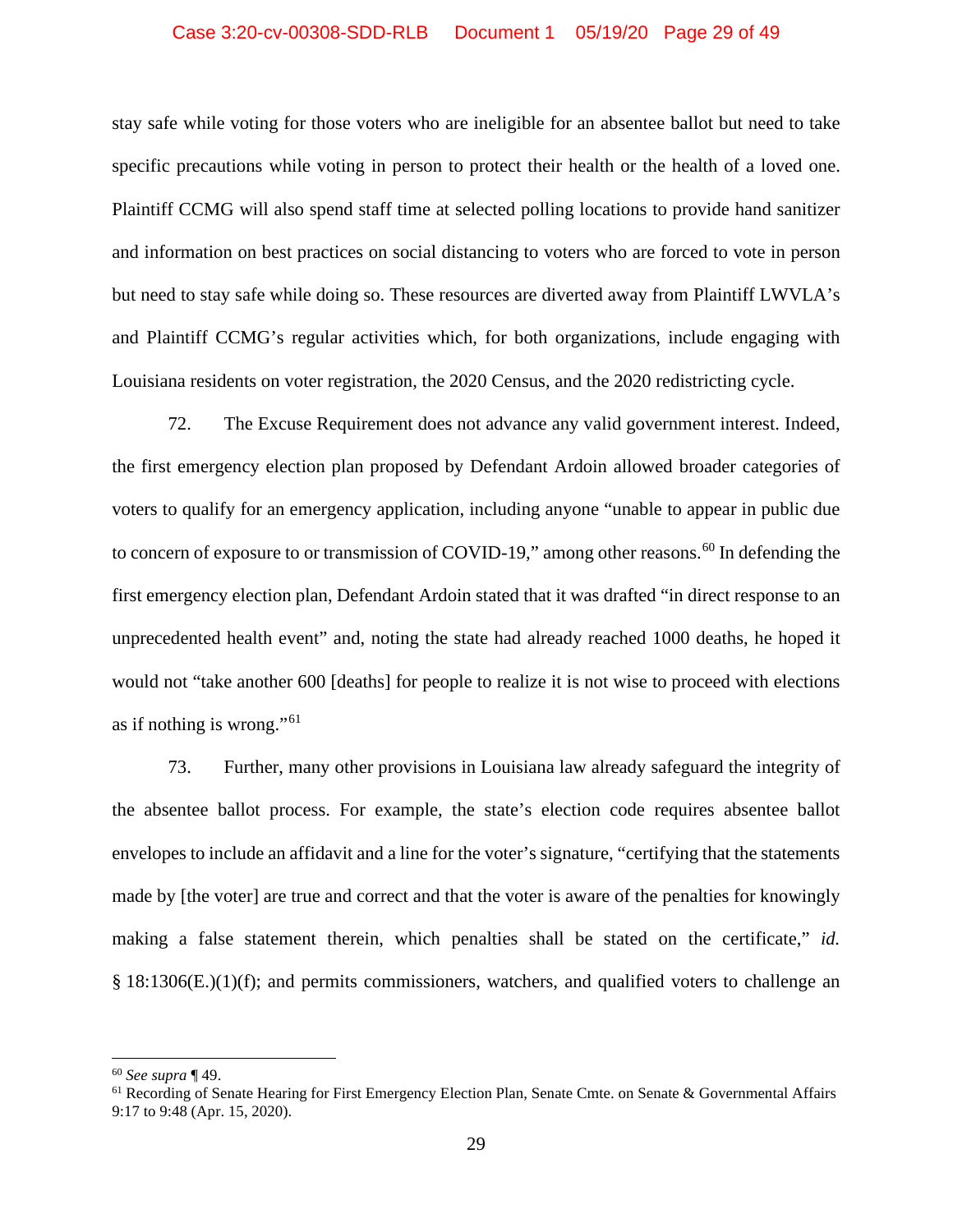### Case 3:20-cv-00308-SDD-RLB Document 1 05/19/20 Page 30 of 49

absentee ballot on the grounds that the voter is not qualified to vote in the election or precinct, or that the voter is not the person listed on the precinct register, *id.* § 18:1315(A.)(2)(a); *id.*  § 18:565(A.)(1)–(3). Voters are also required to sign the following statement on their absentee ballot request form on penalty of law: "I CERTIFY that the statements made herein by me are true and correct and I may be subject to a fine of not more than \$2,000 or imprisonment for not more than 2 years, or both, for knowingly making false statements."[62](#page-29-0)

74. Additionally, given projected voter turnout for the November 2020 election and the highly likely resurgence of COVID-19 in the fall, the Excuse Requirement does not meaningfully advance any valid state interest for the November and December elections. The state has already concluded that the July and August elections need an expanded list of absentee voting excuses for the July and August elections, conceding that these pandemic conditions require a modification of the existing restrictions on voting by mail.

75. In addition to Louisiana, only 15 other states require an excuse to vote by mail— half of these states have already waived their excuse requirements in response to COVID-19.<sup>[63](#page-29-1)</sup> That demonstrates that such requirements are not necessary to ensure election integrity. And even if the Excuse Requirement created a marginal benefit to a valid state interest, such benefit would be greatly outweighed by the risk of widespread disenfranchisement.

76. Therefore, in the context of this highly contagious and lethal pandemic, the Excuse Requirement, which requires a significant number of voters to cast their ballots in person in

<span id="page-29-0"></span><sup>62</sup> *General Application for Absentee by Mail Ballot*, La. Sec'y of State (Sept. 2019),

[https://www.sos.la.gov/ElectionsAndVoting/PublishedDocuments/GeneralApplicationForAbsenteeByMailBallot.pd](https://www.sos.la.gov/ElectionsAndVoting/PublishedDocuments/GeneralApplicationForAbsenteeByMailBallot.pdf) [f;](https://www.sos.la.gov/ElectionsAndVoting/PublishedDocuments/GeneralApplicationForAbsenteeByMailBallot.pdf) *Disabled Application for Absentee by Mail Ballot*, La. Sec'y of State (Sept. 2019), [https://www.sos.la.gov/ElectionsAndVoting/PublishedDocuments/DisabledApplicationForAbsenteeByMailBallot.p](https://www.sos.la.gov/ElectionsAndVoting/PublishedDocuments/DisabledApplicationForAbsenteeByMailBallot.pdf) [df.](https://www.sos.la.gov/ElectionsAndVoting/PublishedDocuments/DisabledApplicationForAbsenteeByMailBallot.pdf)

<span id="page-29-1"></span><sup>63</sup> Max Feldman, et al., Brennan Center for Justice, Covid-19 Should Be a Legitimate 'Excuse' to Vote by Mail (Apr. 20, 2020), [https://www.brennancenter.org/our-work/research-reports/covid-19-should-be-legitimate-excuse](https://www.brennancenter.org/our-work/research-reports/covid-19-should-be-legitimate-excuse-vote-mail)[vote-mail.](https://www.brennancenter.org/our-work/research-reports/covid-19-should-be-legitimate-excuse-vote-mail)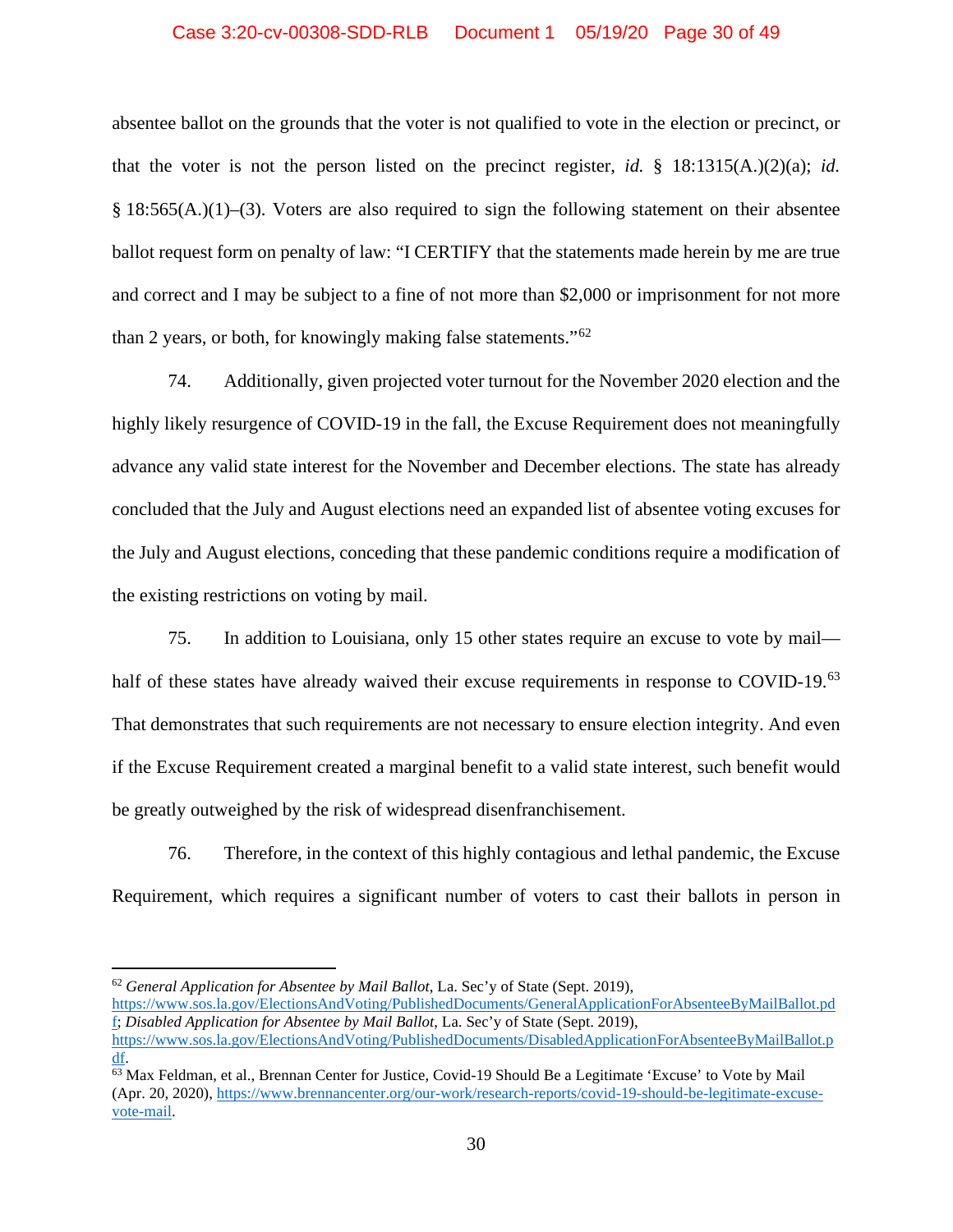### Case 3:20-cv-00308-SDD-RLB Document 1 05/19/20 Page 31 of 49

violation of social distancing directives and/or guidelines, violates the fundamental right to vote under the First and Fourteenth Amendments to the U.S. Constitution and Section 2 of the Voting Rights Act of 1965 ("VRA"). Additionally, by requiring some voters to cast their ballots in person during this lethal pandemic, the Excuse Requirement also conditions voters' exercise of the franchise on the surrender of their fundamental right to bodily integrity, in violation of the Fourteenth Amendment to the U.S. Constitution.

# **2. Louisiana's Witness Requirement will deny large numbers of eligible voters the right to vote without meaningfully advancing any valid state interest.**

67. Plaintiffs also challenge Louisiana's requirement that voters who cast a ballot by mail obtain a witness signature. Under state law, the absentee ballot envelope flap must contain a line for the handwritten signature of one witness and a line for the printed name of the witness. *See* La. Rev. Stat. § 18:1306(E.)(2)(a). The voter must sign their absentee ballot affidavit in the presence of this witness, who then signs the envelope. *Id.*

77. In the context of the COVID-19 crisis, the Witness Requirement imposes an unreasonably dangerous and burdensome hurdle to thousands of voters who live alone and, because of their age or underlying health conditions, are strictly limiting person-to-person contact to protect their health. These voters cannot risk contracting COVID-19, and Louisiana cannot require them to do so to vote. Plaintiff LWVLA and Plaintiff CCMG will expend their limited resources to educate Louisiana voters who live alone but qualify for absentee ballots on how to comply with the Witness Requirement while protecting their own health. Plaintiff CCMG will be spending money on media advertisements to reach voters who live alone and will be voting absentee to ensure that if they are forced to find a witness, they have the information they need to do so in the safest manner possible. These resources are diverted away from Plaintiff LWVLA's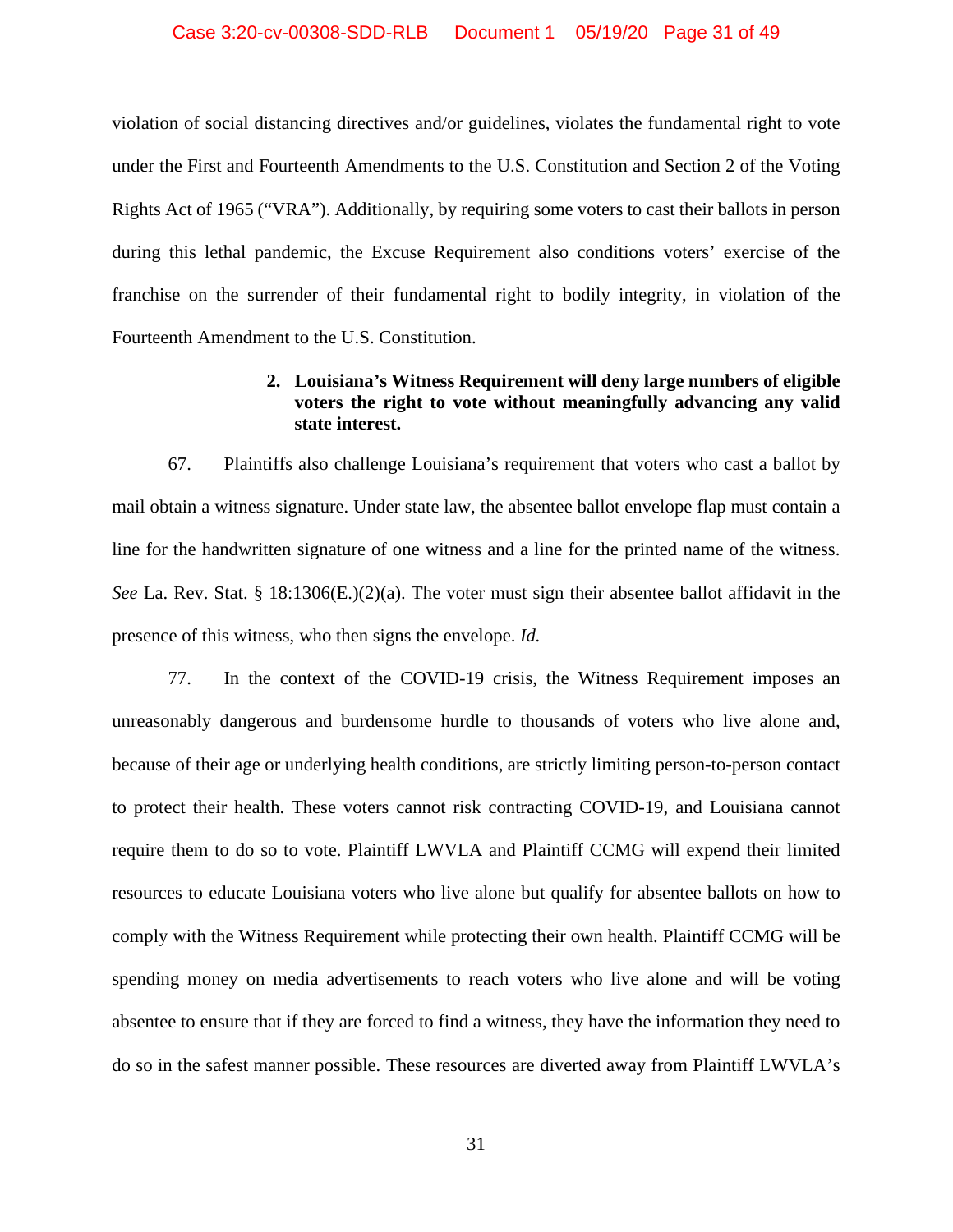### Case 3:20-cv-00308-SDD-RLB Document 1 05/19/20 Page 32 of 49

and Plaintiff CCMG's regular activities which, for both organizations, include engaging with Louisiana residents on voter registration, the 2020 Census, and the 2020 redistricting cycle.

68. On May 1, 2020, Louisiana had over 2.9 million registered voters. [64](#page-31-0) In the November 2019 general election, over 1.5 million Louisianans voted.<sup>[65](#page-31-1)</sup> And in the 2016 presidential election, over 2 million Louisiana voters cast ballots.<sup>[66](#page-31-2)</sup>

69. According to the ACS, 14.9% of Louisiana adults live alone.<sup>[67](#page-31-3)</sup> If the November 2020 election has similar voter turnout to November 2016, nearly 300,000 Louisiana voters (*i.e.*, 14.9% of 2 million voters) could be forced to choose between risking their health by voting inperson, leaving their homes and violating social distancing directives to find witnesses for their absentee ballots, or not voting at all. Many of them will be forced not to vote to protect their health and their community.

70. This burden on the right to vote will fall more heavily on older voters, voters with disabilities, and Black voters, among others. According to the ACS, of the 532,003 Louisianans of voting age who live alone,  $35.89\%$  (190,943) are 65 and older.<sup>[68](#page-31-4)</sup> Around 27.51% of Louisianans 18 and older who live alone have a disability, and 43.69% of Louisianans 65 and older who live alone have a disability.[69](#page-31-5)

71. Of all Black households (i.e., homes with all their occupants, regardless of number, treated as one unit), 38.[70](#page-31-6)% contain people who live alone, per the ACS.<sup>70</sup> Of all white households,

<span id="page-31-0"></span> $64$  Louisiana Sec'y of State, Registration Statistics – Statewide (last visited May 14, 2020), [https://www.sos.la.gov/ElectionsAndVoting/Pages/RegistrationStatisticsStatewide.aspx.](https://www.sos.la.gov/ElectionsAndVoting/Pages/RegistrationStatisticsStatewide.aspx)

<span id="page-31-1"></span><sup>65</sup> Louisiana Sec'y of State, Geaux Vote, Election Results (select Sat Nov 16 2019 from menu), [https://voterportal.sos.la.gov/graphical.](https://voterportal.sos.la.gov/graphical)<br><sup>66</sup> Id. (select Tues Nov 6 2018 from menu).

<span id="page-31-2"></span>

<span id="page-31-4"></span><span id="page-31-3"></span><sup>&</sup>lt;sup>67</sup> U.S. Census Bureau, 2018: ACS 1-Year Estimates Data Profiles, Table DP02, [https://tinyurl.com/y89tlwwt.](https://tinyurl.com/y89tlwwt) <sup>68</sup> *Id.* <sup>69</sup> *Id.*

<span id="page-31-6"></span><span id="page-31-5"></span><sup>70</sup> U.S. Census Bureau, *2018: ACS 1-Year Estimates – Public Use Microdata Sample*, Custom Table, [https://tinyurl.com/y9xng3b2.](https://tinyurl.com/y9xng3b2)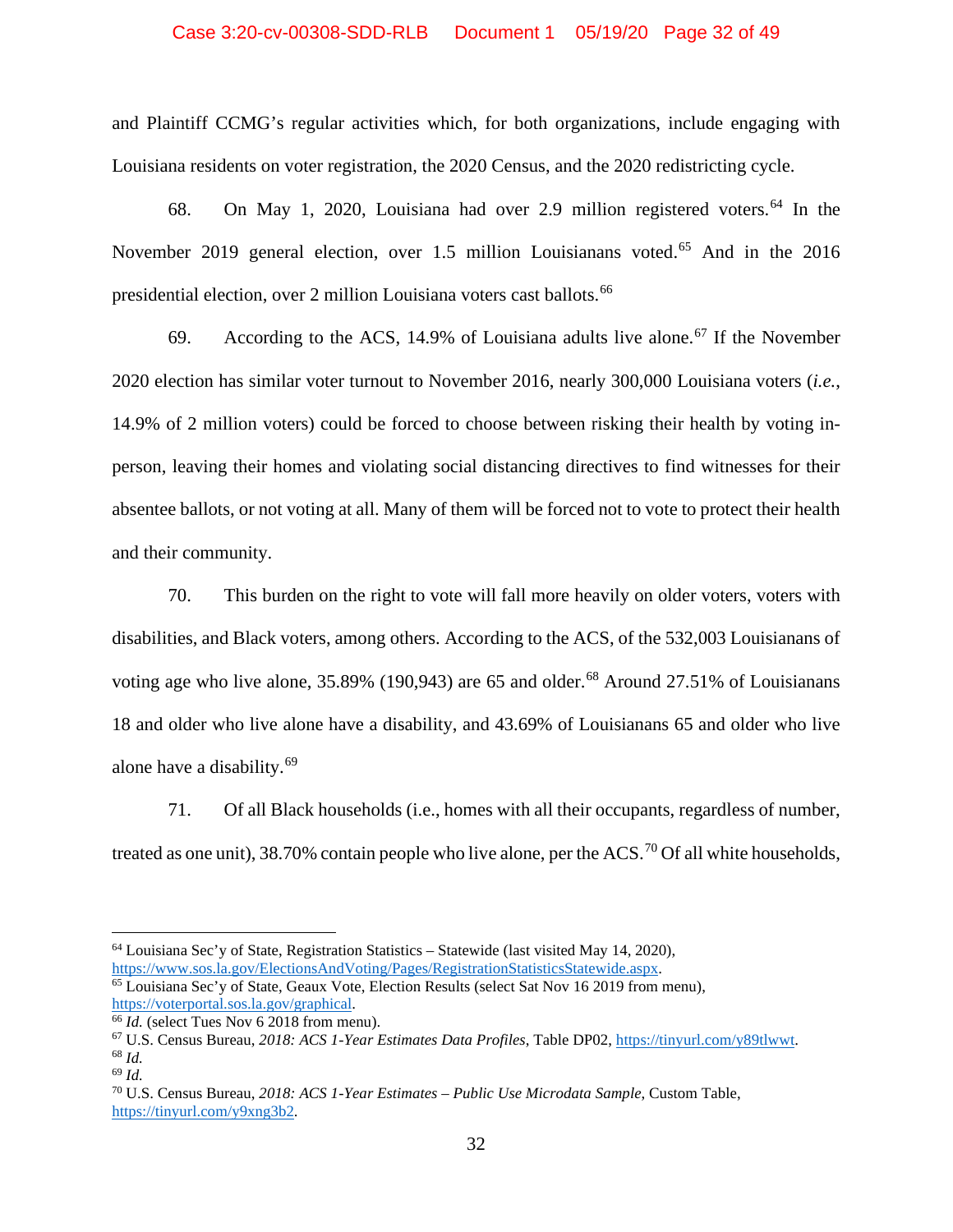### Case 3:20-cv-00308-SDD-RLB Document 1 05/19/20 Page 33 of 49

31.30% contain people who live alone.<sup>[71](#page-32-0)</sup> And 14.9% of all Black households in Louisiana are headed by women who live alone with their children under 18 (*i.e.*, people who are not legally competent witnesses) versus just 4.9% of similar white households.<sup>[72](#page-32-1)</sup>

72. The Witness Requirement imposes a severe burden on many voters and is not narrowly tailored to the state's interest in preventing or detecting electoral fraud. The Witness Requirement is simply not an effective enough deterrent or method of detecting and prosecuting fraud to outweigh the severe risks and burdens it imposes on voters, particularly at-risk voters who are living alone, during this pandemic. Indeed, Defendant Secretary of State Ardoin's first Emergency Election Plan waived the Witness Requirement to ensure that it would not prevent voters from casting an absentee ballot without incurring an unreasonable risk to their health or the health of loved ones. Several other provisions of Louisiana law safeguard the integrity of absentee voting without putting voters' lives at risk. In fact, Louisiana is one of only 12 states that require a voter submitting an absentee ballot to have their ballot witnessed or notarized.[73](#page-32-2)

73. In the context of this highly contagious and lethal pandemic, the Witness Requirement imposes an undue burden on the right to vote under the First and Fourteenth Amendments to the U.S. Constitution, unconstitutionally conditions exercise of the right to vote on the surrender of the fundamental right to bodily integrity under the Fourteenth Amendment to the U.S. Constitution, and denies Black voters an equal opportunity to participate in the political process and elect representatives of their choice in violation of Section 2 of the VRA.

<span id="page-32-0"></span><sup>71</sup> U.S. Census Bureau, *2018: ACS 1-Year Estimates – Public Use Microdata Sample*, Custom Table, [https://tinyurl.com/ya7j57b5.](https://tinyurl.com/ya7j57b5)

<span id="page-32-1"></span><sup>72</sup> U.S. Census Bureau, *2018: ACS 1-Year Estimates Selected Population Profiles*, Table S0201, [https://tinyurl.com/yb3dxcm3.](https://tinyurl.com/yb3dxcm3)

<span id="page-32-2"></span><sup>73</sup> *See* Ala. Code §§ 17-9-30(b), 17-11-7, 17-11-10; Alaska Stat. § 15.20.030; La. Stat. Ann. § 18:1306(2)(a); Miss. Code Ann. §§ 23-15-627, 23-15-635, 23-15-633; Minn. Stat. §§ 203B.07, 203B.121; Minn. R. 8210.2450; Mo. Rev. Stat. §§ 115.279, 115.283, 115.295; N.C. Gen. Stat. § 163-231; Okla. Stat. tit. 26, § 14-108; 17 R.I. Gen. Laws § 17- 20-23; S.C. Code Ann. §§ 7-15-220, 7-15-230; VA Code Ann. §§ 24.2-706, 24.2-707; Wis. Stat. § 6.87(4)(b)1.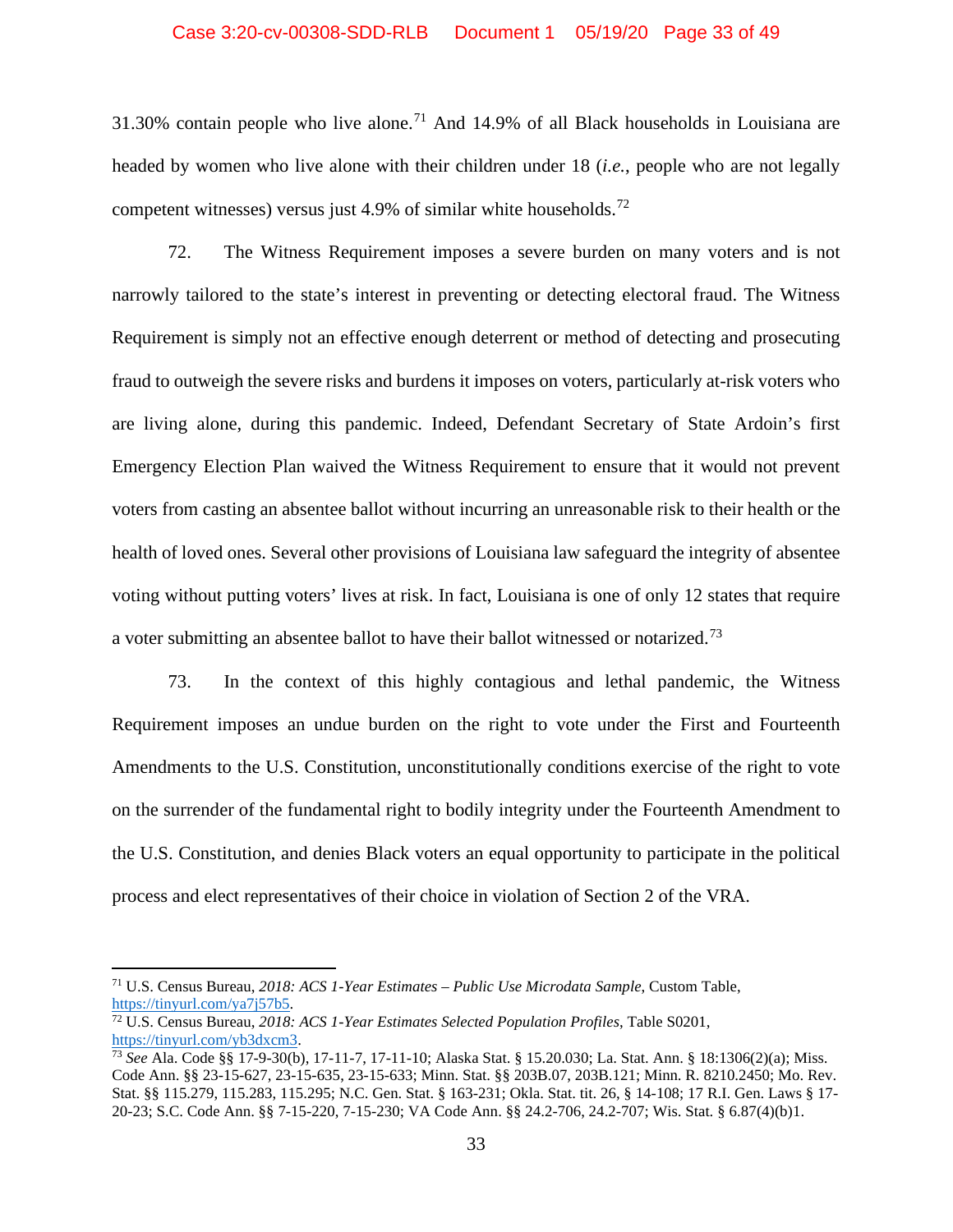**3. Louisiana's failure to provide absentee voters notice and an opportunity to cure defects in their absentee ballot request forms and their absentee ballots so they may be counted will disenfranchise Louisiana voters.**

74. Plaintiffs Clark and LWVLA also challenge Louisiana's failure to provide voters who qualify to vote by absentee ballot any notice of or opportunity to correct deficiencies in their absentee ballot request forms and absentee ballots so that their ballot can be counted.

75. In the 2016 general election, 3.7% of Louisiana voters received an absentee ballot, and 2.9% of voters returned them.<sup>[74](#page-33-0)</sup> The rejection rate was nearly 3% for absentee ballots in 2016—2,271 voters had their absentee ballots rejected without any notice or opportunity to address deficiencies under Louisiana law.[75](#page-33-1)

76. Louisiana is about to experience a substantially higher level of absentee mail-in voting than prior to the pandemic, for several reasons. For example, elderly voters ages 65 and up already had the option to vote by mail under the existing excuses but now that they are at severe risk from COVID-19, many will abandon in-person voting at the polls and cast ballots by mail for the first time. With all these first-time absentee voters requesting ballots and voting them remotely, this will inevitably yield a higher error rate.

77. Even under the limited expanded eligibility of the Emergency Election Plan, Louisiana officials expect an increase in voters—especially older voters—seeking to vote by mail for the first time in this year's elections. Defendant Secretary of State Ardoin acknowledged this reality in defending the first emergency election plan, noting that even if no plan was implemented, the state was likely to see an influx of absentee ballot requests during the COVID-19 pandemic.<sup>[76](#page-33-2)</sup>

<span id="page-33-0"></span><sup>74</sup> U.S. Election Assistance Comm'n, The Election Administration & Voting Survey: 2016 Comprehensive Report <sup>23</sup> tbl.2 (2016)[, https://www.eac.gov/sites/default/files/eac\\_assets/1/6/2016\\_EAVS\\_Comprehensive\\_Report.pdf.](https://www.eac.gov/sites/default/files/eac_assets/1/6/2016_EAVS_Comprehensive_Report.pdf) 75 *Id.*

<span id="page-33-2"></span><span id="page-33-1"></span><sup>&</sup>lt;sup>76</sup> Recording of Senate Hearing for First Emergency Election Plan, Senate Cmte. on Senate & Governmental Affairs at 23:45 (Apr. 15, 2020).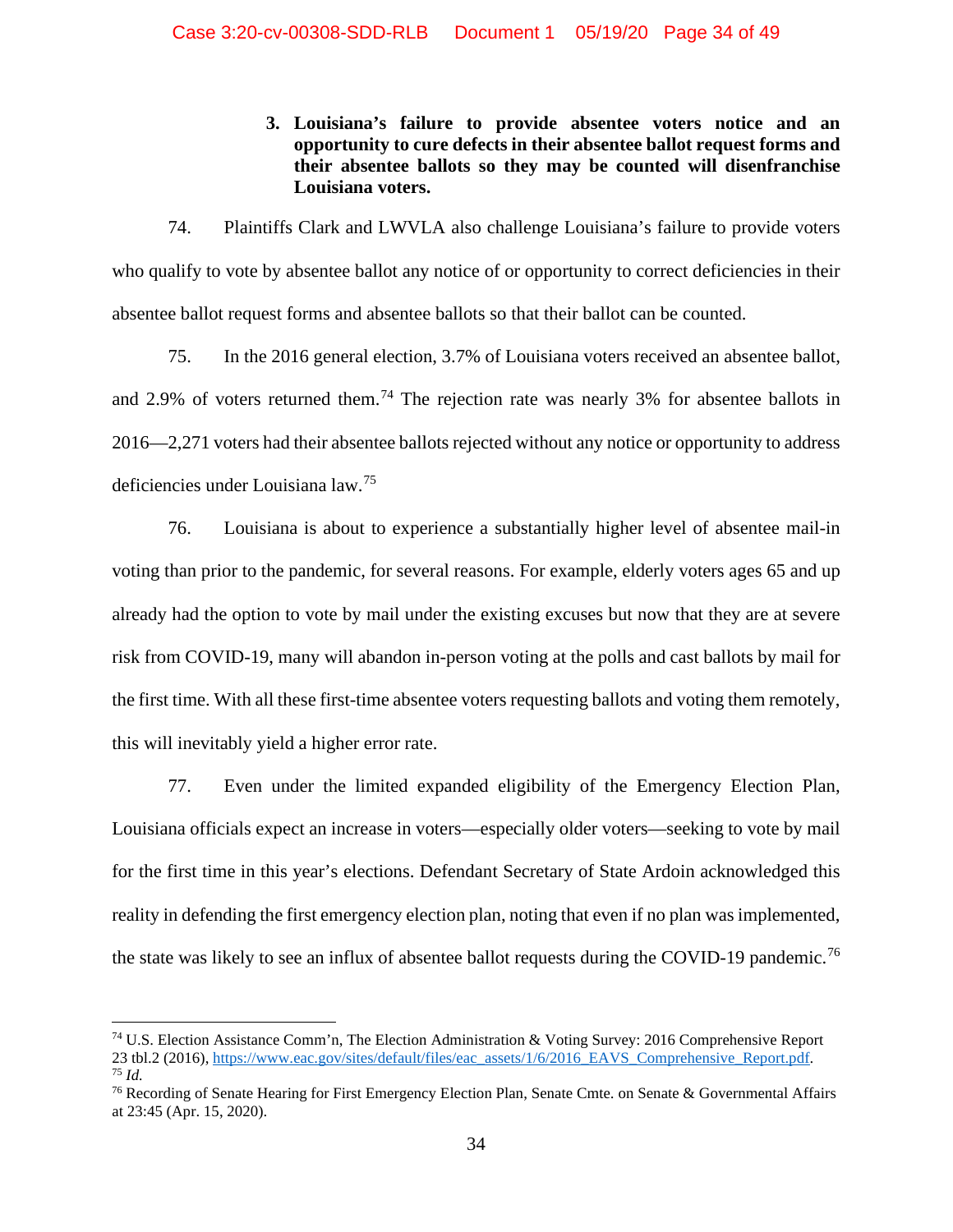### Case 3:20-cv-00308-SDD-RLB Document 1 05/19/20 Page 35 of 49

Indeed, Plaintiff Clark is a lifelong in-person voter, but must vote by absentee ballot because of the risk in-person voting poses to her health and the health of her family. And Plaintiff Green's mother—at 80 years old—always prefers to vote in person, but because of the risks that COVID-19 poses to her health, she will be requesting an absentee ballot this year.

78. Under Louisiana law, local election officials may reject an absentee ballot for a perceived failure to comply with a legal requirement. Without notice of or an opportunity to fix any deficiencies, thousands of voters will be denied their fundamental right to vote and likely more than in prior presidential election years.

### **V. CLAIMS FOR RELIEF**

# **FIRST CLAIM FOR RELIEF (All Plaintiffs) Violation of the Fundamental Right to Vote 42 U.S.C. § 1983, First and Fourteenth Amendments to the U.S. Constitution**

75. Plaintiffs reallege and reincorporate by reference all prior paragraphs of this Complaint and the paragraphs in the counts below as though fully set forth herein.

76. Eligible individuals have a fundamental right to vote under the First and Fourteenth Amendments of the U.S. Constitution. Under the First and Fourteenth Amendments, a court considering a challenge to a state election law must carefully balance the character and magnitude of the injury to the rights that the plaintiff seeks to vindicate against the justifications put forward by the State. *See Burdick v. Takushi*, 504 U.S. 428, 434 (1992); *Anderson v. Celebrezze*, 460 U.S. 780, 789 (1983).

77. Unless Plaintiffs are granted the requested relief, thousands of Louisiana voters' right to vote, including Plaintiffs', will be severely burdened—if not entirely denied—in the July, August, November, and December elections.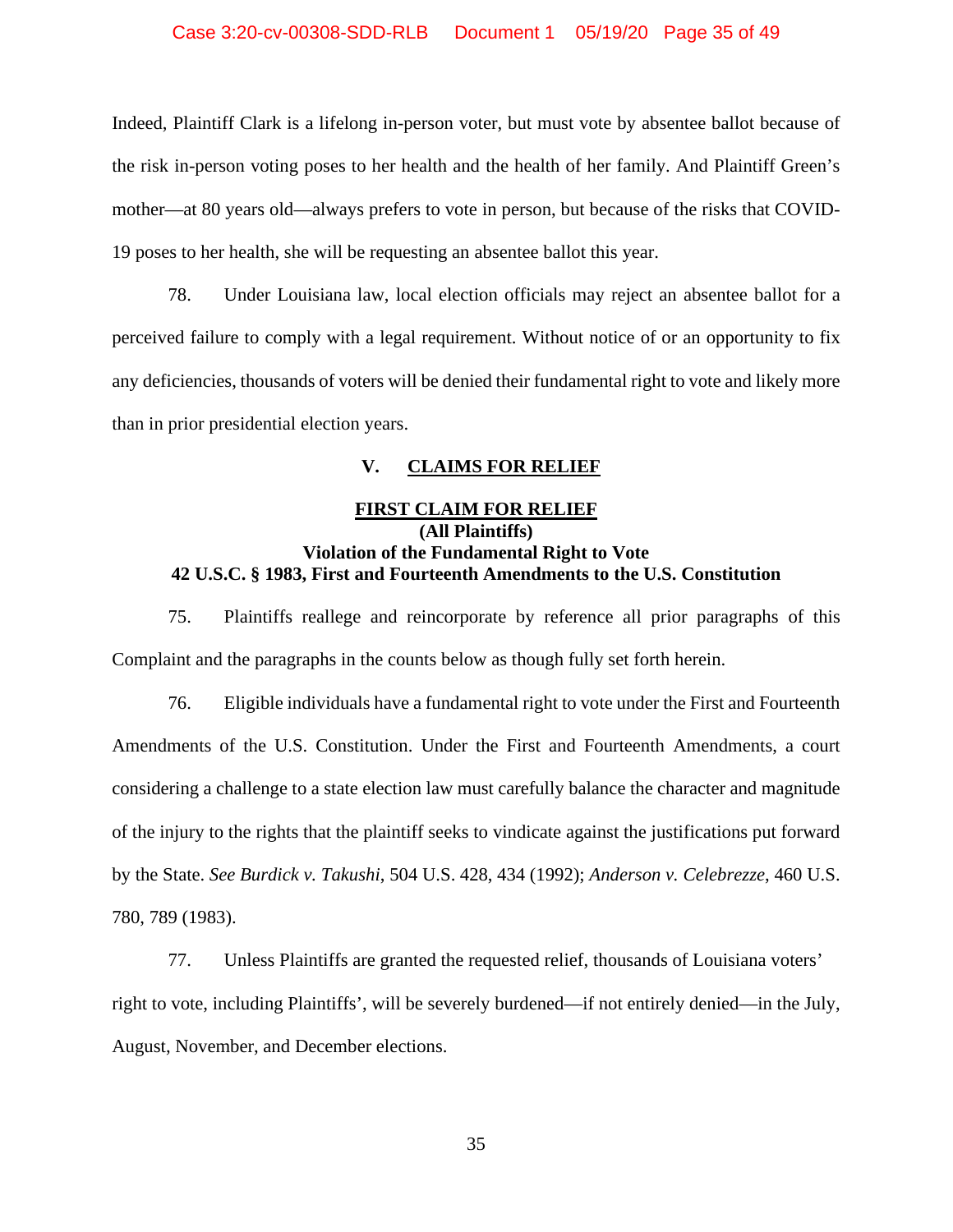#### Case 3:20-cv-00308-SDD-RLB Document 1 05/19/20 Page 36 of 49

78. First, Plaintiffs Barnett and Green do not qualify to vote by mail under La. Rev. Stat. § 18:1303 or the Emergency Election Plan, which requires an excuse to vote by mail. But because they live with family members who are at increased risk for contracting and suffering severe complications or dying from COVID-19, they cannot vote in person in the July, August, November, or December elections without endangering the health of their loved ones. And Plaintiff Clark, although she qualifies for an absentee ballot under the Emergency Election Plan for the July and August elections, she does not qualify to vote by mail under La. Rev. Stat § 18:1303 for the November or December elections. Because Plaintiff Clark is at increased risk of severe illness or death from COVID-19, she cannot vote in person without endangering her health. The Excuse Requirement imposes a severe burden on many voters, including Plaintiffs Barnett, Green, and Clark, which are not sufficiently tailored to the state's interest, and, as such, these laws unduly burden Plaintiffs' right to vote.

79. Second, even though many voters qualify to vote by mail in upcoming elections, the fact that they live alone means that they will have to interact with someone from outside their household to satisfy the Witness Requirement. Otherwise, their only option is to vote in person. Due to their age and preexisting health conditions, such contact could result in severe illness or even death. The Witness Requirement is unreasonably dangerous for absentee voters and imposes a severe burden on many such voters, including but not limited to those who live alone and/or who have an underlying health condition that puts them at heightened risk. The burdens of the Witness Requirement are not sufficiently tailored to the state's anti-fraud interest, and, as such, these laws unduly burden Plaintiffs' right to vote. The Witness Requirement unduly burdens their right to vote in the July, August, November and/or December elections. Both Plaintiff LWVLA and Plaintiff CCMG are injured by the Witness Requirement, in that they will divert resources and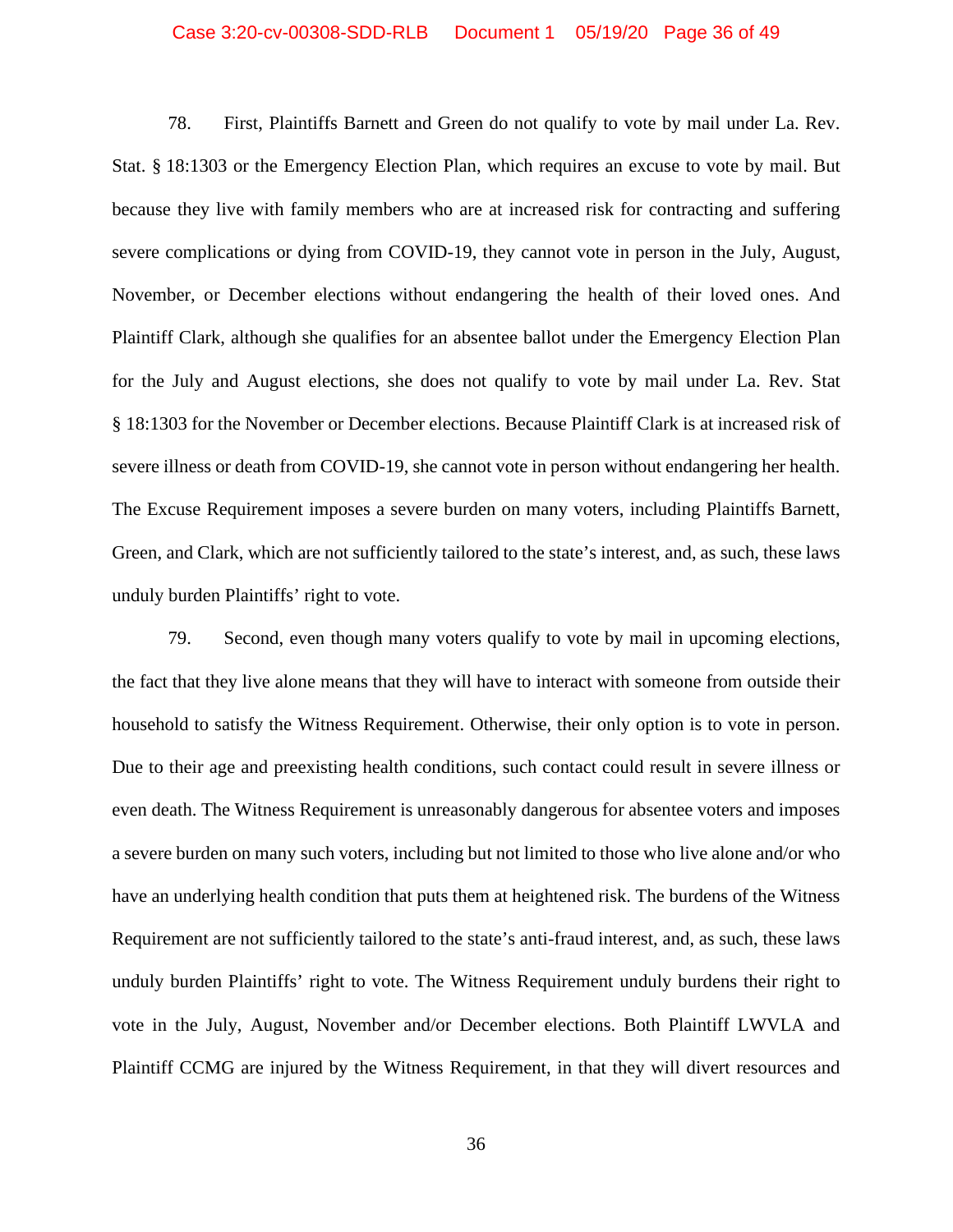### Case 3:20-cv-00308-SDD-RLB Document 1 05/19/20 Page 37 of 49

time to educating voters on how to comply safely with the Witness Requirement during the COVID-19 pandemic.

# **SECOND CLAIM FOR RELIEF (Plaintiffs Clark and LWVLA) Unconstitutional Condition on Right to Vote Compelling Forfeiture of Right to Bodily Integrity 42 U.S.C. § 1983, Fourteenth Amendment to the U.S. Constitution**

80. Plaintiffs reallege and reincorporate by reference all prior paragraphs of this Complaint and the paragraphs in the counts below as though fully set forth herein.

81. Voting is protected by the First Amendment as a means of political association and political expression. *Cal. Democratic Party v. Jones*, 530 U.S. 567, 574 (2000); *Norman v. Reed*, 502 U.S. 279, 288–90 (1992); *Anderson v. Celebrezze*, 460 U.S. 780, 787–89, 806 (1983); *Kusper v. Pontikes*, 414 U.S. 51, 56–58 (1973); *Williams v. Rhodes*, 393 U.S. 23, 30–31 (1968).

82. Under the unconstitutional condition doctrine, the government may not require an individual to forfeit one constitutional right in order to exercise another. *See Lefkowitz v. Cunningham*, 431 U.S. 801 (1977); *Simmons v. United States*, 390 U.S. 377, 394 (1968); *Howard v. Walker*, 406 F.3d 114, 129 (2d Cir. 2005); *Bourgeois v. Peters*, 387 F.3d 1303, 1324 (11th Cir. 2004); *Green v. Brigano*, 123 F.3d 917, 921 (6th Cir. 1997).

83. When the government places a condition on the exercise of a right or receipt of a government-created benefit that interferes with a constitutional right, courts will apply the same level of scrutiny to the condition as it would to a law that directly regulates the constitutional right. *See Memorial Hosp. v. Maricopa Cty*., 415 U.S. 250, 261–62 (1974); *Dunn v. Blumstein*, 405 U.S. 330, 335 (1972); *Shapiro v. Thompson*, 394 U.S. 618, 638 (1969). Government actions that threaten the right to bodily integrity will survive only if they are narrowly tailored to achieve a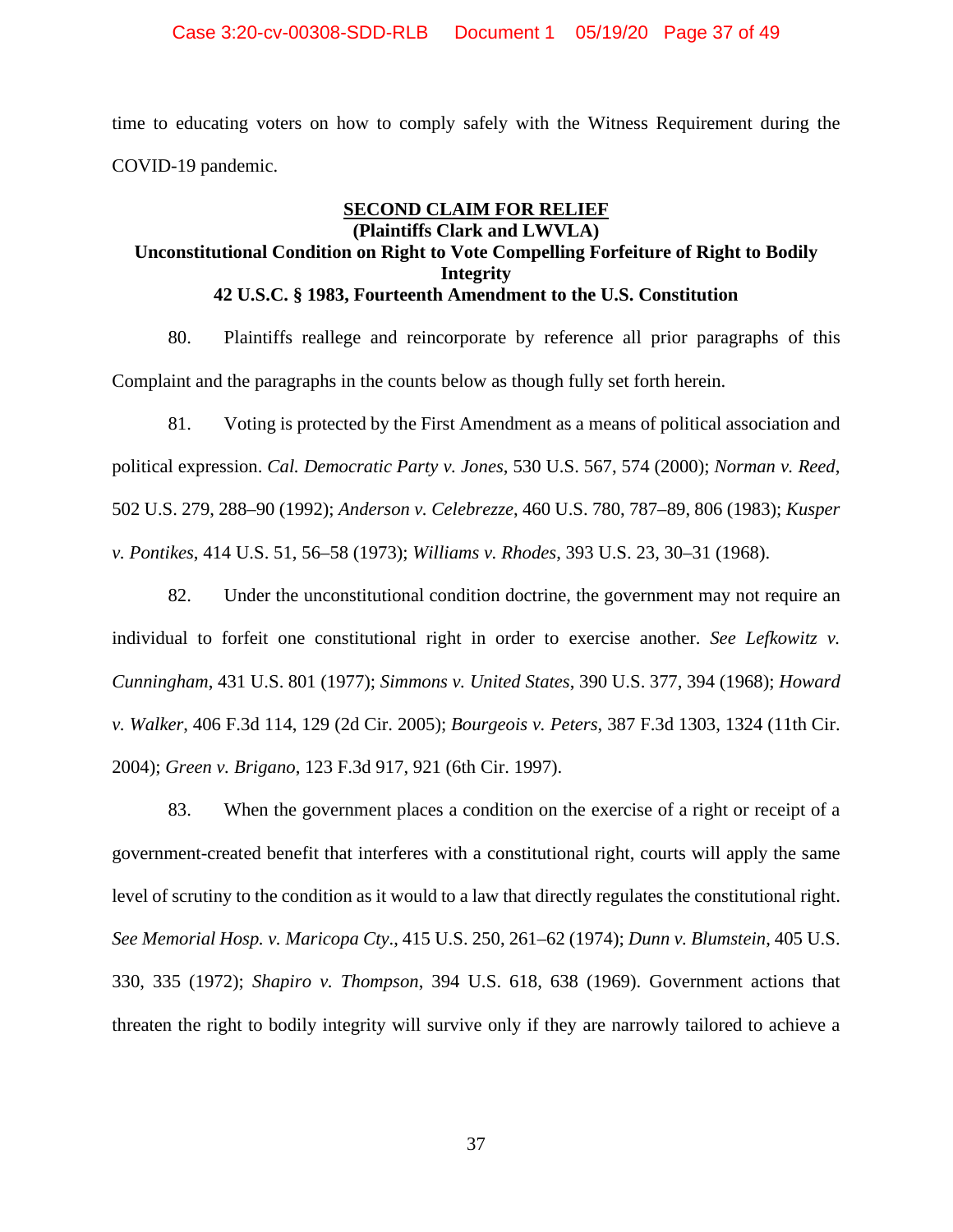### Case 3:20-cv-00308-SDD-RLB Document 1 05/19/20 Page 38 of 49

compelling state interest. *See Washington v. Glucksberg*, 521 U.S. 702, 721 (1997); *Kallstrom v. City of Columbus*, 136 F.3d 1055, 1064 (6th Cir. 1998).

84. The Supreme Court has invalidated voting requirements or conditions that require the forfeiture of another fundamental right. *See Blumstein*, 405 U.S. at 346, 353 (1972) (finding that durational residency requirement for voter registration placed unconstitutional condition on fundamental right to interstate travel).

85. There is a constitutionally recognized fundamental right to bodily integrity. *See Washington v. Glucksberg*, 521 U.S. 702, 777–78 (1997); *Alton v. Tex. A & M Univ.*, 168 F.3d 196, 199 (5th Cir. 1999). "[I]ndividuals possess a constitutional right to be free from forcible intrusions on their bodies against their will, absent a compelling state interest." *Guertin v. State*, 912 F.3d 907, 919 (6th Cir. 2019) (quoting *Planned Parenthood Sw. Ohio Reg. v. DeWine*, 696 F.3d 490 (6th Cir. 2012)). This right is violated if government officials are deliberately indifferent to the violation of the plaintiff's bodily integrity. *See M.D. by Strukenberg v. Abbot*, 907 F.3d 237, 248 (5th Cir. 2018); *Guertin*, 912 F.3d at 919. "To act with deliberate indifference, a state actor must consciously disregard a known and excessive risk to the victim's health and safety." *M.D. by Stukenberg*, 907 F.3d at 252 (quoting *Hernandez ex rel. Hernandez v. Tex. Dept. of Prot. & Regulatory Servs.*, 380 F.3d 872, 880 (5th Cir. 2004)). The state "must be both aware of facts from which the inference could be drawn that a substantial risk of serious harm exists, and [it] must also draw that inference." *Id.* (quoting *Hernandez*, 380 F.3d 872, at 881) (alteration in original). "Involuntarily subjecting nonconsenting individuals to foreign substances with no known therapeutic value . . . is a classic example of invading the core of the bodily integrity protection." *Guertin*, 912 F.3d at 921–22.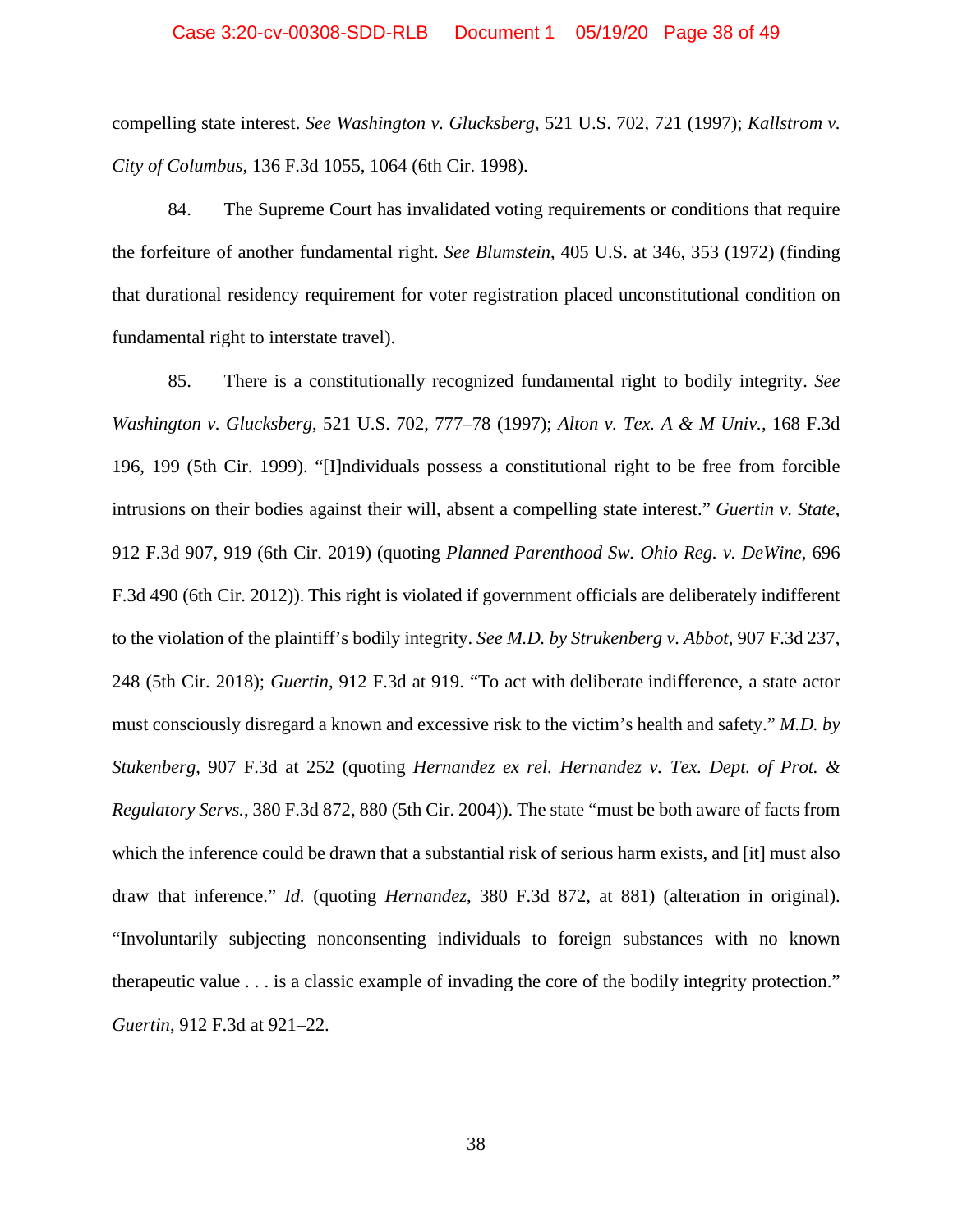### Case 3:20-cv-00308-SDD-RLB Document 1 05/19/20 Page 39 of 49

86. By requiring Plaintiffs to vote in person or obtain a witness signature, both of which cannot be safely and reasonably accomplished throughout 2020 and during the COVID-19 emergency in Louisiana, Defendants force Plaintiffs to forfeit their right to bodily integrity in order to exercise their right to vote. Should Plaintiffs exercise their right to vote under these circumstances, Defendants will have knowingly and unreasonably subjected Plaintiffs to significant risk of exposure to a highly contagious and highly lethal pathogen, the novel coronavirus that causes COVID-19, without a therapeutic basis or Plaintiffs' consent. As reflected by Defendant Governor Edwards' stay-at-home order, the Emergency Election Plan, and Defendant Secretary of State Ardoin's failed attempts to waive the Witness Requirement for the July and August elections, Defendants are aware of the dangers posed by COVID-19 to voters generally and specifically if voters are forced to comply with the Excuse and Witness Requirements and risk contracting or causing illness, death, and lasting injury.

87. Defendants, acting under color of state law, have deprived and will continue to deprive Plaintiffs of their rights under the Fourteenth Amendment to the U.S. Constitution, by requiring them to forfeit their right to bodily integrity in order to exercise their right to vote.

88. For the foregoing reasons, Defendants have deprived and will continue to deprive Plaintiffs of the right to be free of unconstitutional conditions on their rights to vote in violation of the Fourteenth Amendment to the U.S. Constitution as enforced by 42 U.S.C. § 1983.

# **THIRD CLAIM FOR RELIEF (Plaintiffs Clark and Barnett) Violations of Section 2 of the Voting Rights Act, 52 U.S.C. § 10301**

89. Plaintiffs reallege and reincorporate by reference all prior paragraphs of this Complaint as though fully set forth herein.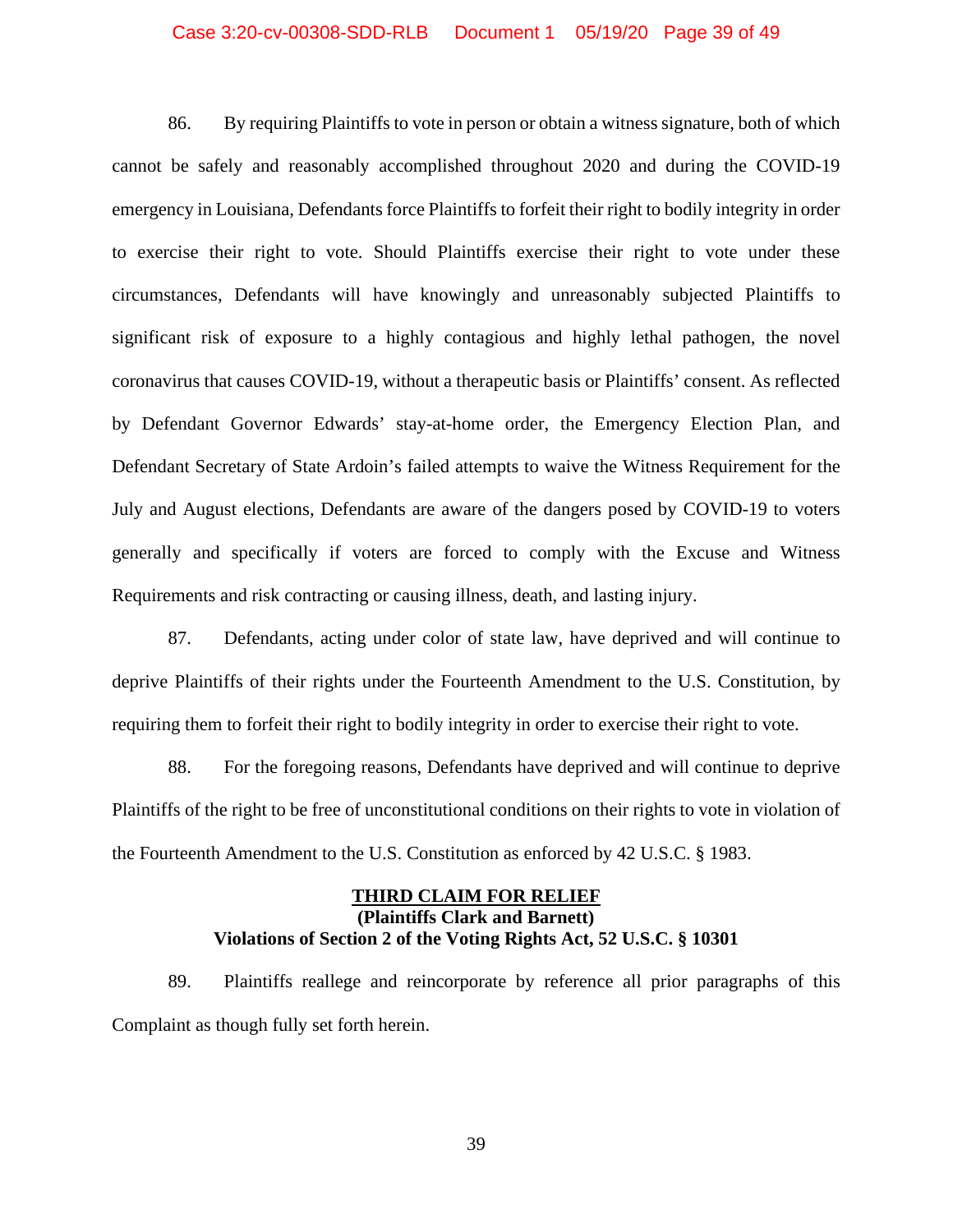### Case 3:20-cv-00308-SDD-RLB Document 1 05/19/20 Page 40 of 49

90. Section 2 of the VRA provides in part that "[n]o voting qualification or prerequisite to voting or standard, practice, or procedure shall be imposed or applied by any State . . . in a manner which results in a denial or abridgement of the right of any citizen of the United States to vote on account of race or color . . . ." 52 U.S.C. § 10301(a).

91. The "essence of a [Section] 2 claim is that a certain electoral law, practice, or structure interacts with social and historical conditions to cause an inequality in the opportunities enjoyed by black and white voters to elect their preferred representatives." *Thornburg v. Gingles*, 478 U.S. 30, 47 (1986). Section 2 prohibits both vote denial and vote dilution. *See id.* at 45 n.10.

92. The Fifth Circuit has adopted a two-part test for determining liability on a claim of vote denial under Section 2:

[1] [T]he challenged standard, practice, or procedure must impose a discriminatory burden on members of a protected class, meaning that members of the protected class have less opportunity than other members of the electorate to participate in the political process and to elect representatives of their choice, [and]

[2] [T]hat burden must in part be caused by or linked to social and historical conditions that have or currently produce discrimination against members of the protected class.

*Veasey v. Abbott*, 830 F.3d 216, 244 (5th Cir. 2016).

93. The Excuse Requirement and the Witness Requirement—separately and together will result in Black voters in Louisiana having less opportunity than other members of the electorate to participate in the political process and elect representatives of their choice. The Excuse Requirement and the Witness Requirement will result in the denial or abridgement of the right to vote for Black voters in Louisiana.

94. The Excuse Requirement and the Witness Requirement—separately and together impose a discriminatory burden on Black voters in Louisiana.

95. The Excuse Requirement, if not enjoined, will severely burden the right to vote and will disproportionately impact Black voters in Louisiana. Because of longstanding and pervasive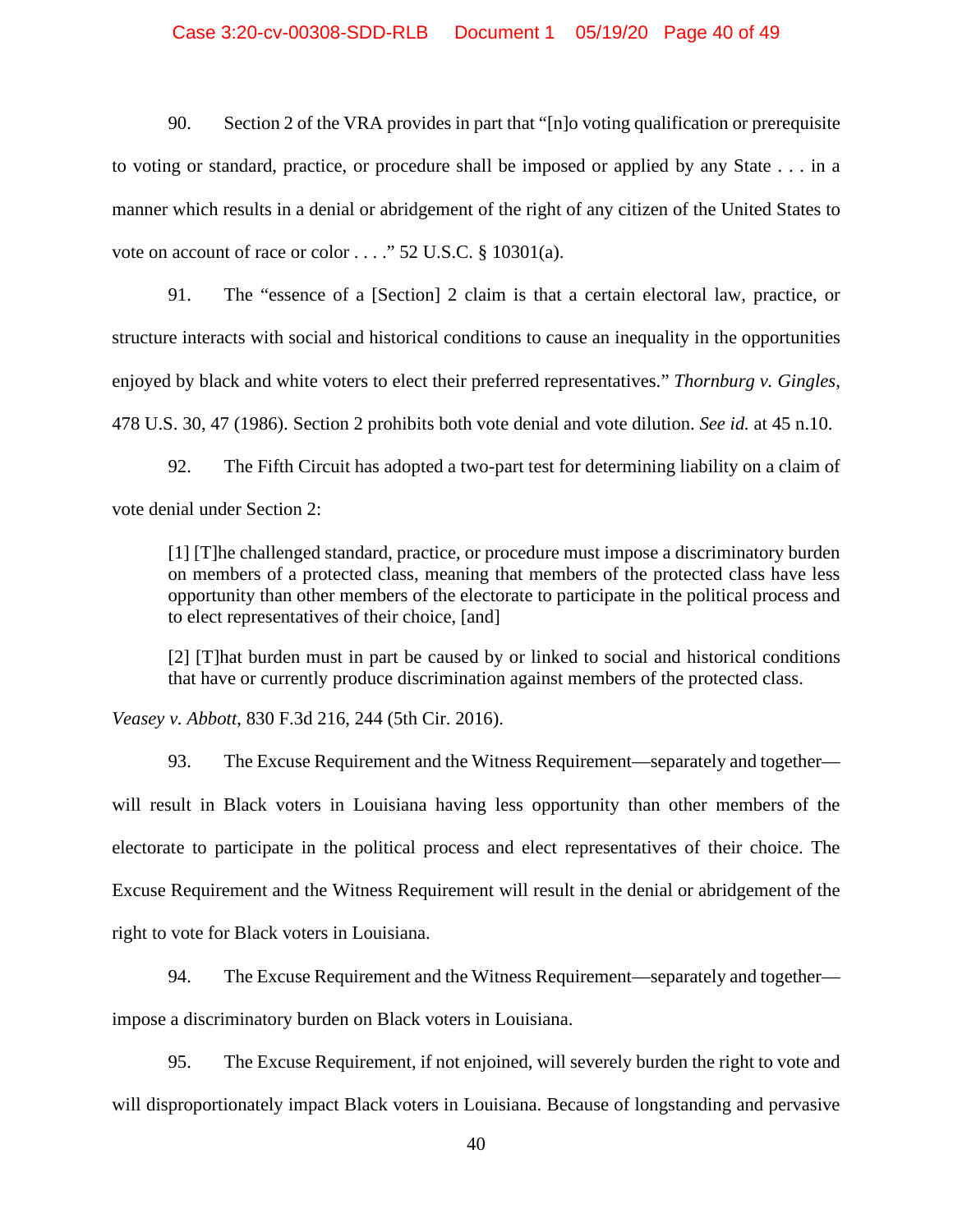### Case 3:20-cv-00308-SDD-RLB Document 1 05/19/20 Page 41 of 49

discrimination in healthcare, housing, education, employment, and other socioeconomic areas, Black voters are at higher risk of contracting COVID-19, suffering serious complications and dying than white voters if required to vote in person. Accordingly, Black voters are disproportionately burdened by the Excuse Requirement.

96. The Witness Requirement, if not enjoined, will severely burden the right to vote and will disproportionately impact Black voters in Louisiana. Black voters are more likely to live alone than white voters in Louisiana. And because of longstanding and pervasive discrimination in healthcare, housing, education, employment, and other socioeconomic areas, Black voters are at higher risk of contracting COVID-19, suffering serious complications and dying than white voters if required to break self-quarantine to find a witness signature on their absentee ballot. Accordingly, Black voters are disproportionately burdened by the Witness Requirement.

97. The discriminatory results of the Excuse Requirement and the Witness Requirement are directly linked to social and historical conditions. Louisiana has a long history of voting-related discrimination, including recent polling place closures, discriminatory lack of early voting sites and days, and at-large election systems. From 1965 to 2013, Louisiana was covered by the preclearance provisions of the VRA. During that time, the U.S. Department of Justice objected to dozens of Louisiana's proposed voting changes because of their potentially discriminatory purpose or effect.

98. Black Louisianans continue to face discrimination in other areas of life, including healthcare, health, education, employment, and housing, which hinders their ability to participate effectively in the political process. Such discrimination results in Black Louisianans suffering disproportionately from health conditions that put them at higher-risk of serious complications and death from COVID-19. *See supra* ¶¶ 60-66. This heightened and disproportionate risk from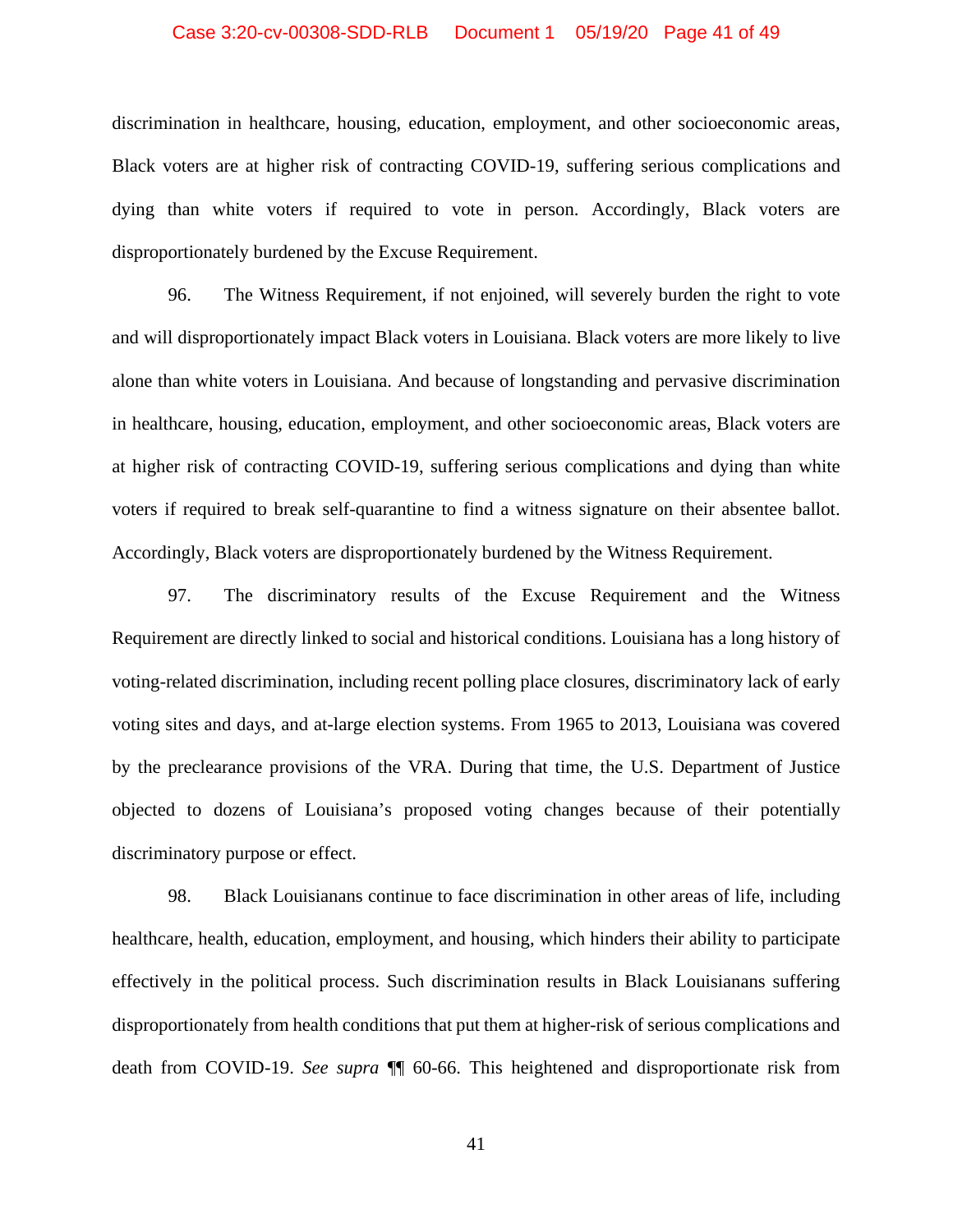COVID-19 exacerbates the difficulties Louisiana's Black voters face in participating effectively in the political process and electing representatives of their choice.

99. Under the totality of the circumstances, the Excuse Requirement and the Witness Requirement interact with social and historical conditions to deny and abridge the right to vote of Black people in Louisiana. Because of the Excuse Requirement and the Witness Requirement, Black people in Louisiana will have less opportunity than other members of the electorate to participate in the political process and to elect representatives of their choice.

### **FOURTH CLAIM FOR RELIEF (Plaintiffs Clark and LWVLA)**

# **Denial of Plaintiffs' Right to Procedural Due Process in Violation of the Fourteenth Amendment to the Constitution of the United States and 42 U.S.C. § 1983**

100. Plaintiffs reallege and reincorporate by reference all prior paragraphs of this Complaint as though fully set forth herein.

101. The Due Process Clause of the Fourteenth Amendment prohibits the deprivation of "life, liberty, or property, without due process of law." U.S. CONST. amend. XIV. A liberty interest that is governed by due process can be created by the Constitution or "may arise from an expectation or interest created by state laws or policies." *Wilkinson v. Austin*, 545 U.S. 209, 221 (2005). Courts analyze whether a statutory entitlement existed prior to the notice and process afforded and prior to the deprivation.

102. "The fundamental requirement of due process is the opportunity to be heard 'at a meaningful time and in a meaningful manner.'" *Fed. Deposit Ins. Corp. v. Bank of Coushatta*, 930 F.2d 1122, 1130 (5th Cir. 1991) (quoting *Mathews v. Eldridge*, 424 U.S. 319, 333 (1976)).

103. "An elementary and fundamental requirement of due process in any proceeding which is to be accorded finality is notice reasonably calculated, under all the circumstances, to apprise interested parties of the pendency of the action and afford them an opportunity to present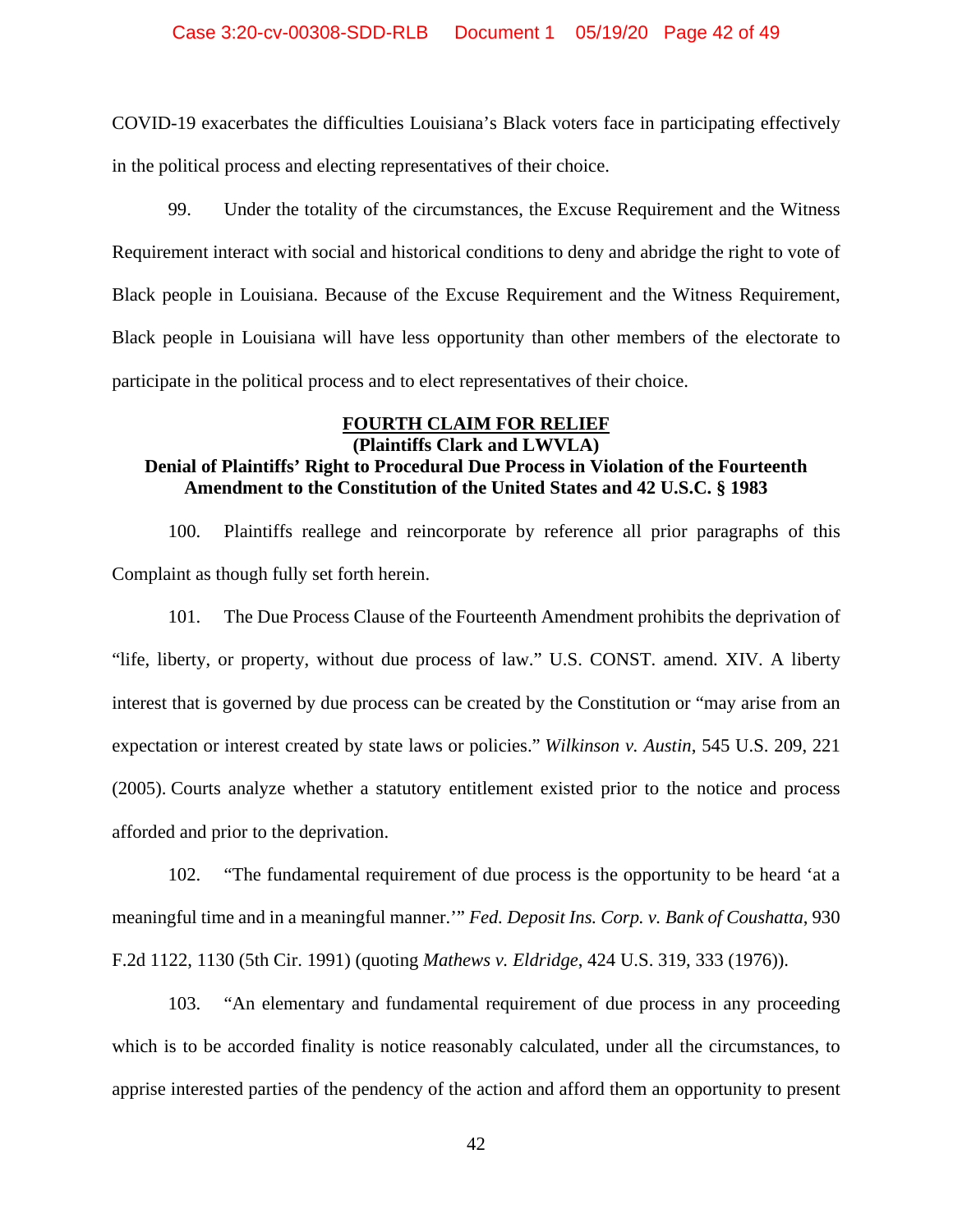#### Case 3:20-cv-00308-SDD-RLB Document 1 05/19/20 Page 43 of 49

their objections." *Triplett v. Dep't of Soc. Servs.*, 26 F.3d 1119 (5th Cir. 1994) (quoting *Mullane v. Cent. Hanover Bank & Trust Co.*, 339 U.S. 306, 314 (1950)) (internal quotation marks omitted).

104. Under *Mathews*, the determination of what process is due rests on the balance between (1) the interest affected; (2) the risk of erroneous deprivation under the current procedures, and the "probable value, if any, of additional or substitute procedural safeguards"; and (3) the state's interest, including the "fiscal and administrative burdens" additional procedures would entail. 424 U.S. at 335.

105. Absent exigent circumstances, due process requires pre-deprivation procedures. *Cleveland Bd. of Educ. v. Loudermill*, 470 U.S. 532, 542 (1985) ("We have described 'the root requirement' of the Due Process Clause as being 'that an individual be given an opportunity for a hearing before he is deprived of any significant property interest." (*quoting Boddie v. Connecticut*, 401 U.S. 371, 379 (1971) (emphasis in original)); *Sciolino*, 480 F.3d at 653 ("An opportunity to clear your name after it has been ruined by dissemination of false, stigmatizing charges is not 'meaningful.'").

106. Louisiana law gives registered Louisiana voters who meet certain criteria statutory rights to request and cast a mail-in absentee ballot that will be processed and counted, thereby vesting them with liberty interests. Eligible, registered voters enjoy an "individual and personal" right to vote under Louisiana law. *Gill v. Whitford*, 138 S. Ct. 1916, 1929 (2018) (quoting *Reynolds v. Sims*, 377 U.S. 533, 561 (1964)).

107. Yet Defendants do not afford mail-in absentee voters any notice of or opportunities to cure material defects in their absentee ballot requests and their absentee ballots that will result in rejection, thereby depriving Plaintiff Clark and other registered Louisiana voters eligible to vote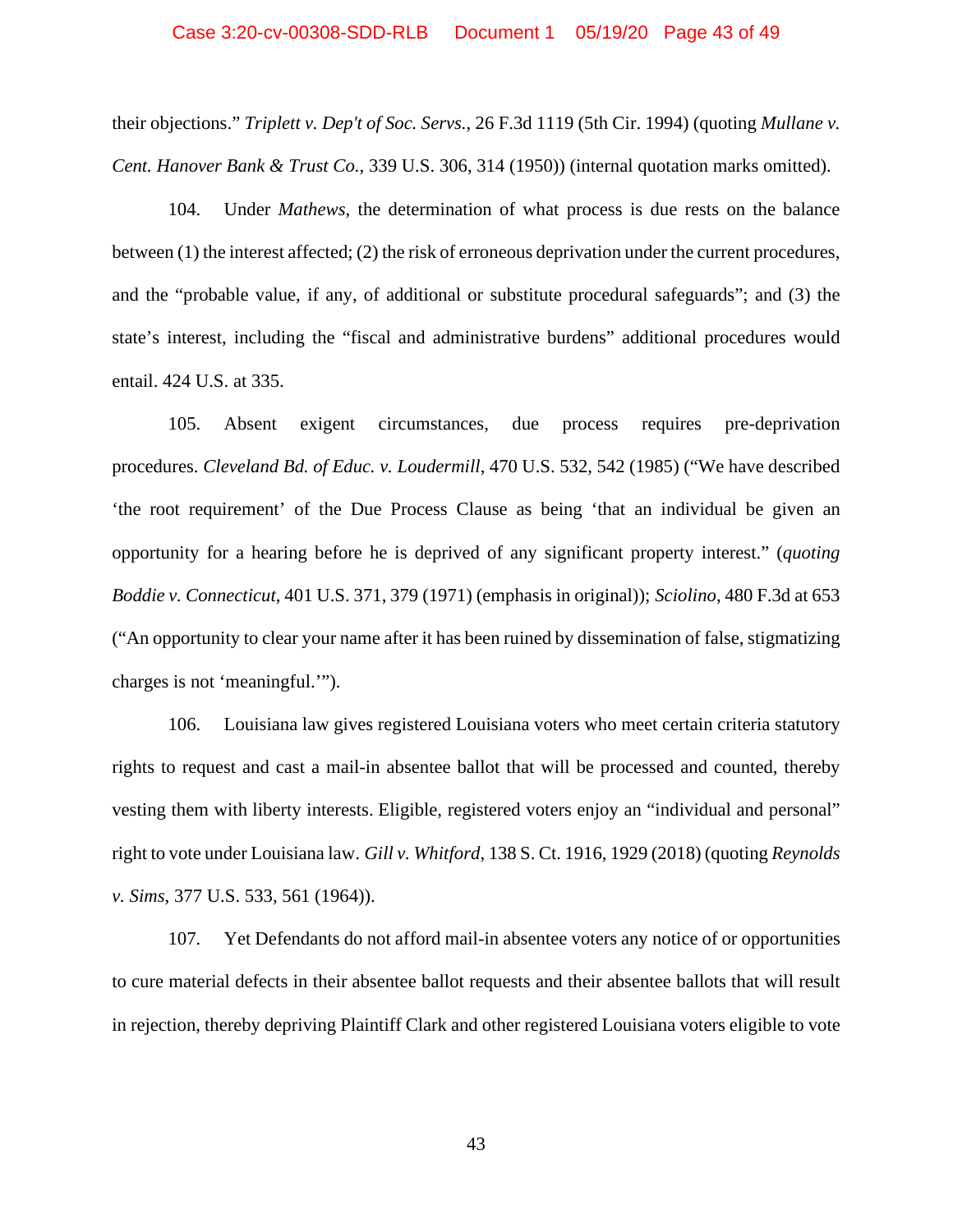### Case 3:20-cv-00308-SDD-RLB Document 1 05/19/20 Page 44 of 49

by absentee ballot of their liberty interests in requesting and casting mail-in absentee ballots and exercising their fundamental right to vote.

108. Louisiana is about to experience a substantially higher level of absentee mail-in voting than prior to the pandemic. Many elderly voters ages 65 and up already had the option to vote by mail under the existing excuses but now that they are at severe risk from COVID-19, many will abandon in-person voting at the polls and cast ballots by mail for the first time. With all these first-time absentee voters requesting ballots and voting them remotely, this will inevitably yield a higher error rate.

109. The risk of erroneous deprivation is high, as these eligible, registered Louisiana voters are entitled by law to vote an absentee ballot either under the provisions set forth under La. Rev. Stat. § 18:1303 or under the Emergency Election Plan and, therefore, must be provided with an opportunity to timely cure any defect that would cause the absentee ballot request form's rejection or the absentee ballot's rejection.

110. Defendants cannot advance any interests that outweigh the risk of erroneous deprivation. Any increased administrative burden in affording voters an opportunity to cure their absentee ballot defects is far outweighed by the threat of disenfranchising Plaintiff Clark and Plaintiff LWVLA's members eligible to vote by absentee ballot. Defendants' interest in conducting fair election administration and preserving election integrity would not be compromised in the slightest, and they would satisfy their weighty interest in abiding by federal constitutional requirements.

111. For the foregoing reasons, Defendants have violated and will continue to violate Plaintiffs' and their members' federal constitutional rights to procedural due process.

112. At all relevant times, Defendants have acted under color of state law.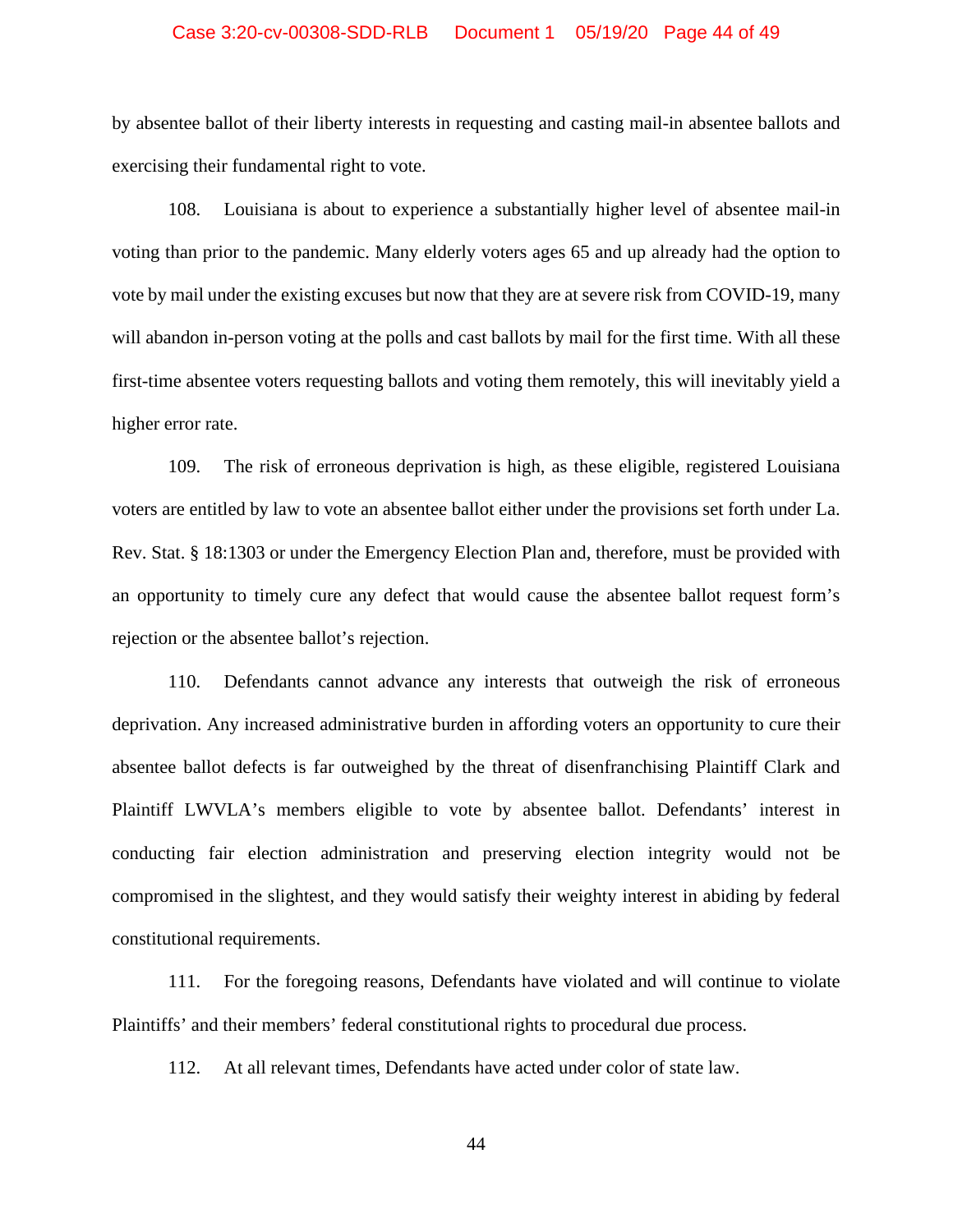113. Defendants have deprived and will continue to deprive Plaintiffs and their members of their right to adequate notice and a meaningful opportunity to be heard to cure deficiencies with their absentee ballot requests and their absentee ballots. This wholly fails to meet these minimum requirements of procedural due process, as guaranteed to Plaintiffs by the Fourteenth Amendment to the U.S. Constitution and 42 U.S.C. § 1983.

### **PRAYER FOR RELIEF**

WHEREFORE, Plaintiffs respectfully request that the Court provide the following relief:

a. Assume jurisdiction over this action;

b. Declare that the Excuse Requirement, as provided in La. Rev. Stat. § 18:1303(B) and La. Rev. Stat. § 18:401.3, and the Witness Requirement, as provided in La. Rev. Stat. § 18:1307(A), violate the First and Fourteenth Amendments to the U.S. Constitution as undue burdens on the fundamental right to vote, violate the Fourteenth Amendment to the U.S. Constitution because they unconstitutionally condition the right to vote upon the forfeiture of the right to bodily integrity, and violate Section 2 of the Voting Rights Act, during, at least, all elections in Louisiana in 2020;

c. Declare that the Cure Prohibition, as found generally in La. Rev. Stat. § 18:1313, violates the Fourteenth Amendment to the U.S. Constitution by denying Plaintiff Clark and Plaintiff LWVLA members their right to procedural due process.

- d. Issue preliminary and permanent injunctions that order relief including:
	- 1. Prohibiting Defendants from enforcing the Excuse Requirement for all voters during, at least, all elections in Louisiana in 2020;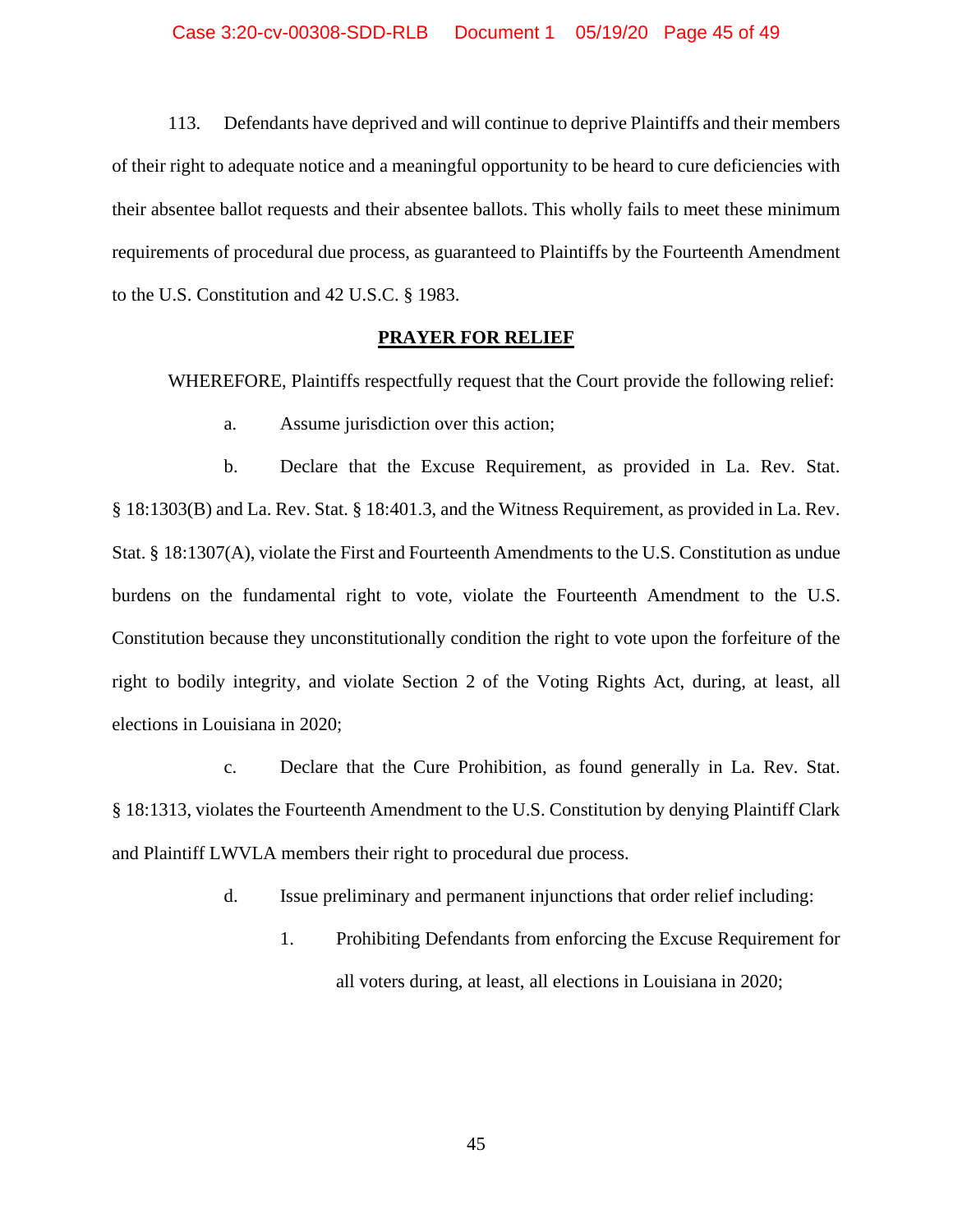- 2. Prohibiting Defendants from enforcing the Witness Requirement for all voters during, at least, all elections in Louisiana in 2020;<sup>[77](#page-45-0)</sup>
- 3. Ordering Defendants to issue guidance instructing all local, city, and parish election officials to modify election materials, including absentee ballots, envelopes, instructions, and other materials, to reflect the enjoining of the Challenged Provisions, and conduct a public information campaign informing Louisiana voters about the enjoining of the Excuse Requirement, the Witness Requirement, and the Cure Prohibition, in coordination with parish and local officials before and during the absentee balloting period;
- 4. Ordering Defendants to issue guidance instructing all parish and local election officials to process all valid absentee ballot applications, regardless of whether the applicant has provided an excuse, for all elections in Louisiana in 2020;
- 5. Ordering Defendants to issue guidance instructing all parish and local election officials to count otherwise validly cast absentee ballots that are missing the signature of a witness for all elections in Louisiana in 2020;
- 6. Ordering Defendants to provide absentee voters notice and an opportunity to cure any defects in their absentee ballots during, at

<span id="page-45-0"></span> $77$  Alternatively, Defendants must offer voters the opportunity to sign a sworn affirmation on the absentee ballot's certificate envelope that states the voter could not reasonably and safely complete the Witness Requirement and count all absentee ballots with that signed, sworn attestation.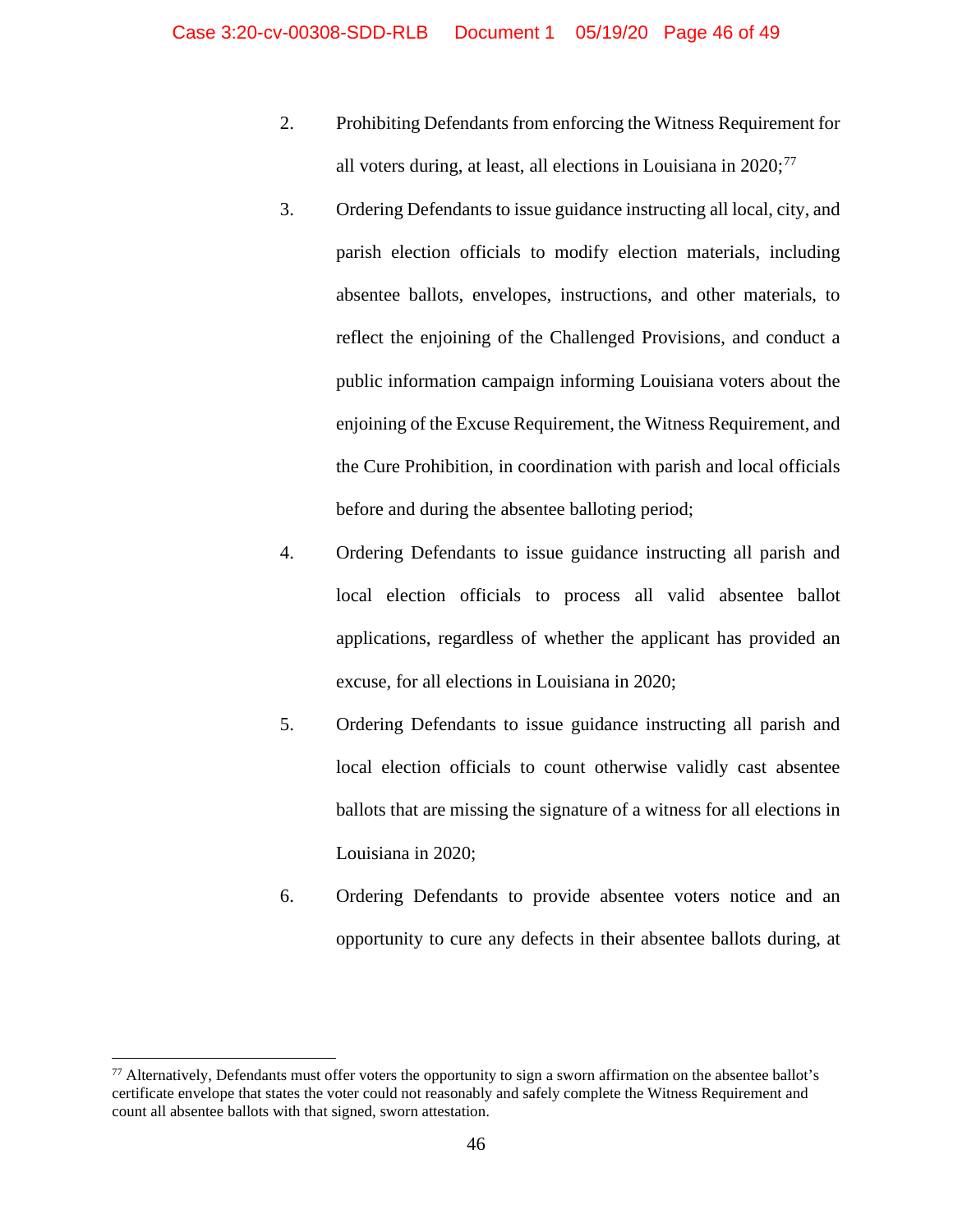least, all elections in Louisiana in 2020 that do not require the voter

to appear anywhere in person;

- e. Award Plaintiffs attorneys' fees in this action;
- f. Award Plaintiffs their costs of suit;
- g. Order such other relief as the Court deems just and appropriate; and
- h. Retain jurisdiction to enforce the Judgment.